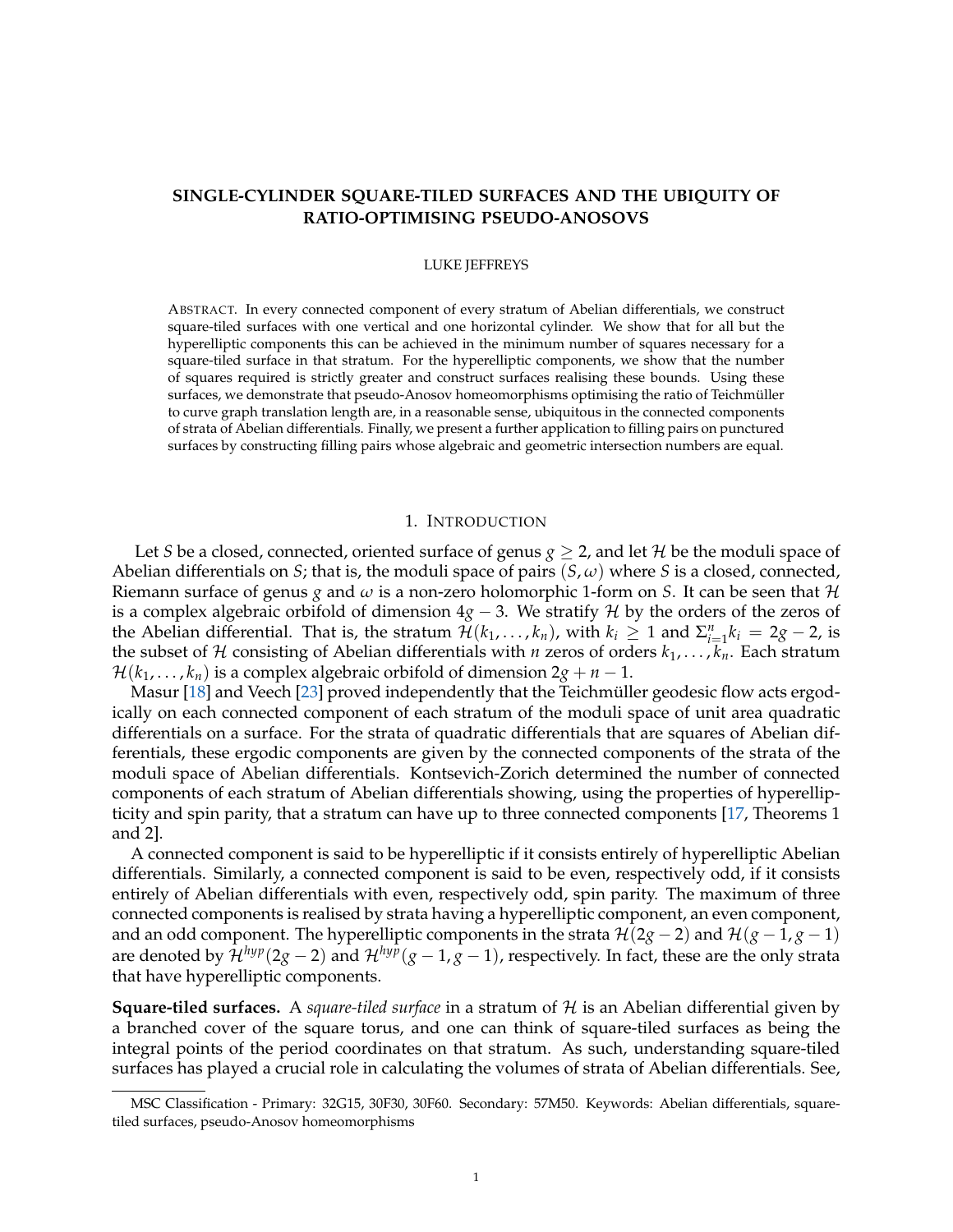#### 2 **JEFFREYS**

for example, the works of Zorich [\[26\]](#page-38-3) and Eskin-Okounkov [\[11\]](#page-37-0). Such calculations depend on asymptotic counts of square-tiled surfaces. While Eskin-Okounkov performed the count globally using the representation theory of the symmetric group, Zorich separated the count of the squaretiled surfaces according to their combinatorial type.

Given a square-tiled surface, one important piece of combinatorial data is the number of maximally embedded annuli in the horizontal and vertical directions, respectively called *horizontal* and *vertical cylinders*. It is a consequence of recent work of Delecroix-Goujard-Zograf-Zorich that square-tiled surfaces with one vertical and one horizontal cylinder, which we shall call *1,1-squaretiled surfaces*, make a non-zero contribution to the volumes of strata of Abelian differentials [\[10,](#page-37-1) Section 2], and moreover equidistribute as the number of squares tends to infinity. Indeed, they showed that this equidistribution is true more generally for square-tiled surfaces of fixed combinatorial type in any GL(2, **R**)-invariant suborbifold containing a single square-tiled surface [\[10,](#page-37-1) Theorem 1.4]. By this we mean, in any finite volume open subset *U*, a point chosen at random from an *e*-grid in *U* is a square-tiled surface having the desired combinatorics with probability that, as *e* tends to zero, does not depend on *U*.

An Euler-characteristic argument shows that the minimum number of squares required for a square-tiled surface in the stratum  $\mathcal{H}(k_1, \ldots, k_n)$  is  $2g + n - 2$ . Square-tiled surfaces realising this number exist in every connected component. Indeed, one can take square-tiled surfaces constructed from the Jenkins-Strebel permutation representatives given by Zorich [\[28\]](#page-38-4). However, in a given connected component, it is not clear at what number of squares one might expect to find the first example of a 1,1-square-tiled surface. We answer this question by constructing examples of such surfaces in every connected component of every stratum of Abelian differentials. Indeed, our main result is the following.

<span id="page-1-0"></span>**Theorem 1.1.** *With the exception of the connected components*  $\mathcal{H}^{hyp}(2g - 2)$  *and*  $\mathcal{H}^{hyp}(g - 1, g - 1)$ *, every connected component of every stratum of Abelian differentials has a 1,1-square-tiled surface with the minimal number of squares required for a square-tiled surface in the ambient stratum. The connected components*  $\mathcal{H}^{hyp}(2g-2)$  *and*  $\mathcal{H}^{hyp}(g-1,g-1)$  *have* 1,1-square-tiled surfaces with  $4g-4$  *and*  $4g-2$ *squares, respectively. Moreover, these are respectively the minimum number of squares required to construct 1,1-square-tiled surfaces in*  $\mathcal{H}^{hyp}(2g-2)$  *and*  $\mathcal{H}^{hyp}(g-1,g-1)$ *.* 

The theorem demonstrates that, for all but the hyperelliptic components, 1,1-square-tiled surfaces are exhibited in the minimum number of squares possible. The code realising this construction has been included into the surface dynamics package [\[9\]](#page-37-2) of SageMath [\[22\]](#page-38-5).

The extension of this result to every connected component of every stratum of quadratic differentials is work in progress. A direction for further research would be to investigate what this number is for more general GL(2, **R**)-invariant suborbifolds.

**Ratio-optimising pseudo-Anosovs.** Consider the Teichmüller space of marked hyperbolic metrics on the surface *S*,  $\mathcal{T}(S)$ , equipped with the Teichmüller metric  $d_{\mathcal{T}}$ , and the curve graph of the surface *S*,  $C(S)$ , equipped with the path metric  $d_{\mathcal{C}}$ . The systole map, sys :  $\mathcal{T}(S) \to C(S)$ , is a coarsely-defined map that sends a marked hyperbolic metric to the isotopy class of the essential simple closed curve of shortest hyperbolic length. Masur-Minsky [\[19,](#page-38-6) Consequence of Lemma 2.4] showed that there exists a constant  $K > 0$ , depending only on *g*, and a  $C \ge 0$  such that  $d_{\mathcal{C}}(\text{sys}(X), \text{sys}(Y)) \leq K \cdot d_{\mathcal{T}}(X, Y) + C$ , for all  $X, Y \in \mathcal{T}(S)$ . In other words, the systole map is *coarsely K-Lipschitz*. This result was a key step in their proof that  $C(S)$  is  $\delta$ -hyperbolic.

It is natural to ask what is the optimum Lipschitz constant, *κg*, defined by

 $\kappa_g := \inf\{K > 0 \mid \exists C \geq 0 \text{ such that sys is coarsely K-Lipschitz}\}.$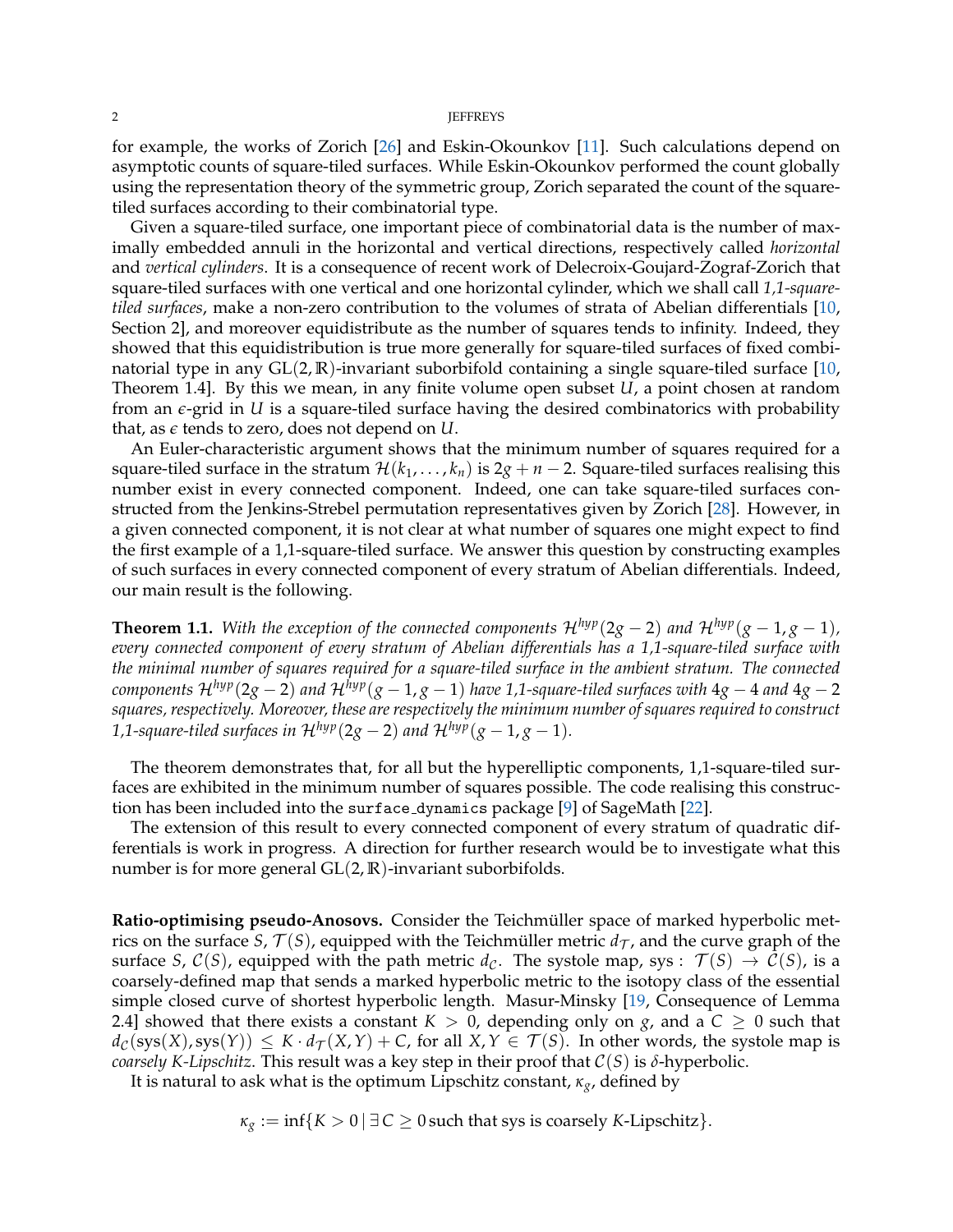Gadre-Hironaka-Kent-Leininger determined that the ratio of *κ<sup>g</sup>* to 1/ log(*g*) is bounded from above and below by two positive constants [\[13,](#page-38-7) Theorem 1.1]. In such a case, we use the notation  $\kappa_g \approx 1/\log(g)$ , and say that  $\kappa_g$  is *comparable* to  $1/\log(g)$ . To find an upper bound for  $\kappa_g$ , Gadre-Hironaka-Kent-Leininger gave a careful version of the proof of Masur-Minsky that sys is coarsely Lipschitz. They then constructed pseudo-Anosov homeomorphisms for which the ratio  $\ell_{\mathcal{C}}(f)/\ell_{\mathcal{T}}(f) \approx 1/\log(g)$ , where  $\ell_{\mathcal{C}}(f)$  and  $\ell_{\mathcal{T}}(f)$  are the asymptotic translation lengths of *f* in  $C(S)$  and  $\mathcal{T}(S)$ , respectively. They then obtained a lower bound for  $\kappa_g$  by noting that, for any pseudo-Anosov homeomorphism *f* , we have

$$
\kappa_g \ge \frac{\ell_{\mathcal{C}}(f)}{\ell_{\mathcal{T}}(f)}.
$$

Recall that a pair of essential simple closed curves which are in minimal position on a surface *S* are said to be a *filling pair* if the complement of their union is a disjoint collection of disks. Using a Thurston construction on filling pairs, Aougab-Taylor constructed an infinite family of pseudo-Anosov homeomorphisms for which  $\tau(f) := \ell_{\tau}(f)/\ell_{\mathcal{C}}(f)$  was bounded above by a function  $F(g) \approx \log(g)$  [\[4,](#page-37-3) Theorem 1.1]; such homeomorphisms are said to be *ratio-optimising*. More specifically, given a filling pair (*α*, *β*) on the surface *S* with geometric intersection number *i*(*α*, *β*) *g*, they used a Thurston construction on (*α*, *β*) to construct pseudo-Anosov homeomorphisms for which  $\tau(f) \leq \log(D \cdot i(\alpha, \beta))$ , where *D* is a constant independent of *g*. Furthermore, they showed that infinitely many conjugacy classes of primitive ratio-optimising pseudo-Anosov homeomorphisms, produced as above, have their invariant axis contained in the Teichmüller disk  $\mathcal{D}(\alpha,\beta)$  of the flat structure determined by the filling pair  $(\alpha, \beta)$ . The Teichmüller disk  $\mathcal{D}(\alpha, \beta) \subset \mathcal{T}(S)$  is the image of an embedding of **H** determined by the flat structure given by the filling pair  $(\alpha, \beta)$ .

We observe that the core curves of the cylinders of a 1,1-square-tiled surface form a filling pair with geometric intersection number equal to the number of squares. Hence, as a consequence of Theorem [1.1,](#page-1-0) we have the following result.

<span id="page-2-0"></span>**Theorem 1.2.** *Given any connected component of any stratum of Abelian differentials, there exist infinitely many conjugacy classes of primitive ratio-optimising pseudo-Anosov homeomorphisms whose invariant* axis is contained in the Teichmüller disk of an Abelian differential in that connected component.

That is, ratio-optimising pseudo-Anosov homeomorphisms are, in a reasonable sense, ubiquitous in the connected components of strata of Abelian differentials.

**Filling pairs on punctured surfaces.** Let  $S_{g,p}$  denote the surface of genus  $g \geq 0$  with  $p \geq 0$ punctures. We define *ig*,*<sup>p</sup>* to be the minimal geometric intersection number for a filling pair on  $S_{g,p}$ . The values of  $i_{g,p}$  were determined in the works of Aougab-Huang [\[1\]](#page-37-4), Aougab-Taylor [\[3\]](#page-37-5), and the author [\[15\]](#page-38-8).

For  $g \geq 1$ , one can ask whether  $i_{g,p}$  can be realised as the algebraic intersection number,  $i(\alpha, \beta)$ , of a filling pair (*α*, *β*). Aougab-Menasco-Nieland [\[2\]](#page-37-6) answered this question for the case of *ig*,0; that is, for minimally intersecting filling pairs on closed surfaces. Moreover, they were interested in counting the number of mapping class group orbits of such filling pairs. Their method involves algebraically constructing 1,1-square-tiled surfaces with the minimum number of squares in the stratum  $\mathcal{H}(2g - 2)$ , which they call square-tiled surfaces with connected leaves. The core curves of the cylinders of such surfaces give rise to filling pairs with algebraic intersection number equal to  $i_{g,0}$ .

Let  $n \ge i_{g,p}$ . By a *compatible decomposition* of the surface  $S_{g,p}$  into  $n+2-2g$  many 4*k*-gons, we mean a decomposition of the surface into  $4k$ -gons  $P_1,\ldots,P_{n+2-2g}$  such that, if  $P_i$  is a  $4(k_i+1)$ -gon for  $k_i \geq 0$ , then  $\sum k_i = 2g - 2$ .

The filling pairs obtained from the cylinders of 1,1-square-tiled surfaces in any stratum of Abelian differentials have algebraic intersection number equal to geometric intersection number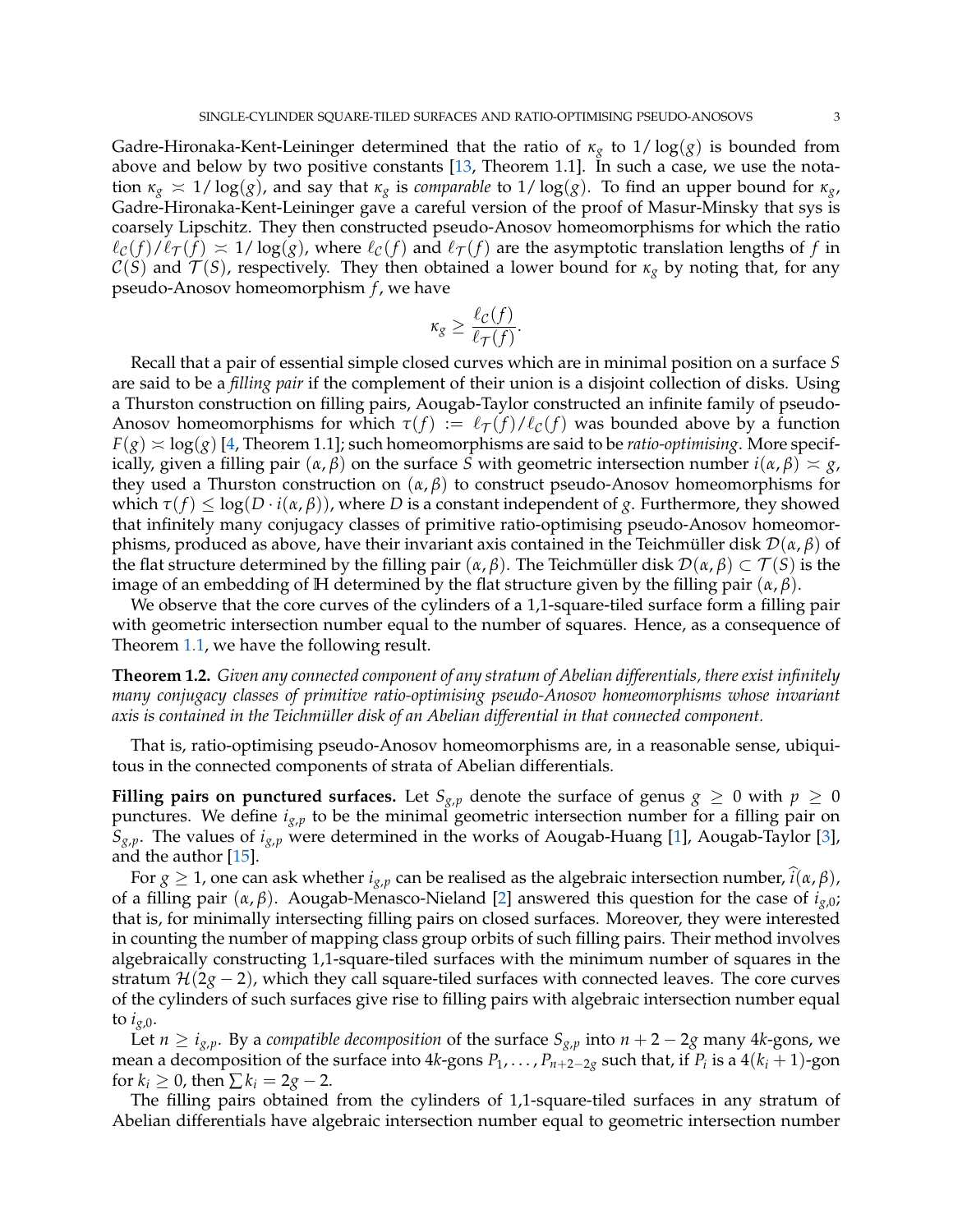#### 4 JEFFREYS

and also give rise to a decomposition of the surface into a number of 4*k*-gons, with the number of polygons and the number of sides of each polygon depending on the stratum of the square-tiled surface. The resulting set of 4*k*-gons form a compatible decomposition of the surface. Indeed, each  $4(k_i+1)$ -gon corresponds to a zero of the Abelian differential of order  $k_i$ .

Using a simple modification of the constructions used in the proof of Theorem [1.1,](#page-1-0) we obtain the following result.

<span id="page-3-0"></span>**Theorem 1.3.** Let  $n \ge i_{g,p}$  and choose a compatible decomposition of  $S_{g,p}$  into  $n + 2 - 2g$  many 4*k*-gons, *then there exists a filling pair* (*α*, *β*) *on the surface Sg*,*<sup>p</sup> with*

$$
\hat{i}(\alpha,\beta)=i(\alpha,\beta)=n,
$$

*that gives rise to the specified polygonal decomposition of Sg*,*p.*

This generalises the existence part of the work of Aougab-Menasco-Nieland to the case of any intersection number on any surface *Sg*,*p*.

**Sketch of proof of Theorem [1.1.](#page-1-0)** One might expect that a construction of 1,1-square-tiled surfaces could be achieved by starting with a preferred choice of permutation representative and applying a sequence of Rauzy moves to obtain the desired combinatorics. However, this method is not adequate because the complexity of Rauzy diagrams grow in such a way as to make this extremely computationally difficult. Moreover, the hope that one would be able to easily find such a sequence of Rauzy moves for each connected component is naive. Indeed, the complexity of such a method is demonstrated, for example, in the case of the strata  $\mathcal{H}(2g - 5, 1, 1, 1)$  where, with the permutation representatives given by Zorich [\[28\]](#page-38-4), a different sequence of Rauzy moves is required depending on the residue of 2*g* − 5 modulo 4; see the differing permutation representatives in Proposition [4.10](#page-31-0) which were obtained by such a method. As such, it seems unreasonable to expect to find a general proof of this nature.

Only in the extremely rigid case of the hyperelliptic components is a proof similar to this achieved. In fact, 1,1-square-tiled surfaces in these components are constructed by hand by adding regular points to the combinatorics given by Rauzy. A method of Margalit relating to minimally intersecting filling pairs on the surface of genus two, referenced in a paper of Aougab-Huang [\[1,](#page-37-4) Remark 2.18], is then formalised and generalised in order to show that the number of squares achieved for these components is actually the minimum required.

An inductive construction is then adopted in order to build 1,1-square-tiled surfaces in nonhyperelliptic connected components. More specifically, we show that 1,1-square-tiled surfaces in a general connected component can be constructed from 1,1-square-tiled surfaces of lower complexity in such a way that the resulting number of squares and the parity of any resulting spin structure can be easily controlled. We then construct the families of lower complexity 1,1-squaretiled surfaces required to allow this procedure to be completed. A small number of low complexity exceptional cases were found computationally using the surface dynamics package [\[9\]](#page-37-2) of Sage-Math [\[22\]](#page-38-5).

**Plan of the paper.** The combination lemmas that describe how to combine 1,1-square-tiled surfaces, key to the proof of Theorem [1.1,](#page-1-0) are given in Subsection [3.4.](#page-11-0) Requiring a separate proof method, 1,1-square-tiled surfaces in the hyperelliptic components are constructed first in Subsection [4.2.](#page-14-0) The inductive construction for 1,1-square-tiled surfaces in the remaining connected components is then performed in the rest of Section [4.](#page-13-0) Finally, the proofs of Theorem [1.2](#page-2-0) and Theorem [1.3](#page-3-0) are given in Section [5](#page-34-0) and Section [6,](#page-36-0) respectively.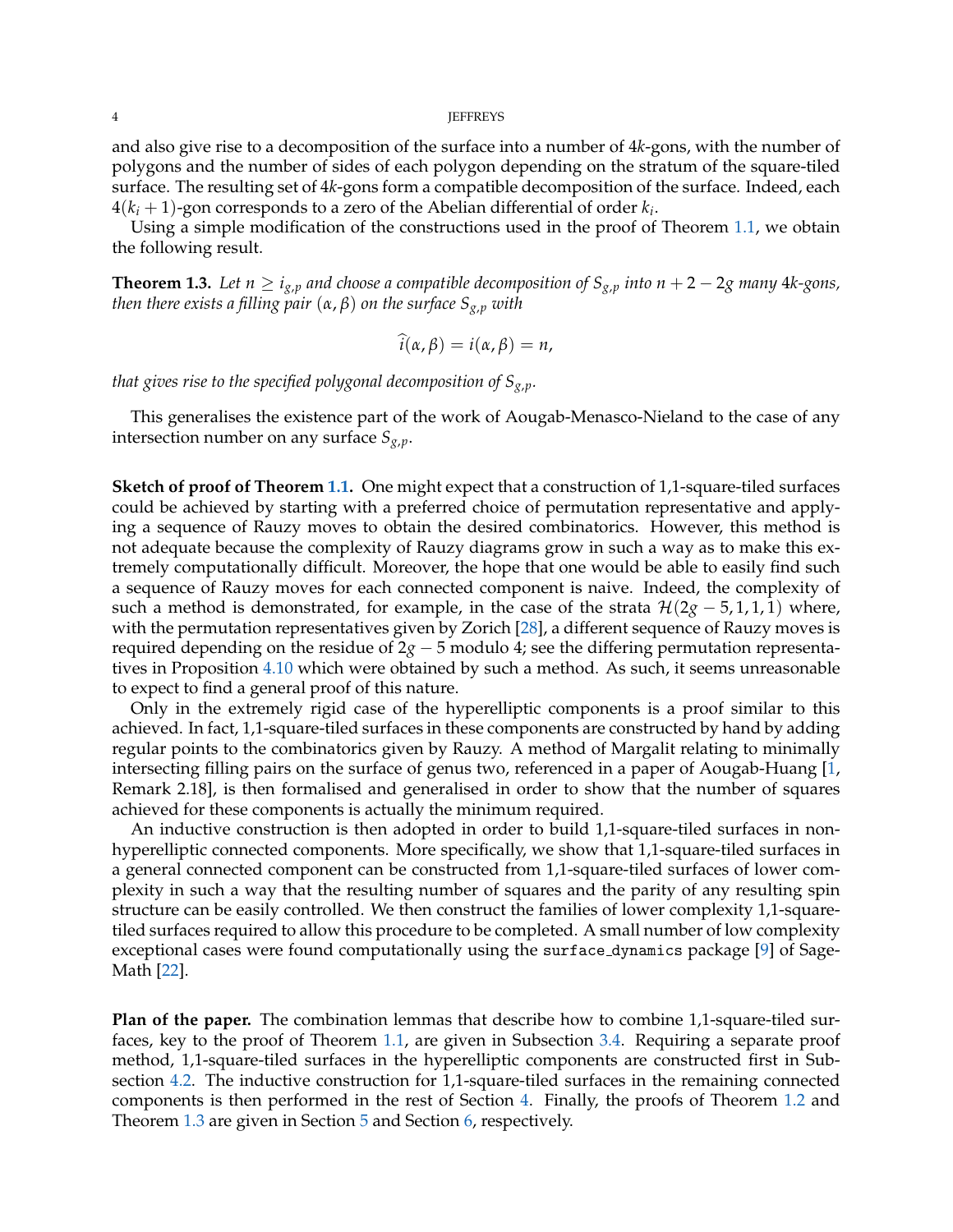**Acknowledgements.** We thank Vaibhav Gadre and Tara Brendle for useful discussions and for reading early drafts of this manuscript. We are grateful to the anonymous referee whose comments and suggestions helped to improve this manuscript. We give thanks also to Vincent Delecroix for his help with the surface dynamics package [\[9\]](#page-37-2) of SageMath [\[22\]](#page-38-5). This research was funded by an EPSRC Studentship (EPSRC DTG EP/N509668/1 M&S) while the author was a PhD student at the University of Glasgow.

### 2. MODULI SPACE OF ABELIAN DIFFERENTIALS

In this section, we will give the necessary background on Abelian differentials. For more details on this material, we refer the reader to the surveys of Forni-Matheus [\[12\]](#page-37-7) and Zorich [\[27\]](#page-38-9).

Recall that for  $g \geq 2$  we defined the space H to be the *moduli space of Abelian differentials* on the surface of genus *g*. That is, H consists of equivalence classes of pairs  $(S, \omega)$  where *S* is a closed connected Riemann surface of genus *g* and *ω* is a non-zero holomorphic 1-form on *S*, also called an Abelian differential. Two such pairs  $(S, \omega)$  and  $(S', \omega')$  are equivalent if there exists a biholomorphism  $f : S \to S'$  with  $f^*\omega' = \omega$ . When it is appropriate to do so we will simply denote the pair  $(S, \omega)$  by either *S* or  $\omega$ .

Given an Abelian differential *ω* on a Riemann surface *S*, contour integration gives a collection of charts to C with transition maps given by translations  $z \mapsto z + c$ . We can then obtain a flat metric on *S* with cone-type singularities at the zeros of  $\omega$  by pulling back the standard metric on **C**. As such, we can realise the surface *S* as a finite collection of polygons in **C** with pairs of parallel sides of equal length identified by translation, and locally, away from the zeros, the pushforward of *ω* gives the standard 1-form d*z* on **C**. A singularity corresponding to a zero of order *k* will have a cone-angle of  $(k + 1)2\pi$  in this metric. The converse also holds. Indeed, given a finite collection of polygons in **C** with parallel sides identified by translation, one can define a Riemann surface structure on the surface *S* obtained from the quotient of these polygons by the side identifications. The local pullback of d*z* will give rise to a well-defined Abelian differential on *S*. Due to this correspondence, points in H may also be called *translation surfaces*. More specifically, a point is an equivalence class of surfaces equipped with translation structures.

By the Riemann-Roch theorem, the sum of the orders of the zeros of an Abelian differential on a Riemann surface of genus *g* is equal to 2*g* − 2 and this data can be used to stratify H. The stratum  $\mathcal{H}(k_1,\ldots,k_n) \subset \mathcal{H}$ , with  $k_i \geq 1$  and  $\sum k_i = 2g - 2$ , is the subset of  $\mathcal{H}$  consisting of Abelian differentials with *n* distinct zeros of orders  $k_1, \ldots, k_n$ . Each stratum is an orbifold of complex dimension  $2g + n - 1$ .

The individual strata of  $H$  may have a number of connected components and the work of Kontsevich-Zorich completely classified these components [\[17\]](#page-38-2). We will first describe the invariants that they used in their proof before describing the classification itself.

2.1. **Hyperellipticity.** We say that a translation surface  $(S, \omega)$  is *hyperelliptic* if there exists an isometric involution  $\tau : S \to S$ , known as a hyperelliptic involution, that induces a ramified double cover  $\pi$  :  $S \rightarrow S_{0,2g+2}$  from *S* to the (2*g* + 2)-times punctured sphere. Note that we must have  $\tau^*\omega = -\omega$ . Kontsevich-Zorich showed that the strata  $\mathcal{H}(2g-2)$  and  $\mathcal{H}(g-1,g-1)$  contain connected components, denoted by  $\mathcal{H}^{hyp}(2g-2)$  and  $\mathcal{H}^{hyp}(g-1,g-1)$  respectively, consisting entirely of hyperelliptic translation surfaces. These connected components will be called the *hyperelliptic components*.

We note that the zero of an Abelian differential in  $\mathcal{H}^{hyp}(2g - 2)$  is fixed by the hyperelliptic involution and the two zeros of an Abelian differential in  $\mathcal{H}^{hyp}(g-1,g-1)$  are symmetric under the hyperelliptic involution.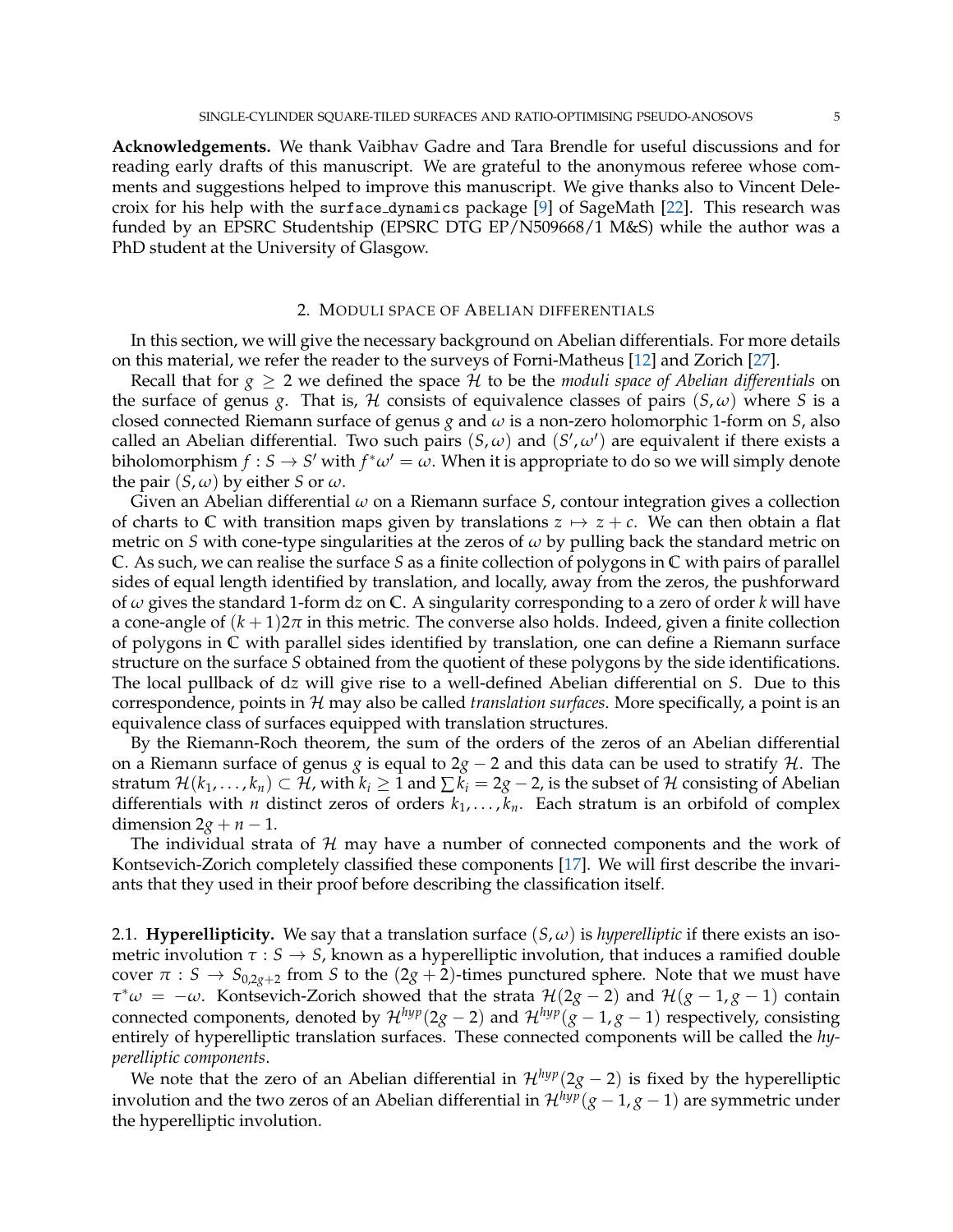2.2. **Spin structures and parity.** The second invariant used to classify the connected components of a stratum is the notion of the parity of a spin structure.

A *spin structure* on a Riemann surface *S* is a choice of half of the canonical class. That is, a choice of divisor class  $D \in Pic(S)$  such that

$$
2D=K_S,
$$

where *K<sup>S</sup>* is the canonical class of *S*. The *parity of the spin structure D* is defined to be

$$
\dim \Gamma(S, L) \bmod 2,
$$

for a line bundle *L* corresponding to the divisor class *D*, where Γ(*S*, *L*) is the space of holomorphic sections of the line bundle *L* on *S*.

Given an Abelian differential  $\omega \in \mathcal{H}(2k_1,\ldots,2k_n)$  the divisor

$$
Z_{\omega}=2k_1P_1+\cdots+2k_nP_n
$$

represents the canonical class *KS*. As such, we have a canonical choice of spin structure on *S* given by the divisor class

$$
D_{\omega}=[k_1P_1+\cdots+k_nP_n].
$$

Atiyah [\[6\]](#page-37-8) and Mumford [\[20\]](#page-38-10) demonstrated that the parity of a spin structure is invariant under continuous deformation. As such, the parity of the canonical spin structure given by an Abelian differential is constant on each connected component of the stratum. We will say that a connected component has *even* or *odd spin structure* depending on whether or not the parity of D*<sup>ω</sup>* is 0 or 1.

Recall, that an Abelian differential *ω* on *S* determines a flat metric on *S* with cone-type singularities. Moreover, this metric has trivial holonomy, and away from the zeros of *ω* there is a well-defined horizontal direction. We can therefore define the index, ind(*γ*), of a simple closed curve  $\gamma$  on *S*, avoiding the singularities, to be the degree of the Gauss map of  $\gamma$ . That is, ind( $\gamma$ ) is the integer such that the total change of angle between the vector tangent to *γ* and the vector tangent to the horizontal direction determined by  $\omega$  is  $2\pi \cdot \text{ind}(\gamma)$ .

Given  $\omega \in \mathcal{H}(2k_1,\ldots,2k_n)$ , we define a function  $\Omega_{\omega}: H_1(S,\mathbb{Z}_2) \to \mathbb{Z}_2$  by

$$
\Omega_{\omega}([\gamma]) = ind(\gamma) + 1 \text{ mod } 2,
$$

where  $\gamma$  is a simple closed curve and extend to a general homology class by linearity. We claim that this function is well-defined. Firstly, if we homotope a simple closed curve *γ* across a zero of order *k* then ind(*γ*) will change by ±*k* but since all of our zeros have even order this will fix ind(*γ*) modulo 2. One can check that for the boundary *δ* of a small disk not containing a zero, we have that  $\text{ind}(\delta) + 1 \equiv 1 + 1 \equiv 0 \mod 2$ . For the boundary  $\delta$  of a small disk containing a zero of order *k* we have  $\text{ind}(\delta) \equiv (k+1) + 1 \equiv 0 \mod 2$  since all of our zeros are of even order. Moreover, it follows from the Poincaré-Hopf Theorem that ind  $(\delta) + 1 \equiv 0 \mod 2$  for any null-homologous simple closed curve  $\delta$ . Therefore,  $\Omega_{\omega}(\mathbf{0}) \equiv 0 \mod 2$ , and so  $\Omega_{\omega}$  is indeed well-defined.

The function  $\Omega_{\omega}$  can be shown to be a quadratic form on  $H_1(S, \mathbb{Z}_2)$ , by which we mean

$$
\Omega_{\omega}(a+b) = \Omega_{\omega}(a) + \Omega_{\omega}(b) + a \cdot b,
$$

where  $a \cdot b$  denotes the standard symplectic intersection form on  $H_1(S, \mathbb{Z}_2)$ . Now given a choice of representatives  $\{\alpha_i, \beta_i\}_{i=1}^g$  $\sum_{i=1}^{8}$  of a symplectic basis for  $H_1(S,\mathbb{Z}_2)$ , we define the *Arf invariant* of  $\Omega_\omega$ to be

$$
\sum_{i=1}^{g} \Omega_{\omega}([\alpha_i]) \cdot \Omega_{\omega}([\beta_i]) \text{ mod } 2 = \sum_{i=1}^{g} (ind(\alpha_i) + 1)(ind(\beta_i) + 1) \text{ mod } 2.
$$

Arf [\[5\]](#page-37-9) proved that this number is independent of the choice of symplectic basis and Johnson [\[16\]](#page-38-11) showed that quadratic forms on  $H_1(S,\mathbb{Z}_2)$  are in one-to-one correspondence with spin structures on *S*. Moreover, Johnson proved that the value of the Arf invariant of Ω*<sup>ω</sup>* coincides with the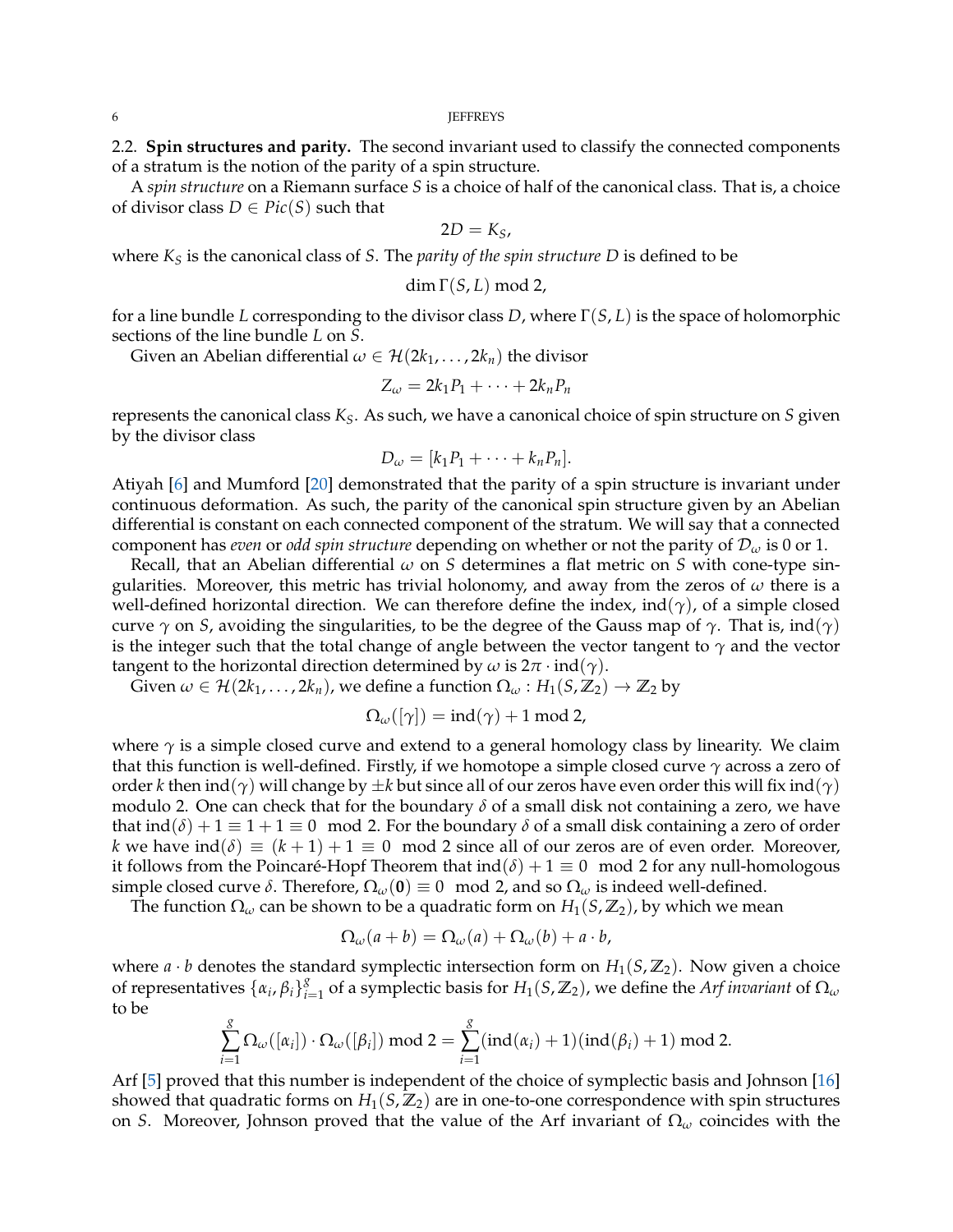parity of the canonical spin structure determined by *ω*. We will make use of this formula when we calculate the parity of spin structures later in the paper.

2.3. **Classification of connected components.** We are now ready to state the classification result of Kontsevich-Zorich. The classification has a stability range and as such the result is given in two parts.

**Theorem 2.1** ([\[17\]](#page-38-2), Theorem 1)**.** *All connected components of strata of Abelian differentials on Riemann surfaces of genus*  $g \geq 4$  *are described by the following list:* 

*The stratum*  $\mathcal{H}(2g - 2)$  *has three connected components: the hyperelliptic one,*  $\mathcal{H}^{hyp}(2g - 2)$ *, and two other components:* H*even*(2*g* − 2) *and* H*odd*(2*g* − 2) *corresponding to even and odd spin structures.*

*The stratum*  $\mathcal{H}(2l, 2l)$ ,  $l \geq 2$ , has three connected components: the hyperelliptic one,  $\mathcal{H}^{hyp}(2l, 2l)$ , and *two other components:* H*even*(2*l*, 2*l*) *and* H*odd*(2*l*, 2*l*) *corresponding to even and odd spin structures.*

*All other strata of the form*  $\mathcal{H}(2l_1,\ldots,2l_n)$ ,  $l_i \geq 1$ , have two connected components:  $\mathcal{H}^{even}(2l_1,\ldots,2l_n)$ and  $\mathcal{H}^{odd}(2l_1,\ldots,2l_n)$  *corresponding to even and odd spin structures.* 

*The strata*  $\mathcal{H}(2l - 1, 2l - 1), l \geq 2$ , has two components: one of them  $\mathcal{H}^{hyp}(2l - 1, 2l - 1)$  is hyperel*liptic; the other*  $\mathcal{H}^{nonhyp}(2l - 1, 2l - 1)$  *is not.* 

*All other strata of Abelian differentials on Riemann surfaces of genus*  $g \geq 4$  *are nonempty and connected.* 

For lower genera, we have the following classification.

**Theorem 2.2** ([\[17\]](#page-38-2), Theorem 2)**.** *The moduli space of Abelian differentials on a Riemann surface of genus*  $g = 2$  *contains two strata:*  $\mathcal{H}(1, 1)$  *and*  $\mathcal{H}(2)$ *. Each of them is connected and coincides with its hyperelliptic component.*

*Each of the strata* H(2, 2) *and* H(4) *of the moduli space of Abelian differentials on a Riemann surface of genus*  $g = 3$  *has two connected components: the hyperelliptic one, and one having odd spin structure. The other strata are connected for genus*  $g = 3$ *.* 

## 3. SQUARE-TILED SURFACES, PERMUTATION REPRESENTATIVES AND FILLING PAIR DIAGRAMS

The main objects of study in this paper are square-tiled surfaces. In this section, we introduce these objects along with some associated structures that we will use throughout the paper. Moreover, we will prove a pair of lemmas that will be essential to the construction of 1,1-square-tiled surfaces in Section [4.](#page-13-0)

3.1. **Square-tiled surfaces.** A translation surface is said to be a *square-tiled surface* if it is a branched cover of an Abelian differential on the square torus, branched over one point. The polygonal viewpoint for translation surfaces makes this terminology an obvious choice. Indeed, such a surface will be given by a collection of squares in the plane such that the top side (resp. left side) of each square is glued to the bottom side (resp. right side) of another square. See for example the translation surfaces in Figure [3.1.](#page-7-0) The minimum number of squares required for a square-tiled surface in the stratum  $\mathcal{H}(k_1,\ldots,k_n)$ , with  $\sum k_i = 2g - 2$ , is  $2g + n - 2$ . Indeed, if we have *s* squares, then each square contributes 4 sides and so, after identifying sides in pairs, we have a total of 2*s* edges. We must also have at least *n* vertices after identification and so we see that

$$
2 - 2g = V - E + F \ge n - 2s + s \Rightarrow s \ge 2g + n - 2.
$$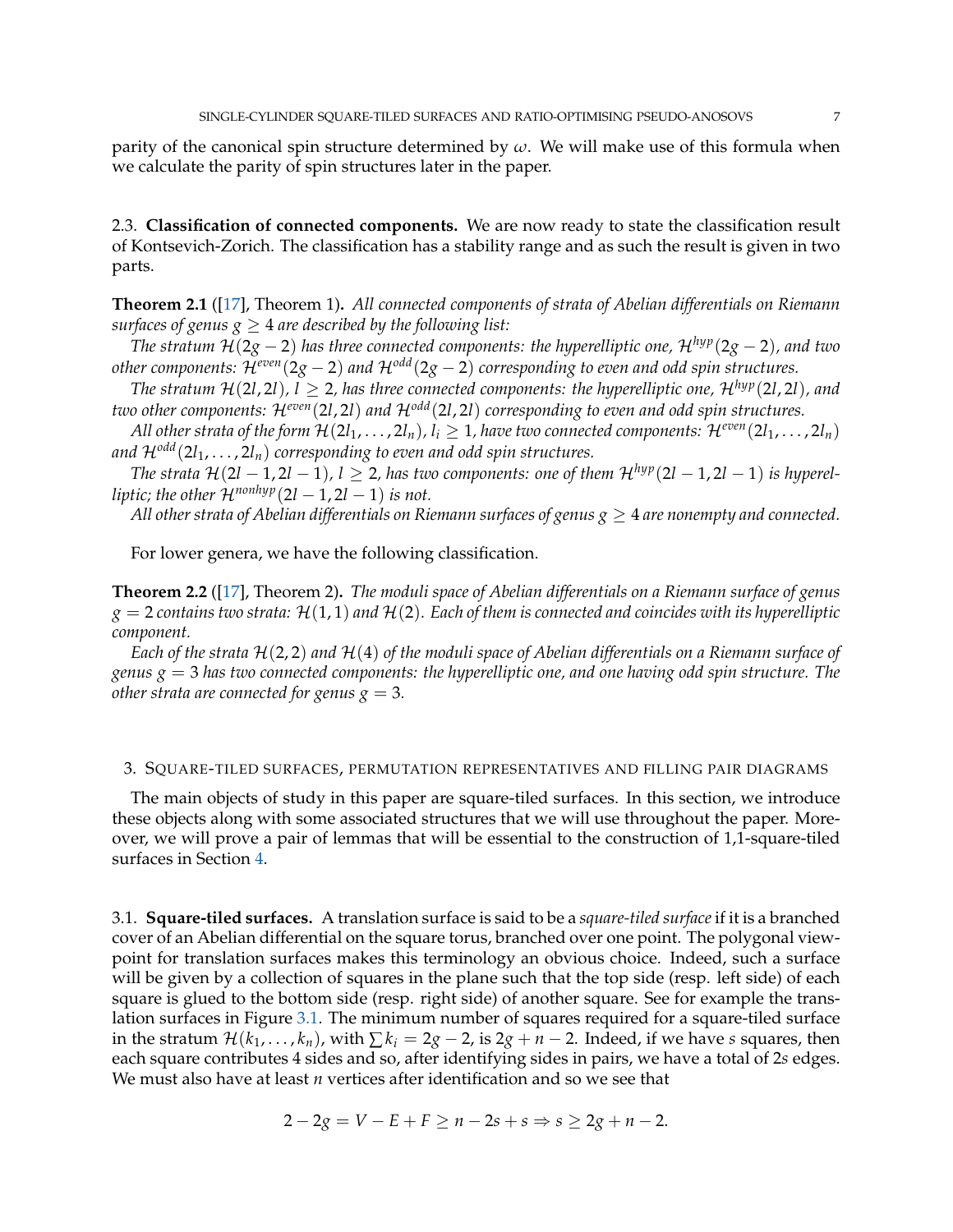<span id="page-7-0"></span>8 **JEFFREYS** 



FIGURE 3.1. Two square-tiled surfaces in  $\mathcal{H}(2)$  with a single horizontal cylinder. The surface on the right also has a single vertical cylinder while the one on the left has two vertical cylinders.

One important piece of combinatorial data for a square-tiled surface is the number of maximal, flat horizontal or vertical cylinders. A *cylinder* is a maximal embedded annulus in the surface, not containing any singularities in its interior. For example, the curves between the sides labelled by 0s in Figure [3.1](#page-7-0) are the core curves of the horizontal cylinders of the surfaces. One can also see that the surface on the left also has two vertical cylinders while the one on the right has a single vertical cylinder. If a square-tiled surface has a single vertical cylinder and a single horizontal cylinder then we shall call it a *1,1-square-tiled surface*. Since we are interested in constructing 1,1 square-tiled surfaces using the minimum possible number of squares, the vertical and horizontal cylinders will both have height one.

The process of splitting a pair of identified sides into two and identifying them as before adds a marked point, a zero of order zero, to the translation surface. Observe that the surface on the right of Figure [3.1](#page-7-0) is obtained from the surface on the left by performing such an operation on the sides labelled 1. That is, we split the side labelled 1 into two side labelled by 1 and 1'. This does not change the connected component of the surface and we will make use of this technique when adding squares to hyperelliptic square-tiled surfaces in Subsection [4.2.](#page-14-0)

We briefly recall an algebraic way of describing square-tiled surfaces. Firstly, we number each square in the surface from 1 to *n*. We then define two elements *h* and *v* of the symmetric group Σ*<sup>n</sup>* as follows. The image of *i* under the element *h* is the number of the square that is glued to the right of the square numbered *i*. The image of *i* under the element *v* is the number of the square that is glued to the top of the square numbered *i*. The square-tiled surface is then represented by the pair (*h*, *v*) up to simultaneous conjugation of *h* and *v*, and the information about the stratum of the surface is contained in the commutator  $[h, v] = hvh^{-1}v^{-1}$ . That is, if  $[h, v]$  is a product of disjoint  $(k_i + 1)$ -cycles,  $1 \le i \le n$ , then the square-tiled surface lies in the stratum  $\mathcal{H}(k_1, \ldots, k_n)$ . For example, the surface in  $\mathcal{H}(2)$  on the left of Figure [3.1](#page-7-0) is represented by the pair  $(h, v)$ , where  $h = (1, 2, 3)$  and  $v = (1, 3)(2)$ , and we see that  $[h, v] = (1, 3, 2)$  is a 3-cycle. We see here again that the minimum number of squares required for a square-tiled surface in  $\mathcal{H}(k_1, \ldots, k_n)$  is  $2g + n - 2$ . Indeed, the number of squares in such a surface is at least the size of the support of the commutator which is  $\Sigma(k_i + 1) = 2g + n - 2$ .

It is this connection to the symmetric group that was utilised by Eskin-Okounkov in their asymptotic counts. We remark that while the counting of square-tiled surfaces having only a single horizontal cylinder is well suited to the representation theory of the symmetric group the counting of 1,1-square-tiled surfaces is not. Indeed, in the former case, and by the above algebraic description, a square-tiled surface having one horizontal cylinder and lying in a particular stratum corresponds to finding two *n*-cycles whose product lies in a specified conjugacy class. In the latter case, however, we are required to find two *n*-cycles whose commutator lies in a particular conjugacy class.

We discussed the algebraic representation of square-tiled surfaces here for completeness. In the sequel, our results will be stated and proved using the permutation representatives introduced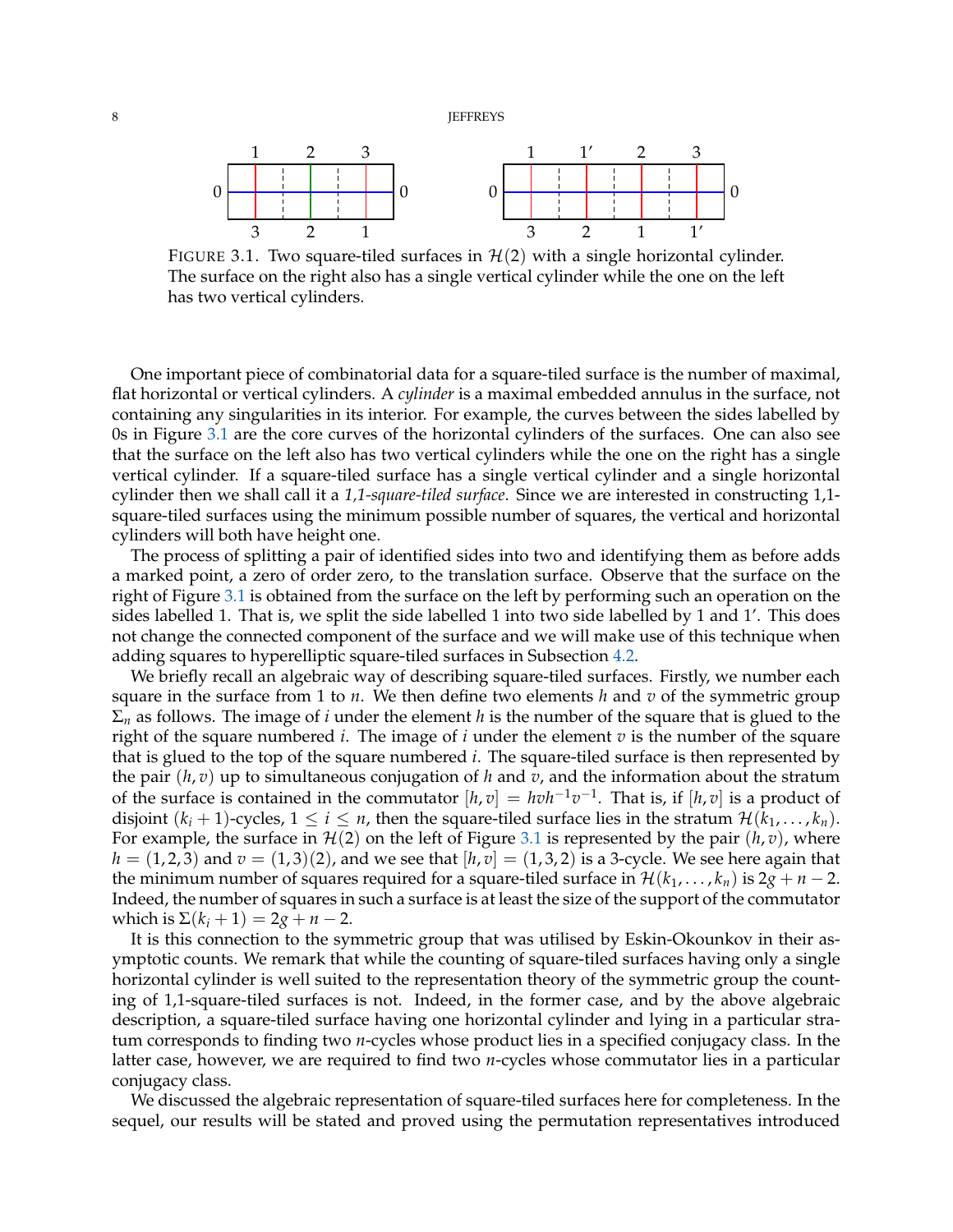in the next subsection. There we also describe for square-tiled surfaces with a single horizontal cylinder how to relate the two notions.

<span id="page-8-2"></span>3.2. **Permutation representatives.** An *interval exchange transformation* is a self map of the interval that divides the interval into subintervals and then permutes them. Consider the translation surface given in Figure [3.2.](#page-8-0) The first return map to the horizontal transversal *T* under the upwards vertical flow on the surface induces an interval exchange transformation on *T* whose permutation is

(3.1) 
$$
\Pi = \begin{pmatrix} 0 & 1 & 2 & 3 & 4 \\ 4 & 3 & 1 & 2 & 0 \end{pmatrix}
$$

That is, under the upwards vertical flow, the interval on *T* lying below the side labelled 0 returns in position 4 (counting from the left and starting at 0), and so on. In general, the interval below side *i* returns in position Π−<sup>1</sup> (*i*). For more details on the connections between translation surfaces and interval exchange transformations we direct the reader to the survey of Yoccoz [\[25\]](#page-38-12).

<span id="page-8-1"></span>.

<span id="page-8-0"></span>The *extended Rauzy class* of this permutation is a class of permutations related under an induction method for interval exchange transformations introduced by Rauzy [\[21\]](#page-38-13). Another choice of transversal will give an interval exchange transformation whose permutation lies in the extended Rauzy class of permutation [\(3.1\)](#page-8-1). Conversely, any translation surface obtained as a suspension of an interval exchange transformation whose permutation lies in the same extended Rauzy class as permutation [\(3.1\)](#page-8-1) will lie in the same connected component of a stratum as the translation surface in Figure [3.2.](#page-8-0) Indeed, Veech showed that extended Rauzy classes are in one-to-one correspondence with the connected components of strata [\[23\]](#page-38-1). As such, any choice of permutation in an extended Rauzy class will be called a *permutation representative* of the stratum component containing the associated translation surface.



FIGURE 3.2. The first return map to the horizontal transversal *T* under the vertical flow induces an interval exchange transformation.

If the first symbol of the top row of a permutation representative is equal to the last symbol of the bottom row, then it is possible to construct a translation surface in the associated stratum component having a single horizontal cylinder. Zorich constructed permutation representatives of this form for every connected component of every stratum of Abelian and quadratic differentials [\[28\]](#page-38-4).

We will be interested in the construction of a square-tiled surface from such a permutation representative. To do this, one takes a line of squares of length one less than the number of symbols in the permutation representative and labels the left and right sides of this line of squares with the first symbol in the top row and last symbol of the bottom row, respectively. From our assumption,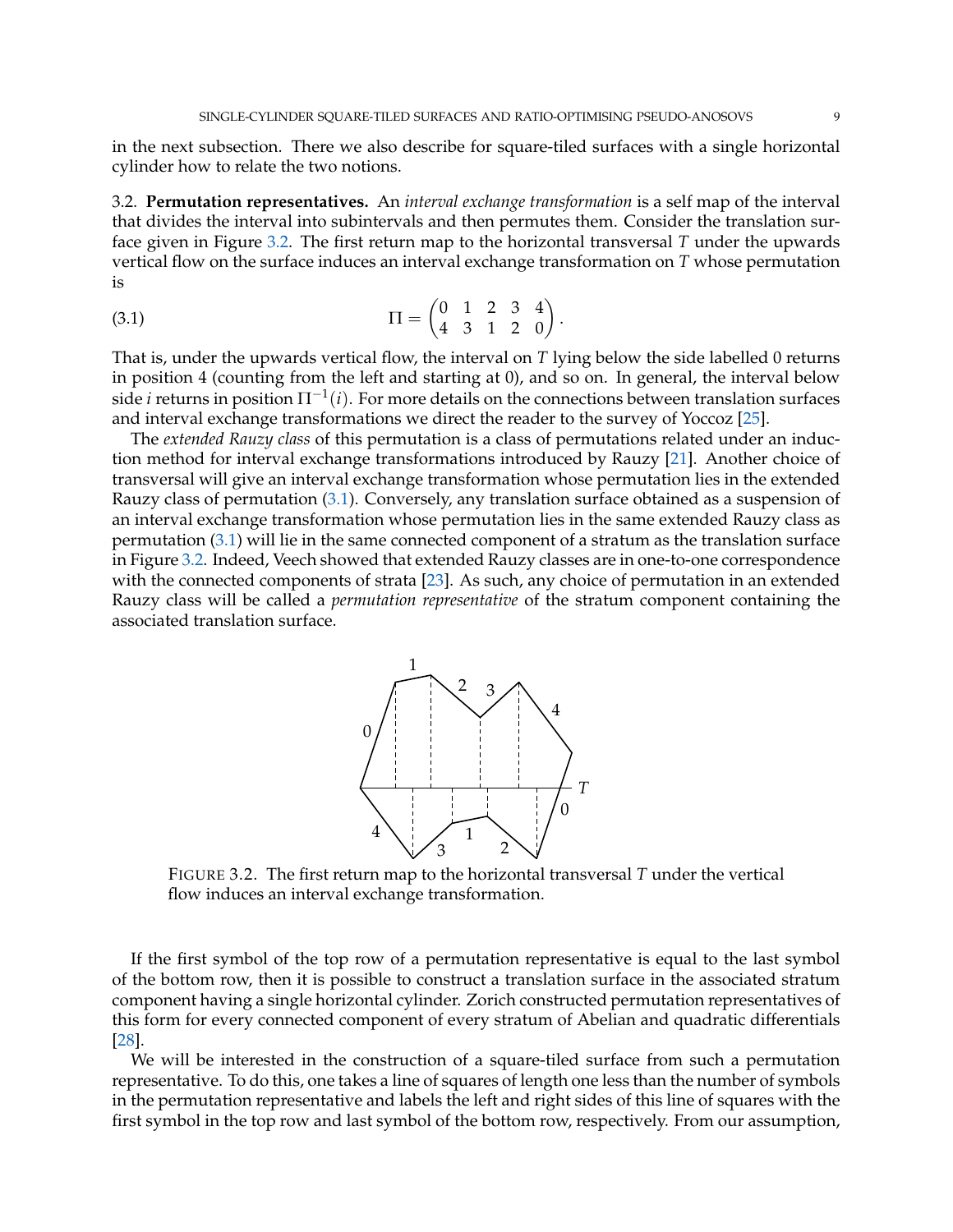these symbols are the same and so the resulting square-tiled surface will have a single horizontal cylinder. We then label the top sides (resp. bottom sides) with the remaining symbols from the top row (resp. bottom row). For example, the square-tiled surface on the right of Figure [3.1](#page-7-0) is the one obtained, up to a relabelling, by performing this construction using permutation [\(3.1\)](#page-8-1) and we see that it does have a single horizontal cylinder, as claimed. The surface on the left of Figure [3.1](#page-7-0) can be obtained from the permutation

<span id="page-9-0"></span>
$$
\begin{pmatrix} 0 & 1 & 2 & 3 \\ 3 & 2 & 1 & 0 \end{pmatrix}.
$$

From here on, we will call a square-tiled surface constructed in this manner the square-tiled surface represented by the associated permutation representative.

As briefly mentioned above, we remark that attempting to use Rauzy moves to search the extended Rauzy classes of these permutations for permutations representing 1,1-square-tiled surfaces is not a feasible method for solving our problem. Indeed, Delecroix showed that the cardinality of extended Rauzy classes increases in such a way that this task would be incredibly computationally intensive [\[8\]](#page-37-10). Moreover, it is unlikely that examples for different strata could be found using similar sequences of Rauzy moves, and so a general proof of this nature would be difficult to find.

If we have a square-tiled surface with a single horizontal cylinder constructed as above, then, assuming the 0s to be the first symbol of the top row and last symbol of the bottom row, information concerning the vertical cylinders is contained in the permutation obtained by removing the 0s from each row of the permutation representative. Indeed, if the vertical cylinders have height one, then the number of vertical cylinders of the surface is equal to the number of cycles of this permutation. For example, under this modification, permutation  $(3.2)$  becomes the permutation  $(1,3)(2)$ and indeed the surface on the left of Figure [3.1](#page-7-0) has two vertical cylinders. Since we are interested in 1,1-square-tiled surfaces with a minimal number of squares, we will want the vertical cylinder to have height one, and so want this modified permutation to be a cyclic permutation. Indeed, for permutation  $(3.1)$  we obtain  $(1, 4, 2, 3)$  and it can be checked that the surface on the right of Figure [3.1](#page-7-0) does indeed have a single vertical cylinder. In fact, what we have just described is the following procedure: if we remove the 0s from a permutation representative  $\pi$  of a square-tiled surface with one horizontal cylinder to obtain the permutation  $\overline{\pi}$ , then the square-tiled surface is represented algebraically by  $(h, v)$  with  $h = (1, 2, \ldots, n)$  and  $v = \overline{\pi}^{-1}$ . This process is reversible in the obvious way.

An algorithm that can be used to determine the spin parity of a translation surface associated to a given permutation representative is described by Zorich [\[28,](#page-38-4) Appendix C]. This algorithm uses the permutation representative to calculate the intersection matrix of a set of generating cycles for the homology of the surface and for which the index of each cycle is known. One then performs linear algebra to reduce this set to a basis and the Arf invariant is then calculated. By the discussion in the previous paragraph, this intersection matrix and set of generating cycles can also be obtained from the vertical permutation  $v$  of a square-tiled surface  $(h, v)$  having a single horizontal cylinder. The linear algebra then follows as before. In general, the permutations *h* and *v* are not well adapted to handling the homology of the square-tiled surface and so there is not a simple way to derive the spin parity of the surface from these permutations alone. It is also easy to calculate the spin parity of a permutation representative using the .arf invariant() method for permutation representatives available inside the surface dynamics [\[9\]](#page-37-2) package of SageMath [\[22\]](#page-38-5).

<span id="page-9-1"></span>Note that adding a marked point to a side represented by label *x*, as described in the previous subsection, corresponds to adding a label to the right of *x* in both rows of the permutation representative.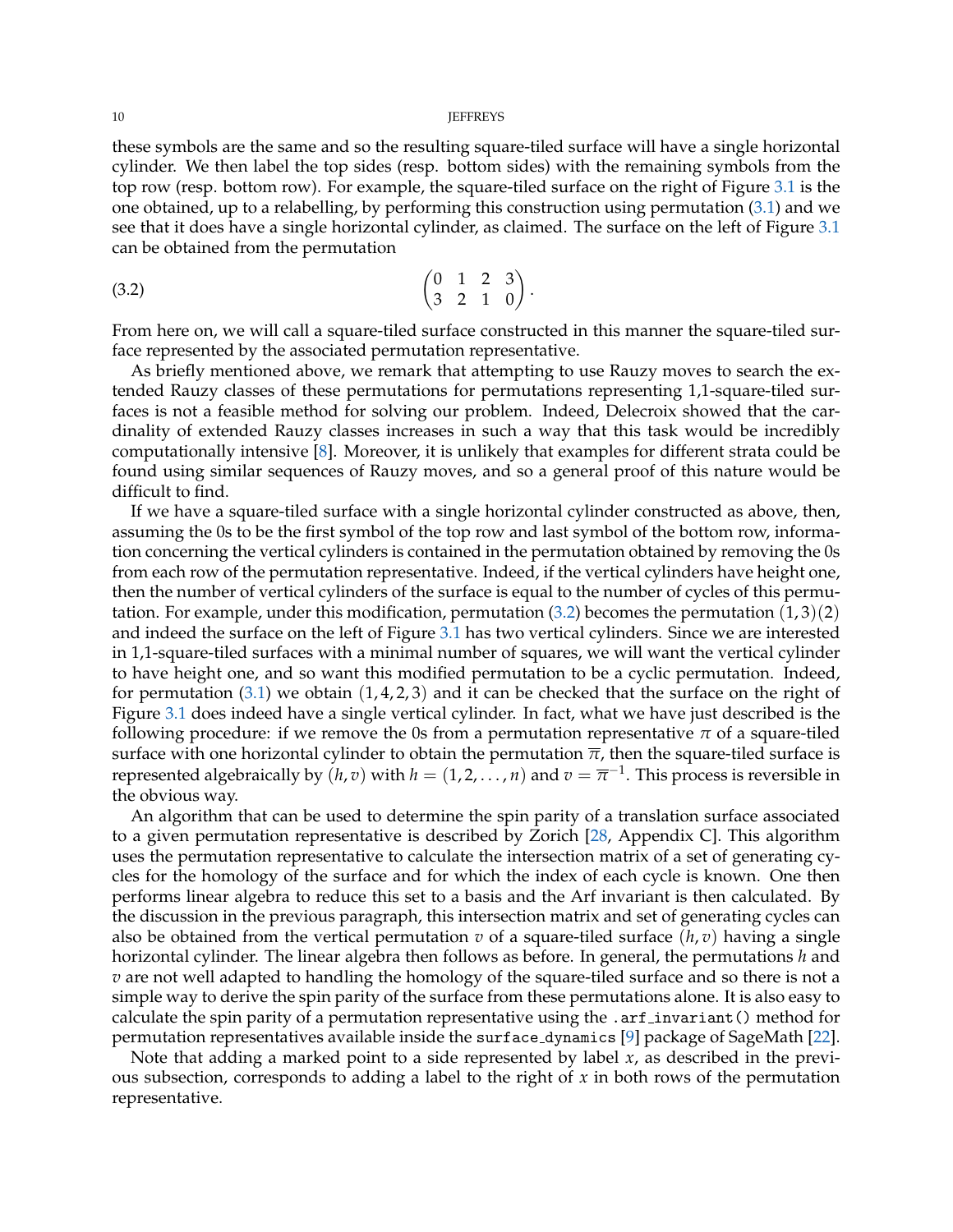3.3. **Filling pair diagrams.** On the surface *S* of genus *g*, a pair of essential simple closed curves *α* and *β* which are in minimal position, that is  $i(\alpha, \beta) := min_{\gamma \in [\alpha]} |\gamma \cap \beta| = |\alpha \cap \beta|$ , are said to be a *filling pair* if their complement is a disjoint union of disks. We note that the core curves of the vertical and horizontal cylinders of a 1,1-square-tiled surface form a filling pair on that surface. Since we have an Abelian differential, all intersections occur with the same orientation. Moreover, each complementary region is a 4*k*-gon and corresponds to a zero of order *k* − 1 of the associated Abelian differential.

Conversely, given a filling pair on the surface *S* of genus *g* whose intersections all occur with the same orientation, the dual complex of the filling pair is a square complex and we can realise the surface as a collection of squares in the plane with sides identified by translations, in other words, as a square-tiled surface. As above, each complementary region with 4*k* sides will give rise to a zero of the Abelian differential of order  $k - 1$ .

<span id="page-10-1"></span>With this correspondence in mind, we can form a ribbon graph from the vertical and horizontal cylinders of a 1,1-square-tiled surface. We shall call the underlying oriented combinatorial graph a *filling pair diagram* for the associated square-tiled surface.



<span id="page-10-0"></span>FIGURE 3.3. A filling pair diagram corresponding to a square-tiled surface represented by permutation [\(3.3\)](#page-10-0).

We will explain this construction by means of an example. Indeed, consider the 1,1-square-tiled surface in  $H(4)$  with permutation representative

$$
(3.3) \qquad \qquad \begin{pmatrix} 0 & 1 & 2 & 3 & 4 & 5 \\ 2 & 5 & 4 & 1 & 3 & 0 \end{pmatrix}.
$$

We first draw a horizontal line corresponding to the horizontal cylinder. Note that we will think of the ends being identified even though we do not join them in the diagram. We then add one vertex to the line for every square in the surface, equivalently for every non-zero symbol in the permutation representative. We then add an edge joining the bottom of the vertex corresponding to label x to the top of the vertex corresponding to the label  $\gamma$  if and only if  $\gamma$  lies below x in the permutation obtained by removing the 0s. The concatenation of these edges represents the vertical cylinder on the surface. The filling pair diagram associated to permutation [\(3.3\)](#page-10-0) is shown in Figure [3.3.](#page-10-1) Note that, given a filling pair diagram drawn as above, the reverse of this process allows us to easily construct the permutation representative. In Figure [3.3](#page-10-1) we have added the labels from the permutation representative to clarify the construction. In the remainder of this paper, we will not add the labels to the vertices of filling pair diagrams.

An alternative description of a filling pair diagram is afforded by the algebraic description of a square-tiled surface. In this case, the filling pair diagram associated to the 1,1-square-tiled surface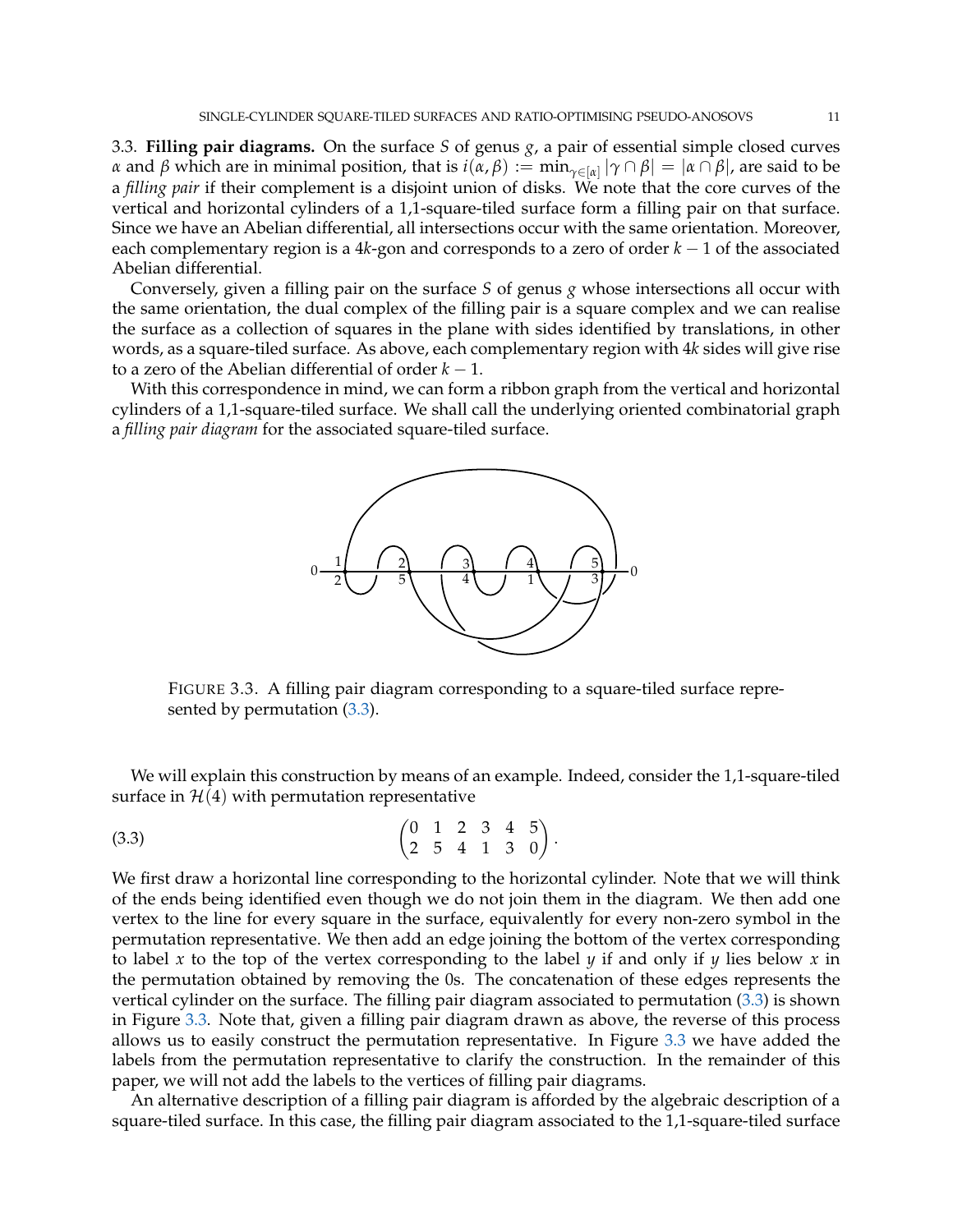$(h, v)$  can be described as the graph with vertex set  $\{1, 2, ..., n\}$  and edges  $(i, h(i))$  and  $(i, v(i))$  for all  $1 \le i \le n$ , where we choose to draw the edges determined by h as a horizontal line.

Taking a regular neighbourhood of the filling pair diagram gives a ribbon graph with one boundary component for every complementary region of the filling pair. We can construct the square-tiled surface by gluing a saddle with cone-angle 2*kπ* onto every boundary component with 4*k* sides. Indeed, the ribbon graph obtained from the filling pair diagram in Figure [3.3](#page-10-1) has a single boundary component with 20 sides and so we glue in a saddle with cone-angle  $10\pi = (4 + 1)2\pi$ . As such, the square-tiled surface will have a single zero of order 4. This agrees with the fact that the permutation representative corresponded to a surface in  $\mathcal{H}(4)$ .

<span id="page-11-0"></span>3.4. **Combination lemmas.** We now provide the combination lemmas that will be crucial to the construction of 1,1-square-tiled surfaces in the next section. The first lemma describes how to combine two 1,1-square-tiled surfaces to produce a single 1,1-square-tiled surface of higher complexity. The second lemma describes how the parity of the spin structure of a surface built in this way depends on the parities of the spin structures of the constituent surfaces.

Before proving the first lemma we will demonstrate the construction through an example. First, consider the permutation

$$
\begin{pmatrix}\n0 & 1 & 2 & 3 & 4 & 5 \\
2 & 5 & 4 & 1 & 3 & 0\n\end{pmatrix}
$$

representing a 1,1-square-tiled surface in  $H(4)$  with the minimum number of squares. We will describe the process of combining this surface with itself, as in Lemma [3.1](#page-12-0) below, to produce a 1,1-square-tiled surface in  $H(4, 4)$ . The key property we want for this construction is that, on the square-tiled surface represented by this permutation, the bottom of the first square is identified with the top of the second. This can be seen in the permutation if the top row starts 0,1,2, and the second row starts with a 2.

<span id="page-11-1"></span>

FIGURE 3.4. Example of the cylinder concatenation of two 1,1-square-tiled surfaces in  $H(4)$ .

We first realise two copies of this surface as in the top of Figure [3.4.](#page-11-1) We then cut both surfaces open along the diagonal lines shown in Figure [3.4](#page-11-1) and glue the left-side of this slit on the one surface to the right-side of the slit on the other. This has the effect of concatenating the horizontal and vertical cylinders of the two surfaces. Indeed, we obtain the surface at the bottom of Figure [3.4](#page-11-1) which can be seen to be a 1,1-square-tiled surface. It can be checked that the surface lies in  $\mathcal{H}(4,4)$ . After relabelling, the permutation representative for this surface is

$$
\begin{pmatrix}\n0 & 1 & 2 & 3 & 4 & 5 & 6 & 7 & 8 & 9 & 10 \\
2 & 5 & 4 & 6 & 3 & 7 & 10 & 9 & 1 & 8 & 0\n\end{pmatrix}.
$$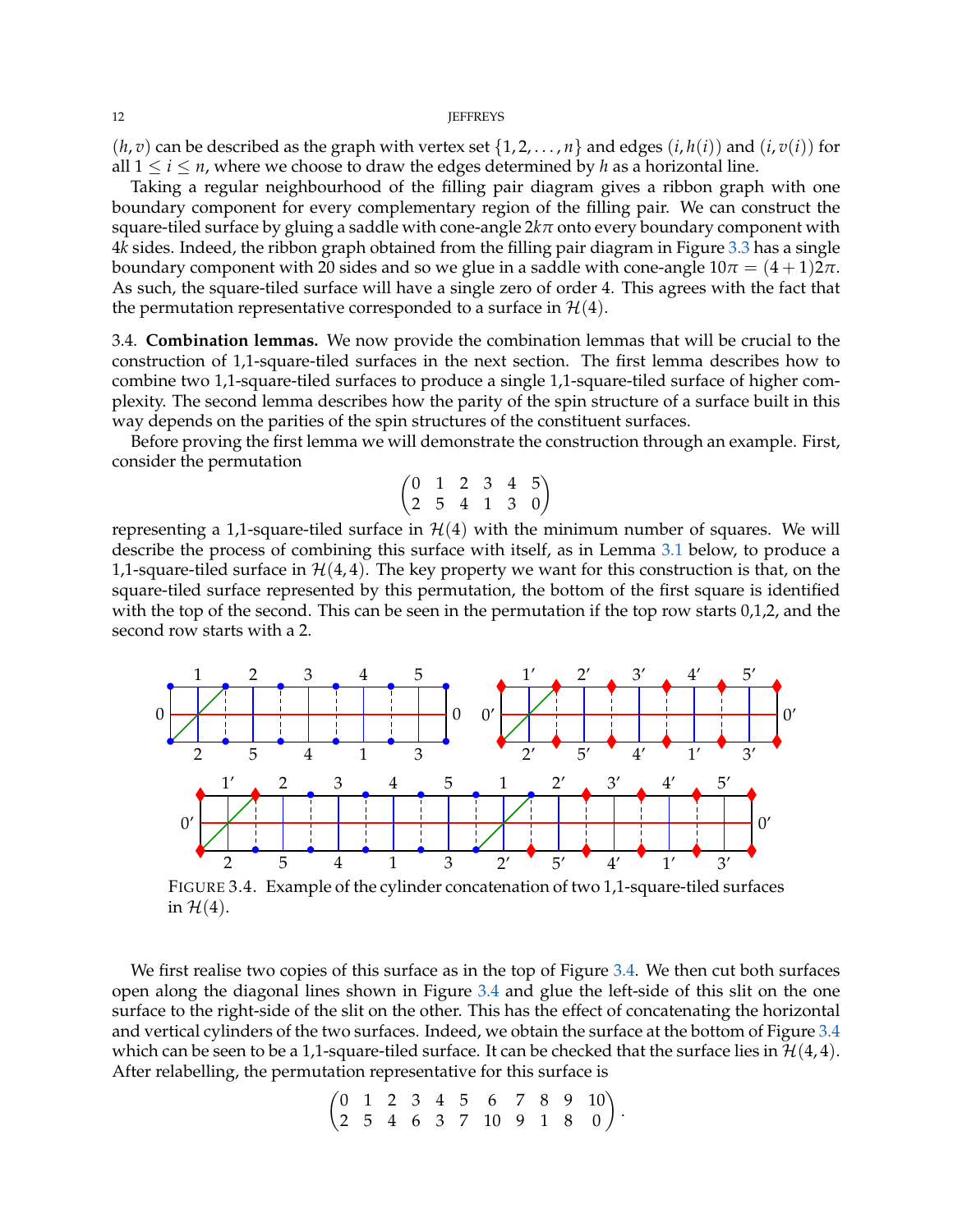The construction can easily be performed directly on the permutation representatives and it is also easy to see what the process involves for filling pair diagrams. In the following lemmas, we will call this process of combining surfaces *cylinder concatenation*.

We observe that the zeros of the constituent surfaces were preserved and that, by using 1,1 square-tiled surfaces with the minimal number of squares required for their respective strata, we obtained a 1,1-square-tiled surface with the minimum number of squares for its stratum. That this is true in general is the content of the following lemma.

<span id="page-12-0"></span>**Lemma 3.1.** *Suppose the permutations*

 $\begin{pmatrix} 0 & 1 & 2 & \cdots & \cdots & N \end{pmatrix}$  $2 \cdots \cdots \cdots \cdots \cdots 0$  $\setminus$ ,  $(0' \t1' \t2' \cdots \t M')$  $2'$   $\cdots$   $\cdots$   $\cdots$   $\cdots$  0'  $\setminus$ 

*and*

represent 1,1-square-tiled surfaces  $S_1$  and  $S_2$  in the strata  $\mathcal{H}_{g_1}(k_1,\ldots,k_n)$  and  $\mathcal{H}_{g_2}(l_1,\ldots,l_m)$ , respec*tively. We assume only that they have first rows beginning 0, 1, 2 (resp. 0', 1', 2') and second rows beginning with 2 (resp. 2'). Then the 1,1-square-tiled surface S obtained from these surfaces by the cylinder concatenation method lies in*  $\mathcal{H}_{g_1+g_2-1}(k_1,\ldots,k_n,l_1,\ldots,l_m)$ *. Moreover, if*  $S_1$  *and*  $S_2$  *have the minimum number of squares for their respective strata then so does S.*

*Proof.* Note that the surfaces  $S_1$  and  $S_2$  can be realised as in the top of Figure [3.5.](#page-12-1) Since the sides labelled by 2 (resp. 2') are diagonally opposite, we can construct the diagonal green curves of slope 1 shown in each surface. The process of cylinder concatenation for these surfaces is the process of cutting each surface open along these diagonal curves and gluing the right side of the slit in each surface to the left side of the slit in the other surface. This action concatenates the cylinders as expected and so we do indeed produce a 1,1-square-tiled surface *S*. Moreover, it can be seen that the that the zeros of *S* are exactly the union of the zeros of  $S_1$  and  $S_2$ . Indeed, we need only the check that the angles around the vertices at the diagonal lines are preserved which is easily checked. By an Euler characteristic argument, the genus of *S* is  $g_1 + g_2 - 1$ . That is, *S* lies in  $\mathcal{H}_{g_1+g_2-1}(k_1,...,k_n, l_1,...,l_m)$ , as claimed.

<span id="page-12-1"></span>

FIGURE 3.5. Realisation of the surfaces *S*1, *S*<sup>2</sup> and *S*.

Note that the surface produced by this method has the necessary form to be a constituent surface; that is, the bottom of the first square is again identified with the top of the second. As such, this process can be iterated.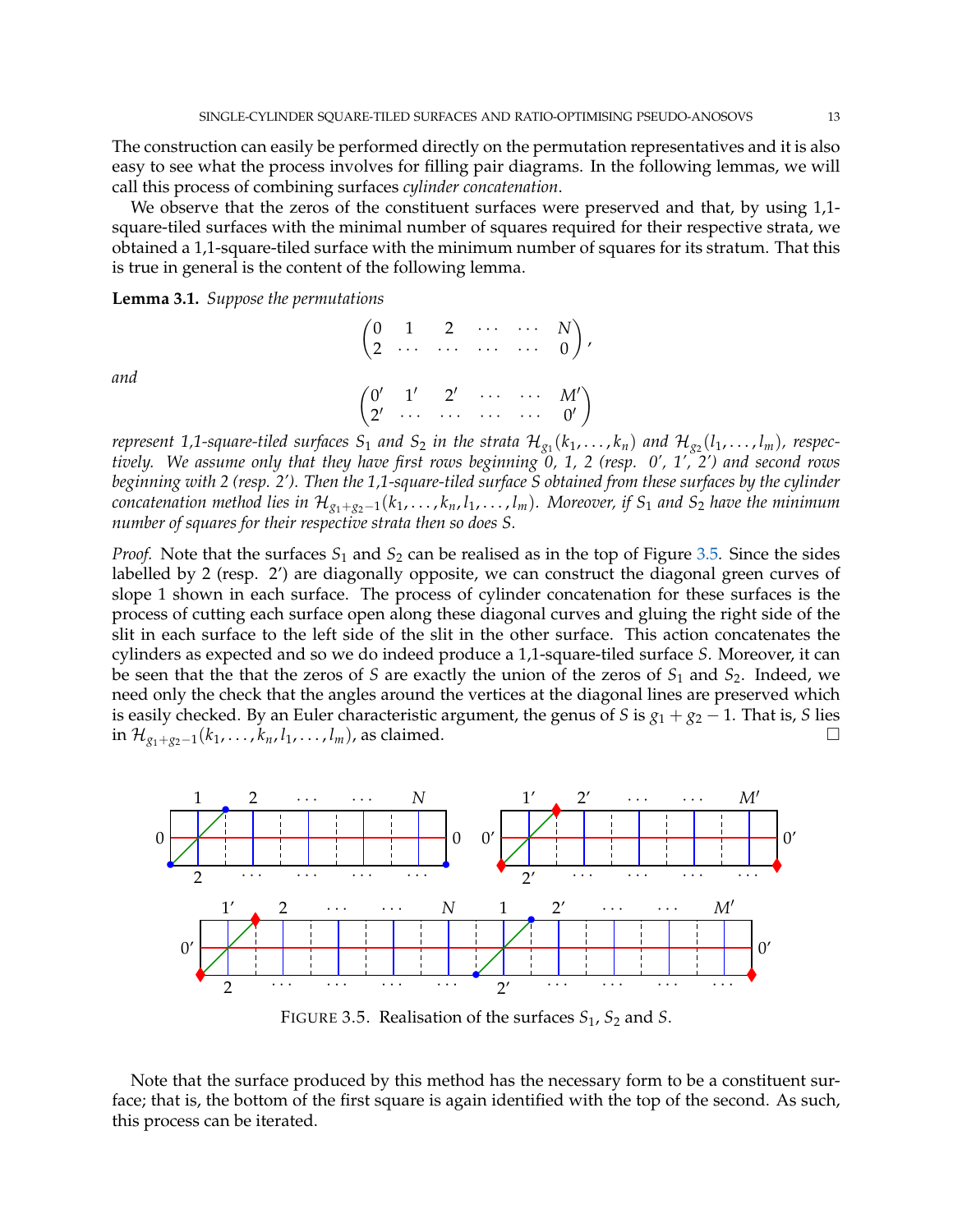Dealing only with the information about the strata of the surfaces being used, Lemma [3.1](#page-12-0) has the following analogue in terms of the algebraic description of square-tiled surfaces: Let  $(h_1, v_1)$ and  $(h_2, v_2)$  be 1,1-square-tiled surfaces in  $\mathcal{H}(k_1, \ldots, k_n)$  and  $\mathcal{H}(l_1, \ldots, l_m)$ , respectively, and with  $h_1 = (1, 2, ..., N), h_2 = (1', 2', ..., M'), v_1^{-1}(1) = 2$ , and  $v_2^{-1}(1') = 2'$ . Then the square-tiled surface surface  $(h, v)$  with  $h = (1, 1')h_1h_2$  and  $v = v_1v_2(1, 1')$  represents a 1,1-square-tiled surface with  $[h, v] = ([h_1, v_1][h_2, v_2])^{(1,1')}$  and so in particular lies in  $\mathcal{H}(k_1, \ldots, k_n, l_1, \ldots, l_m)$ .

We now consider how the spin structures of 1,1-square-tiled surfaces behave under cylinder concatenation. Indeed, this is the content of the following lemma.

<span id="page-13-1"></span>**Lemma 3.2.** Let  $S_1 \in H_{g_1}(2k_1,\ldots,2k_n)$  and  $S_2 \in H_{g_2}(2l_1,\ldots,2l_m)$  be 1,1-square-tiled surfaces with *the form necessary to apply Lemma [3.1.](#page-12-0) Further assume that S*<sup>1</sup> *has spin parity e, and S*<sup>2</sup> *has spin parity n*. Let  $S \in H_{g_1+g_2-1}(2k_1,\ldots,2k_n,2l_1,\ldots,2l_m)$  be the 1,1-square-tiled surface obtained from  $S_1$  and  $S_2$  by *applying Lemma [3.1,](#page-12-0) then S has spin parity*

$$
\epsilon+\eta+1\mod 2.
$$

*Proof.* Consider *S*<sup>1</sup> and *S*<sup>2</sup> as in Figure [3.5.](#page-12-1) In each surface, we can choose the core curves of the horizontal cylinders and the green curves of slope 1 to form symplectic pairs  $\{\alpha_1, \beta_1\}$  and  $\{\gamma_1, \delta_1\}$ , respectively. Both curves in each pair have constant angle with respect to the horizontal direction and so both have index 0. As such, we have

$$
(\text{ind}(\alpha_1) + 1)(\text{ind}(\beta_1) + 1) = 1 = (\text{ind}(\gamma_1) + 1)(\text{ind}(\delta_1) + 1).
$$

If the sets of curves  $\{\alpha_2, \beta_2, \ldots, \alpha_{g_1}, \beta_{g_1}\}$  and  $\{\gamma_2, \delta_2, \ldots, \gamma_{g_2}, \delta_{g_2}\}$  complete a symplectic basis on each surface, then we must have

$$
\sum_{i=2}^{g_1} (ind(\alpha_i) + 1)(ind(\beta_i) + 1) \equiv \epsilon - 1 \mod 2,
$$

and

$$
\sum_{i=2}^{g_2} (ind(\gamma_i) + 1)(ind(\delta_i) + 1) \equiv \eta - 1 \mod 2.
$$

In *S*, we can again choose the horizontal core curve and the green curve of slope 1 to form a symplectic pair  $\{\mu, \nu\}$  satisfying  $(\text{ind}(\mu) + 1)(\text{ind}(\nu) + 1) = 1$ . A symplectic basis can then be completed by further taking the union of  $\{\alpha_2, \beta_2, \ldots, \alpha_{g_1}, \beta_{g_1}\}$  and  $\{\gamma_2, \delta_2, \ldots, \gamma_{g_2}, \delta_{g_2}\}$ . Each curve will have the same index on *S* as it did on *S*<sup>1</sup> or *S*2, respectively. Hence, we see that the spin parity of *S* is

 $1 + (\epsilon - 1) + (\eta - 1) \equiv \epsilon + \eta + 1 \mod 2$ ,

as claimed.  $\square$ 

Unlike Lemma [3.1,](#page-12-0) this lemma does not have a form that is easily stated in terms of the algebraic description of a square-tiled surface.

Returning to the example we gave above, one can check that the permutation we combined represented a surface in  $\mathcal{H}^{odd}(4)$  and that the resulting permutation represents a surface in  $\mathcal{H}^{odd}(4,4)$ , as we would expect from Lemma [3.2.](#page-13-1) Constructions like this will allow us to use a number of constituent surfaces to build 1,1-square-tiled surfaces in the desired connected components of general strata.

### 4. CONSTRUCTION OF 1,1-SQUARE-TILED SURFACES

<span id="page-13-0"></span>In this section we construct 1,1-square-tiled surfaces in every connected component of every stratum of Abelian differentials using the minimum number of squares possible and hence proving Theorem [1.1.](#page-1-0) Though most results are stated in terms of permutation representatives, the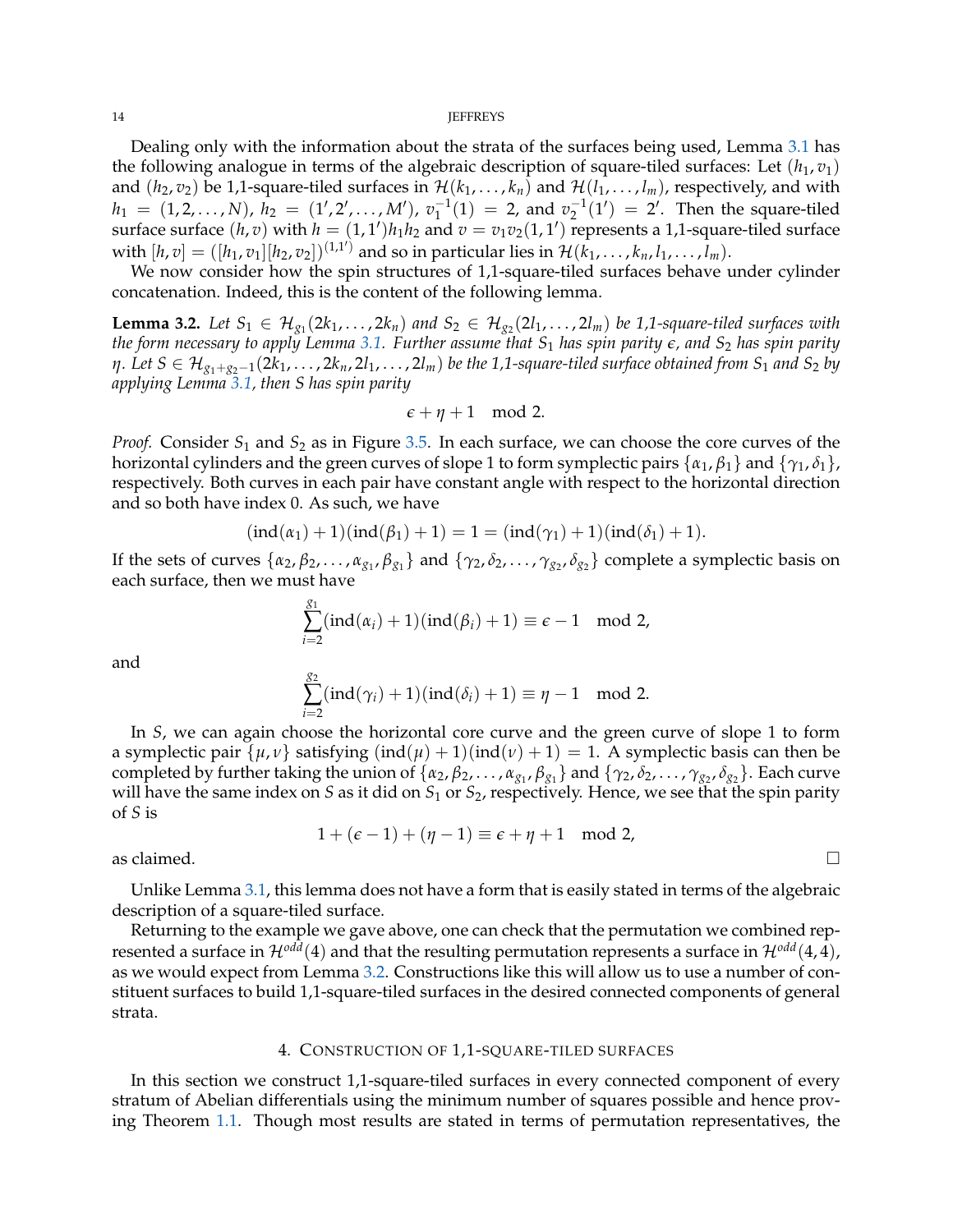proofs will make use of the filling pair diagrams introduced in Subsection [3.3.](#page-9-1) The construction relies heavily on the combination lemmas (Lemmas [3.1](#page-12-0) and [3.2\)](#page-13-1).

4.1. **Outline of proof.** We begin in Subsection [4.2](#page-14-0) by constructing by hand 1,1-square-tiled surfaces in the hyperelliptic components of strata. For a non-hyperelliptic component in an arbitrary stratum  $\mathcal{H}(k_1,\ldots,k_n)$  we will employ Lemmas [3.1](#page-12-0) and [3.2.](#page-13-1) That is, for every even  $k_i$  we will construct a 1,1-square-tiled surface in  $\mathcal{H}(k_i)$ , and for every pair of odd  $\{k_i,k_j\}$  we will construct a 1,1square-tiled surface in  $\mathcal{H}(k_i,k_j).$  Then a 1,1-square-tiled surface in  $\mathcal{H}(k_1,\ldots,k_n)$  can be constructed by inductively applying Lemma [3.1](#page-12-0) to these surfaces. Moreover, if we can construct 1,1-squaretiled surfaces in the odd and even components of  $\mathcal{H}(2k)$ , then by inductively applying Lemma [3.2,](#page-13-1) we can build a 1,1-square-tiled surface in the odd and even components of  $\mathcal{H}(2k_1,\ldots,2k_n)$ . The construction of 1,1-square-tiled surfaces in  $\mathcal{H}^{odd}(2k)$  and  $\mathcal{H}^{even}(2k)$  is carried out in Subsection [4.3.](#page-16-0) The construction of 1,1-square-tiled surfaces in  $\mathcal{H}(2j + 1, 2k + 1)$  is carried out in Subsection [4.4.](#page-25-0) Finally, the construction of 1,1-square-tiled surfaces in certain strata with a mix of odd and even order zeros is carried out in Subsection [4.5.](#page-31-1)

Unfortunately, this method is complicated by the strata  $\mathcal{H}(2)$ , and  $\mathcal{H}(1, 1)$  for which there do not exist 1,1-square-tiled surfaces built from the theoretical minimum number of squares. See Proposition [4.2.](#page-15-0) Moreover, there do not exist  $\mathcal{H}^{even}(4)$  and  $\mathcal{H}^{even}(2,2)$  components that can be used in our construction. As such, we are required to modify the ideal method described above in such situations.

<span id="page-14-0"></span>4.2. **Hyperelliptic components.** We begin by constructing 1,1-square-tiled surfaces in the hyperelliptic components that realise the number of squares claimed in Theorem [1.1.](#page-1-0) Indeed, this is the content of the following proposition. We will then prove that these are the minimum number of squares necessary for 1,1-square-tiled surfaces in the hyperelliptic components. The fact that these numbers are strictly greater than the minimum required for square-tiled surfaces in the ambient stratum, particularly for genus two, will cause us difficulty in the subsections that follow. Indeed, since the strata  $\mathcal{H}(2)$  and  $\mathcal{H}(1, 1)$  are connected and coincide with their hyperelliptic components, we will not have 1,1-square-tiled surfaces in these strata that can be used to build minimal 1,1 square-tiled surfaces in higher genus strata.

<span id="page-14-3"></span>**Proposition 4.1.** *For*  $g \geq 2$ *, the permutations* 

<span id="page-14-1"></span>
$$
(4.1) \qquad \begin{pmatrix} 0 & 1 & 2 & 3 & 4 & \cdots & 2g-5 & 2g-4 & 2g-3 \\ 4g-4 & 4g-6 & 4g-5 & 4g-8 & 4g-7 & \cdots & 2g & 2g+1 & 2g-1 \\ & 2g-2 & 2g-1 & \cdots & 4g-8 & 4g-7 & 4g-6 & 4g-5 & 4g-4 \\ 2g-3 & 2g-2 & \cdots & 3 & 4 & 1 & 2 \end{pmatrix}
$$

*and*

<span id="page-14-2"></span>
$$
(4.2) \qquad \begin{pmatrix} 0 & 1 & 2 & 3 & 4 & \cdots & 2g-3 & 2g-2 & 2g-1 \\ 4g-2 & 4g-4 & 4g-3 & 4g-6 & 4g-5 & \cdots & 2g & 2g+1 & 2g-1 \\ & & 2g & 2g+1 & \cdots & 4g-6 & 4g-5 & 4g-4 & 4g-3 & 4g-2 \\ 2g-3 & 2g-2 & \cdots & 3 & 4 & 1 & 2 & 0 \end{pmatrix}
$$

*represent* 1,1-square-tiled surfaces in  $\mathcal{H}^{hyp}(2g-2)$  and  $\mathcal{H}^{hyp}(g-1,g-1)$ , respectively.

*Proof.* We first note that permutations [\(4.1\)](#page-14-1) and [\(4.2\)](#page-14-2) are produced by adding 2*g* − 3 and 2*g* − 2 marked points to the standard permutations for  $\mathcal{H}^{hyp}(2g-2)$  and  $\mathcal{H}^{hyp}(g-1,g-1)$ , respectively. Essentially originally due to Veech [\[24\]](#page-38-14) and stated explicitly by Zorich [\[28,](#page-38-4) Proposition 6], up to a relabelling, these are

$$
\begin{pmatrix} 0 & 1 & \cdots & 2g-2 & 2g-1 \\ 2g-1 & 2g-2 & \cdots & 1 & 0 \end{pmatrix} \text{ and } \begin{pmatrix} 0 & 1 & \cdots & 2g-1 & 2g \\ 2g & 2g-1 & \cdots & 1 & 0 \end{pmatrix}.
$$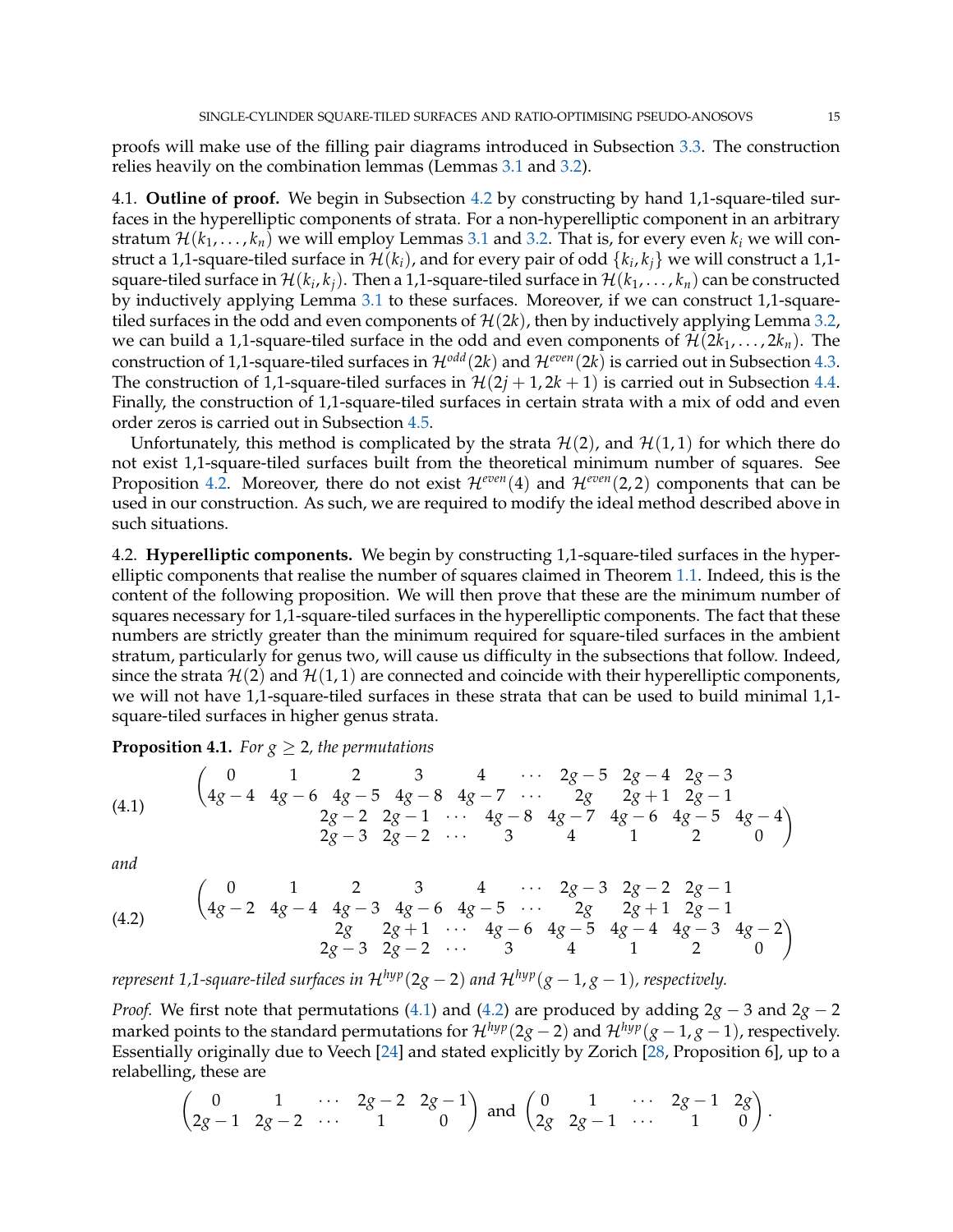#### 16 **JEFFREYS**

Indeed, in the case of  $\mathcal{H}^{hyp}(2g-2)$ , one can check that we have added marked points by splitting the sides labelled by *i* for  $1 \le i \le g - 1$ ,  $g + 1 \le i \le 2g - 2$ . Similarly, for  $\mathcal{H}^{hyp}(g - 1, g - 1)$  we have split the sides labelled by *i* for  $1 \le i \le g-1$ ,  $g+1 \le i \le 2g-1$ . As such, permutations [\(4.1\)](#page-14-1) and [\(4.2\)](#page-14-2) do indeed represent  $\mathcal{H}^{hyp}(2g - 2)$  and  $\mathcal{H}^{hyp}(g - 1, g - 1)$ , respectively. Therefore, we need only prove that the permutations have one vertical and one horizontal cylinder when representing a square-tiled surface.

It is clear that these permutation representatives give rise to square-tiled surfaces with one horizontal cylinder. To check for the vertical cylinder we look at the permutation obtained by removing the 0s from the permutation representative. For permutation  $(4.1)$ , the permutation with the 0s removed is the following cycle:

$$
(1,4g-4,2,4g-6,4,\ldots,2g,2g-2,2g-1,2g-3,2g+1,2g-5,2g+3,\ldots,4g-7,3,4g-5).
$$

We have a single cycle and so we see that the square-tiled surface has one vertical cylinder. Hence we do indeed have a 1,1-square-tiled surface. Similarly, for permutation  $(4.2)$ , the permutation with the 0s removed is a cycle as follows:

$$
(1,4g-2,2,4g-4,4,\ldots,2g-2,2g,2g-1,2g+1,2g-3,2g+3,2g-5,\ldots,4g-5,3,4g-3).
$$

Again, since we have a single cycle, we see that the square-tiled surface has one vertical cylinder and so we have a 1,1-square-tiled surface. Hence, the proposition is proved.

We observe that the 1,1-square-tiled surfaces built from these permutation representatives exhibit the number of squares claimed in the statement of Theorem [1.1;](#page-1-0) that is, we have 4*g* − 4 squares for  $\mathcal{H}^{hyp}(2g - 2)$  and  $4g - 2$  squares for  $\mathcal{H}^{hyp}(g - 1, g - 1)$ . To finish the proof of Theorem [1.1](#page-1-0) for the hyperelliptic cases we must show that these are in fact the minimum number of squares required for these components.

<span id="page-15-0"></span>**Proposition 4.2.** *A 1,1-square-tiled surface in the stratum*  $\mathcal{H}^{hyp}(2g-2)$  *or*  $\mathcal{H}^{hyp}(g-1,g-1)$  *requires at least* 4*g* − 4 *or* 4*g* − 2 *squares, respectively.*

*Proof.* We formalise and generalise a method for genus two surfaces attributed to Margalit in a remark in a paper of Aougab-Huang in which they determine the minimal geometric intersection numbers for filling pairs on closed surfaces [\[1,](#page-37-4) Remark 2.18]. The idea is to investigate the combinatorics of the images of the filling pair under the quotient by the hyperelliptic involution. If there is an arc between two punctures on the quotient sphere that is disjoint from the images of the filling pair, then this arc lifts to a curve disjoint from the filling pair on the original surface which contradicts the fact that the curves were filling.

Suppose that we have a 1,1-square-tiled surface  $(S, \omega)$  in  $\mathcal{H}^{hyp}(2g - 2)$  made from *n* squares and assume *n* to be minimal. The core curves, *α* and *β*, of the vertical and horizontal cylinders form a filling pair of curves on the surface with geometric intersection number equal to *n*. Every intersection occurs with the same orientation, and so *α* and *β* are nonseparating. Since *S* is hyperelliptic, there exists an isometric involution  $\tau : S \to S$  and a branched double cover  $\pi : S \to S_{0,2g+2}$ of the sphere with  $2g + 2$  punctures. Since  $\tau^* \omega = -\omega$ , the vertical and horizontal cylinders are sent to vertical and horizontal cylinders, respectively. Moreover, since *τ* acts by isometry, the number of such cylinders is fixed. Hence, *α* and *β* are nonseparating curves fixed by the hyperelliptic involution and so we have that  $π(α)$  and  $π(β)$  are simple arcs on  $S_{0,2g+2}$ .

If *n* is odd then, since any interior intersection of the arcs  $\pi(\alpha)$  and  $\pi(\beta)$  will lift to two intersections of *α* and *β* on *S*, *π*(*α*) and *π*(*β*) must share a single endpoint at a puncture on the sphere and have  $(n - 1)/2$  interior intersections. The arcs form a graph on the sphere with  $3 + (n - 1)/2$ vertices. Apart from the endpoints of the arcs which have valency 1 or 2, each vertex has valency 4, and so we have *n* + 1 edges. It follows from an Euler characteristic argument that the resulting graph has  $(n+1)/2$  complimentary regions. As mentioned above, we must have a maximum of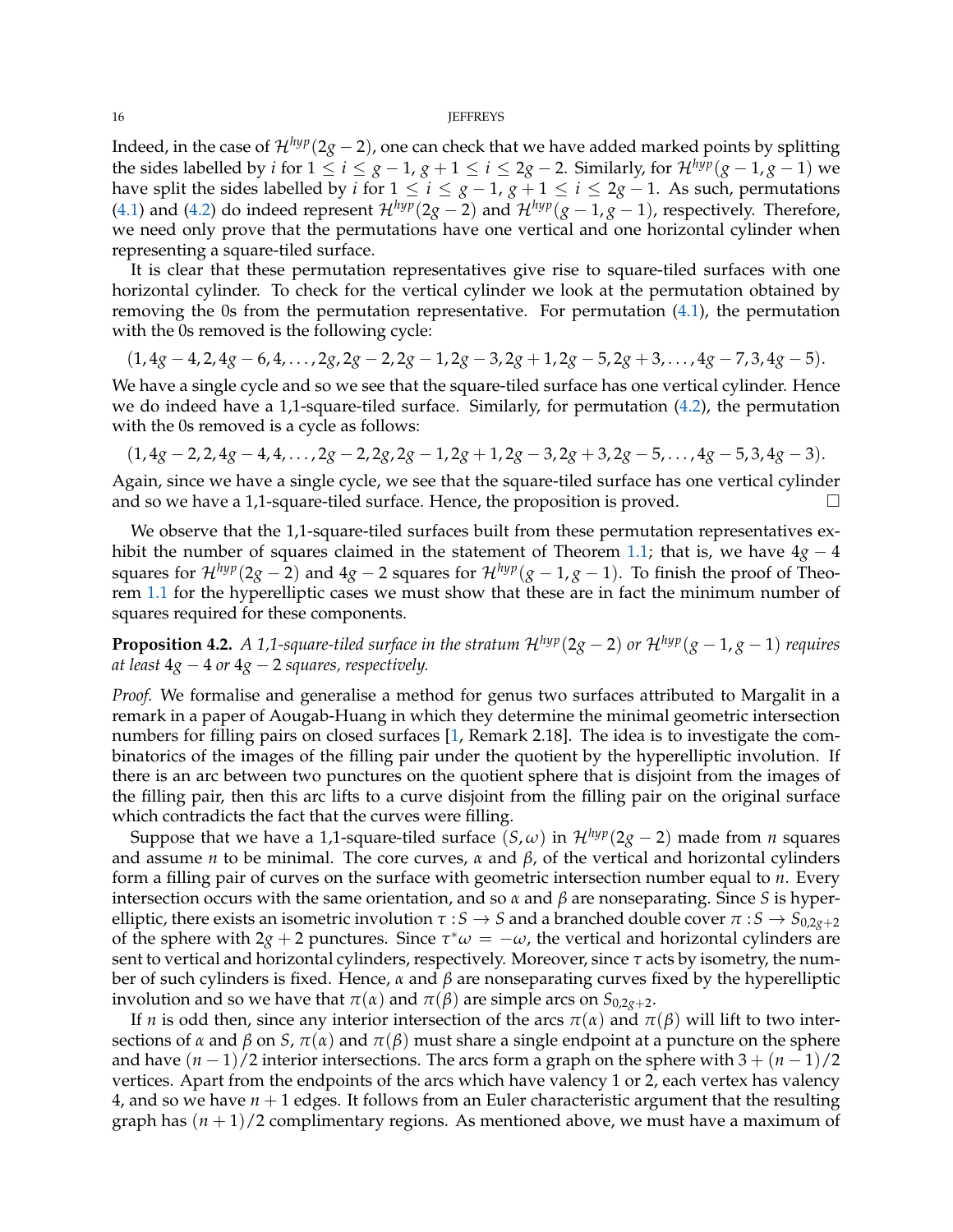one puncture in each complementary region. Three of the punctures lie at the endpoints of the arcs and so we must have

$$
\frac{n+1}{2} \ge 2g - 1 \Rightarrow n \ge 4g - 3.
$$

If *n* is even then, by a similar argument to that given for *n* odd above, *π*(*α*) and *π*(*β*) either share both of their endpoints or have disjoint endpoints. In the former case, we have  $(n - 2)/2$ interior intersections. The arcs form a graph with  $2 + (n-2)/2$  vertices and *n* edges. Hence we have  $(n+2)/2$  complimentary regions. Two of the punctures lie at the endpoints and so we must have

$$
\frac{n+2}{2}\geq 2g\Rightarrow n\geq 4g-2.
$$

In the latter case, we have  $n/2$  interior intersections. The arcs form a graph with  $4 + n/2$  vertices and *n* + 2 edges. Hence we have *n*/2 complimentary regions. Four punctures lie at endpoints and so we must have

$$
\frac{n}{2} \ge 2g - 2 \Rightarrow n \ge 4g - 4.
$$

Hence we see that a 1,1-square-tiled surface in  $\mathcal{H}^{hyp}(2g-2)$  requires at least  $4g-4$  squares.

Suppose now that *S* is a 1,1-square-tiled surface in  $\mathcal{H}^{hyp}(g-1,g-1)$  with *n* squares, with *n* again assumed to be minimal. As above, the core curves of the cylinders, *α* and *β*, are nonseparating curves with geometric intersection number equal to *n* and are fixed by the hyperelliptic involution. Hence, we have that  $π(α)$  and  $π(β)$  are simple arcs on  $S_{0,2*g*+2}$ . Moreover, we must again have a maximum of one puncture in each complimentary region of the arcs. However, since the zeros of *ω* are by definition symmetric to one another by the hyperelliptic involution, they will correspond to a complementary region between  $π(α)$  and  $π(β)$  that does not contain a puncture. So, in this case, we require one more complementary region between the arcs than we needed for  $\mathcal{H}^{hyp}(2g-2)$ . As such, we require an additional interior intersection of the arcs, which corresponds to two additional intersections of the filling pair, and so we must have  $n \geq 4g - 2$ . This completes the proof of the proposition.

<span id="page-16-0"></span>4.3. **Even order zeros.** In this subsection we will construct 1,1-square-tiled surfaces in the odd and even components of strata with even order zeros. That, is we construct 1,1-square-tiled surfaces with a minimal number of squares in the odd and even components of strata of the form  $\mathcal{H}(2k_1,\ldots,2k_n)$ ,  $k_i \geq 1$  and  $\sum k_i = 2g-2$ . We do this by building base cases in the odd and even components of the strata  $\mathcal{H}(2k)$ ,  $k \geq 2$ . These surfaces can then be combined using the cylinder concatenation methods of Lemmas [3.1](#page-12-0) and [3.2.](#page-13-1) We must also deal with the fact that 1,1-squaretiled surfaces in  $\mathcal{H}(2)$  cannot be used to construct 1,1-square-tiled surfaces in higher genus strata. Moreover, there are no components  $\mathcal{H}^{even}(4)$  and  $\mathcal{H}^{even}(2, 2)$  and so we have more work to do in order to be able to construct 1,1-square-tiled surfaces in the even components of strata having only zeros of order 2 or 4.

**Strata of the form**  $\mathcal{H}(2k)$ **.** We begin by constructing 1,1-square-tiled surfaces in  $\mathcal{H}^{odd}(2k)$ , for  $k \geq 2$ .

<span id="page-16-3"></span>**Proposition 4.3.** *The permutations*

<span id="page-16-1"></span>
$$
(4.3) \qquad \qquad \begin{pmatrix} 0 & 1 & 2 & 3 & 4 & 5 \\ 2 & 5 & 4 & 1 & 3 & 0 \end{pmatrix},
$$

*and, for*  $g \geq 4$ *,* 

<span id="page-16-2"></span>
$$
(4.4) \qquad \begin{pmatrix} 0 & 1 & 2 & 3 & 4 & 5 & 6 & 7 & 8 & 9 & \cdots & 2g-4 & 2g-3 & 2g-2 & 2g-1 \\ 2 & 5 & 4 & 7 & 3 & 9 & 6 & 11 & 8 & 13 & \cdots & 2g-4 & 1 & 2g-2 & 0 \end{pmatrix}
$$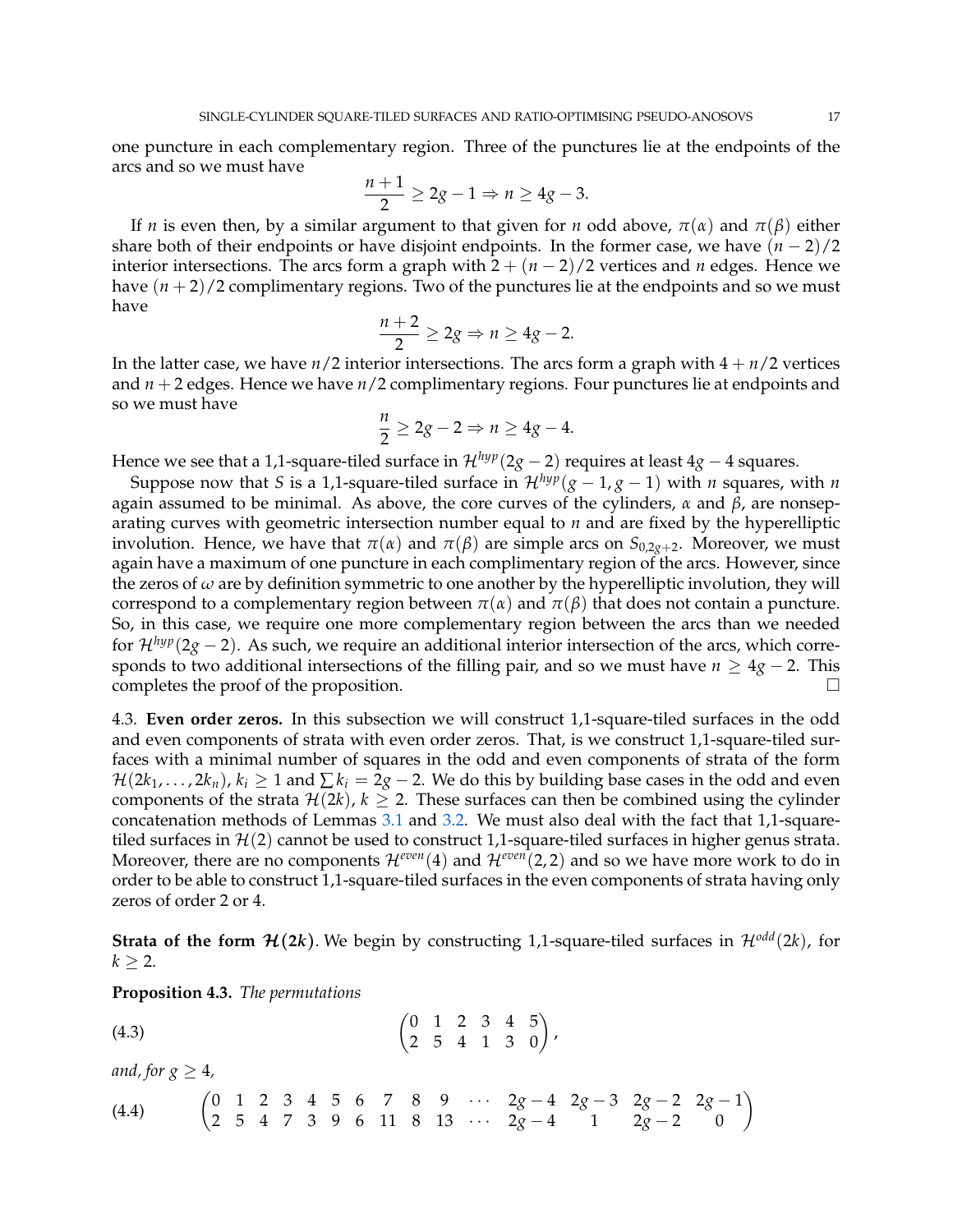*represent 1,1-square-tiled surfaces in* H*odd*(4) *and* H*odd*(2*g* − 2)*, respectively. Moreover, these surfaces have the minimum number of squares necessary for their respective strata.*

*Proof.* We will first prove that the permutations represent the claimed strata. Observe that the filling pair in Figure [4.1](#page-17-0) represents permutation [\(4.3\)](#page-16-1). We observe that its ribbon graph has one boundary component with 20 sides and so corresponds to a single zero of order 4. That is, the permutation represents a 1,1-square-tiled surface in  $\mathcal{H}(4)$ .

Now consider the filling pair diagram in Figure [4.2](#page-17-1) with 2*g* − 1 vertices. We will modify this diagram to produce a filling pair diagram representing permutation [\(4.4\)](#page-16-2).

We will perform a series of vertex transpositions on the filling pair diagram. These will not change the fact that we have one vertical and one horizontal cylinder but will change the number of boundary components and the number of sides of the boundary components of the associated ribbon graph. We currently have  $2g - 1$  boundary components with four sides. Our goal is to produce a filling pair diagram with a single boundary component with 8*g* − 4 sides.

<span id="page-17-0"></span>We first perform two transpositions on the third, fourth and fifth vertices to give the permutation (3, 5, 4) on the vertices. Note that this gives the first 5 vertices the combinatorics given by the filling pair diagram for  $\mathcal{H}(4)$  in Figure [4.1.](#page-17-0) Moreover, we now have one boundary component with 20 sides and 2*g* − 6 boundary components with 4 sides. See Figure [4.3.](#page-18-0)



FIGURE 4.1. A filling pair diagram representing permutation [\(4.3\)](#page-16-1).

<span id="page-17-1"></span>

FIGURE 4.2. A filling pair diagram with  $2g - 1$  vertices. The associated ribbon graph has  $2g - 1$  boundary components each with 4 sides.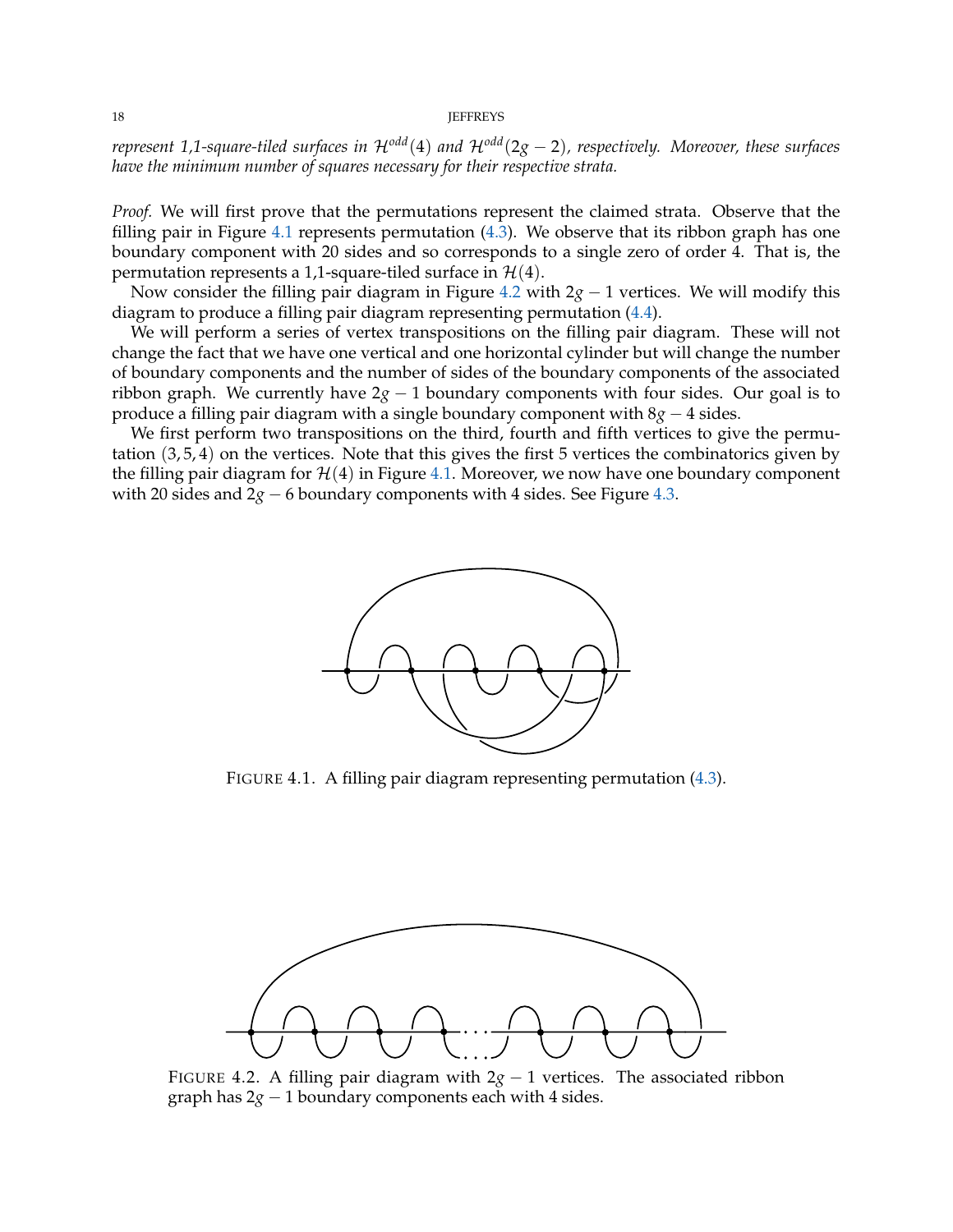<span id="page-18-0"></span>

FIGURE 4.3. The filling pair diagram after applying permutation  $(3, 5, 4)$  on the vertices.

Observe that after this permutation the boundary components around vertices 6-9 have the combinatorics shown on the left of Figure [4.4,](#page-18-1) where different letters correspond to different boundary components. We then perform a vertex transposition on vertices 6 and 7, as shown on the right of Figure [4.4.](#page-18-1) We now have a boundary component with 28 sides and 2*g* − 8 boundary components with 4 sides.

We now observe that, after the vertex transposition, the combinatorics that we had around vertices 6-9 are repeated again around vertices 8-11. As such, we can perform this transposition again to produce a boundary component with 36 sides and 2 *boundary components with 4* sides. Moreover, these combinatorics persist and so we can continue to repeat this transposition for the remaining *g* − 5 pairs of vertices ending up with a single boundary component. Since each vertex has valency 4, there are  $4g - 2$  edges in the filling pair diagram. Each edge will give two sides to the boundary component and so the boundary component will have 8*g* − 4 sides corresponding to a zero of order  $2g - 2$ , as required.

It is easy to check that this filling pair diagram represents permutation [\(4.4\)](#page-16-2), and so we have shown that this permutation does indeed represent a 1,1-square-tiled surface in  $\mathcal{H}(2g - 2)$ .

<span id="page-18-1"></span>

FIGURE 4.4. The effect of a vertex transposition on the boundary components of the ribbon graph of the filling pair diagram in Figure [4.3.](#page-18-0)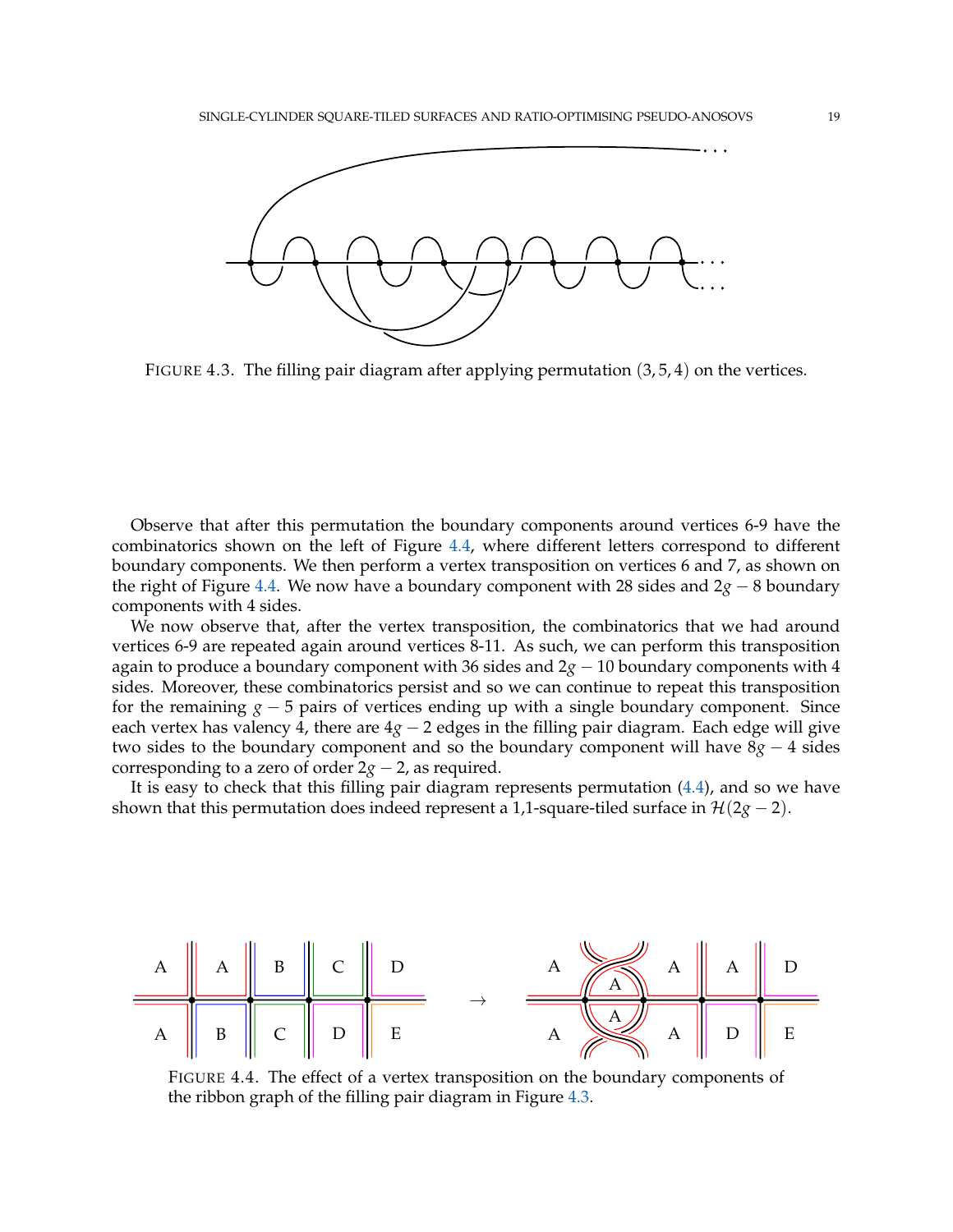<span id="page-19-0"></span>



<span id="page-19-1"></span>FIGURE 4.5. Realisation of the filling pair diagram representing permutation [\(4.3\)](#page-16-1).



FIGURE 4.6. Polygonal decomposition of the surface given by the filling pair (*γ*, *δ*).

We must now show that these 1,1-square-tiled surfaces lie in the odd components. We will do this by calculating the spin parity of the surfaces with respect to representatives corresponding to the standard homology basis.

We first prove that the surface represented by permutation [\(4.3\)](#page-16-1) has odd spin structure and thus represents  $\mathcal{H}^{odd}(4)$ . We realise the filling pair diagram as the curves  $\gamma$  and  $\delta$  in Figure [4.5,](#page-19-0) and label the arcs of each curve between their intersections with the labels *γ*1, . . . , *γ*5, and *δ*1, . . . , *δ*5, respectively. Here *γ* corresponds to the horizontal core curve and *δ* to the vertical. Note that we only show the first label of each curve in the diagram. Next, choose the homology representatives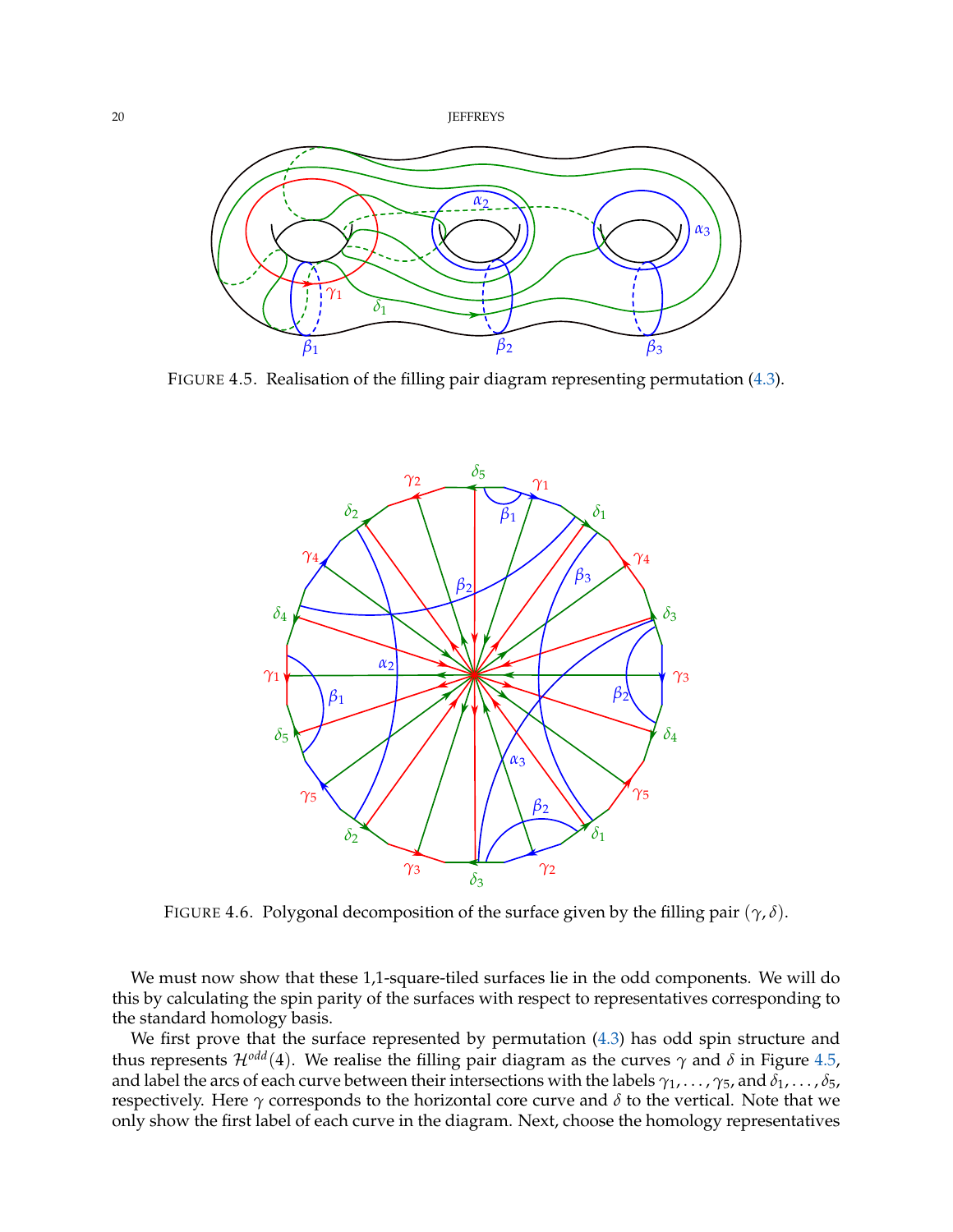$\{\alpha_i, \beta_i\}_{i=1}^3$  as in Figure [4.5.](#page-19-0) We choose  $\alpha_1 = \gamma$  and  $\beta_1$  to be the curve of slope 1 with respect to the horizontal direction.

We now cut the surface open along the filling pair  $\{\gamma, \delta\}$  to form the 20-gon shown in Figure [4.6.](#page-19-1) We have also included in the figure the leaves of the vertical and horizontal foliations given by the edges of the squares making up the surface. The index of a curve can then be calculated by keeping track of the number of these lines the curve crosses and in which direction. It is then easy to show that we have

$$
\sum_{i=1}^3 (ind(\alpha_i)+1)(ind(\beta_i)+1) \equiv 1 \mod 2,
$$

and so the canonical spin structure on the surface has odd spin parity.

<span id="page-20-0"></span>

FIGURE 4.7. Realisation of filling pair diagram for  $\mathcal{H}(6)$ .

The filling pair diagram given by permutation [\(4.4\)](#page-16-2) representing  $H(6)$  can be realised as in Figure [4.7.](#page-20-0) A similar calculation to that above shows that the canonical spin structure on this surface also has odd spin parity.

From this point onwards, for every additional increase of *g* in permutation [\(4.4\)](#page-16-2), the polygonal decompositions given by the realisations of the filling pair diagrams vary in a predictable manner. This is because the 'final handle' on the surface, the handle associated to the final two vertices of the filling pair diagram, has the form of the handle on the left of Figure [4.7;](#page-20-0) that is, the handle containing *α*<sup>4</sup> and *β*4. The change to the polygonal decompositions is then demonstrated by the changes between Figures [4.8](#page-21-0) and [4.9.](#page-21-1)

We see that the standard homology representatives around the added genus, *α<sup>g</sup>* and *βg*, both have index 1 and so contribute 0 to the calculation of the spin parity modulo 2. Moreover, 8 sides are added to the polygon in one piece and so, since each additional side crossed requires a rotation by  $\pi/2$ , the index of a curve passing these sides will change by 2 and so the contribution to the calculation of the spin parity is changed by 0 modulo 2. Altogether, we have added 0 modulo 2 to the calculation of the spin parity and so, since the surface in Figure [4.7](#page-20-0) had odd spin parity, the surface represented by permutation [\(4.4\)](#page-16-2) lies in  $\mathcal{H}^{odd}(2g-2)$ .

Note also that all permutations in the proposition represent square-tiled surfaces with the minimum number of squares for the respective strata, namely  $2g - 1$ . As such, the proposition has been proved.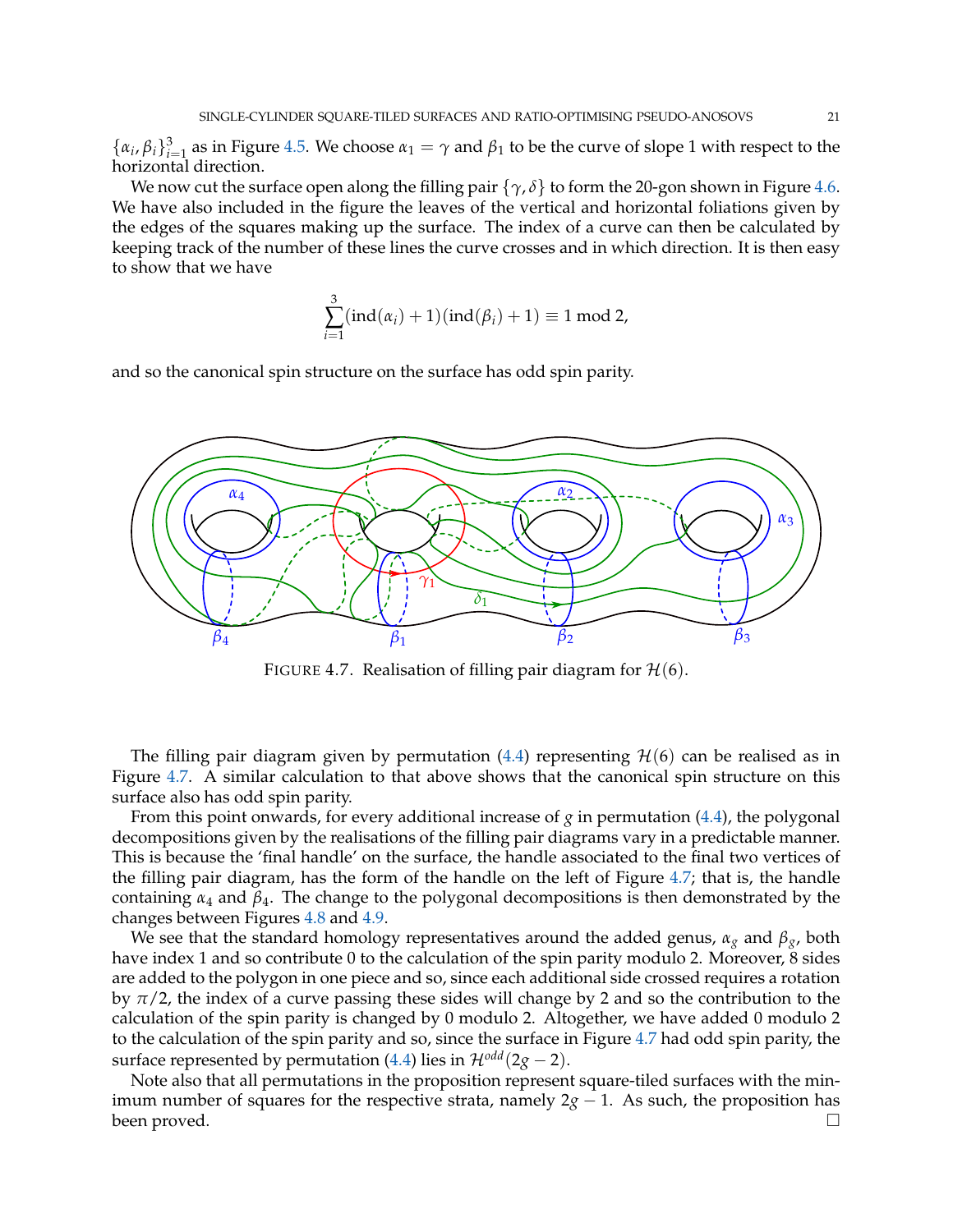<span id="page-21-0"></span>

<span id="page-21-1"></span>FIGURE 4.8. Part of the polygonal decomposition of surface of genus *g* − 1 given by permutation [\(4.4\)](#page-16-2).



FIGURE 4.9. Part of the polygonal decomposition of surface of genus *g* given by permutation [\(4.4\)](#page-16-2).

Since the surfaces given by Proposition [4.3](#page-16-3) have the desired form we can use Lemmas [3.1](#page-12-0) and [3.2](#page-13-1) to produce 1,1-square-tiled surfaces in the odd components of all strata with even order zeros of order greater than or equal to 4.

<span id="page-21-2"></span>The following proposition constructs surfaces in the even components of the strata  $\mathcal{H}(2g - 2)$ .

<span id="page-21-4"></span>**Proposition 4.4.** *The permutations*

$$
(4.5) \qquad \qquad \begin{pmatrix} 0 & 1 & 2 & 3 & 4 & 5 & 6 & 7 \\ 2 & 7 & 6 & 5 & 3 & 1 & 4 & 0 \end{pmatrix},
$$

*and, for*  $g \geq 5$ *,* 

<span id="page-21-3"></span>(4.6) 
$$
\begin{pmatrix}\n0 & 1 & 2 & 3 & 4 & 5 & 6 & 7 & 8 & 9 & 10 \\
2 & 7 & 6 & 5 & 3 & 9 & 4 & 11 & 8 & 13 & 10 \\
 & & & & & & 11 & \cdots & 2g-4 & 2g-3 & 2g-2 & 2g-1 \\
 & & & & & 15 & \cdots & 2g-4 & 1 & 2g-2 & 0\n\end{pmatrix}
$$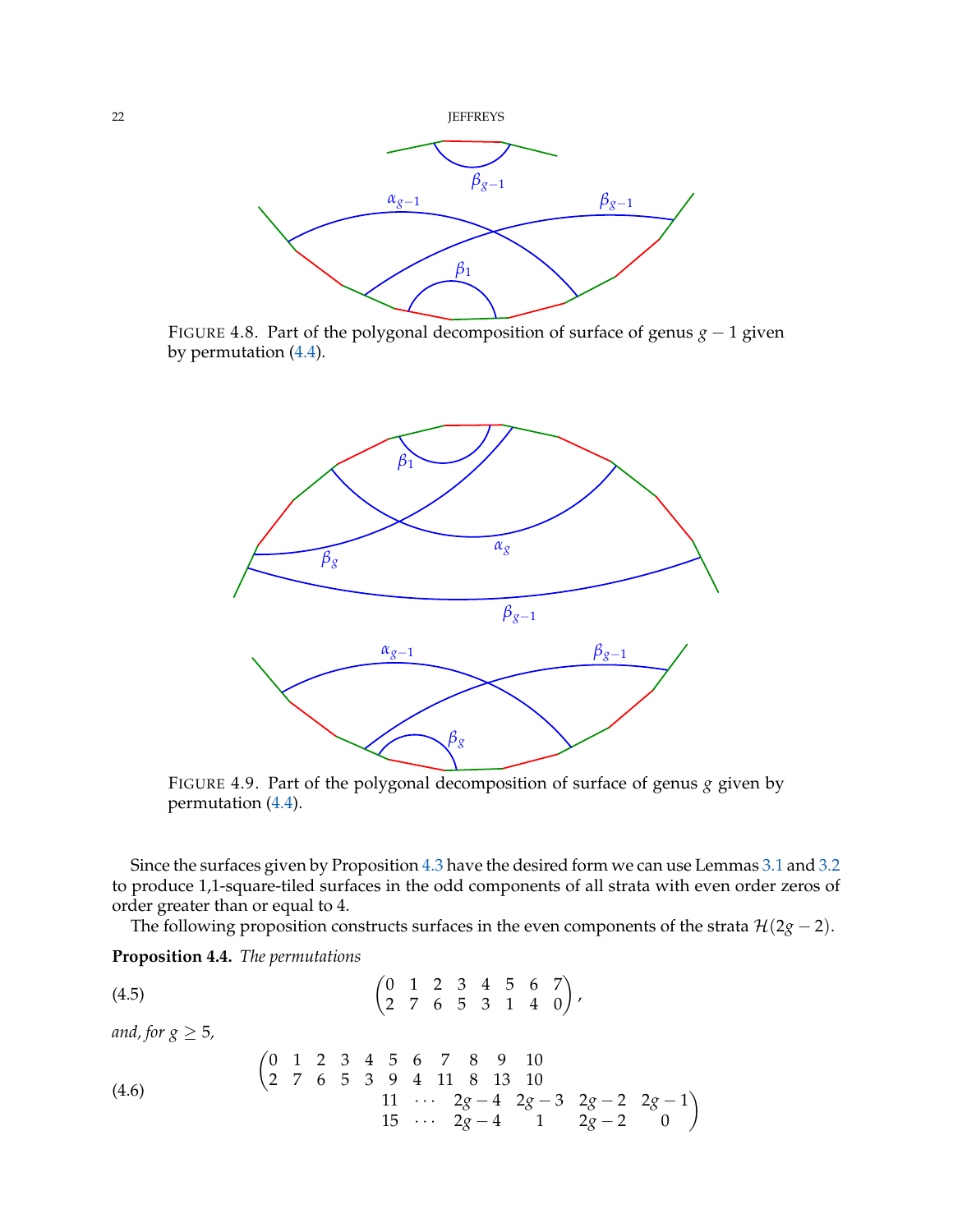*represent 1,1-square-tiled surfaces in* H*even*(6) *and* H*even*(2*g* − 2)*, respectively. Moreover, these surfaces have the minimum number of squares necessary for their respective strata.*

*Proof.* The proof is completely analogous to the proof of Proposition [4.3.](#page-16-3) That is, one can show that permutation [\(4.5\)](#page-21-2) represents a 1,1-square-tiled surface in  $\mathcal{H}^{even}(6)$  by calculating directly on the polygonal decomposition given by the filling pair. Applying the same induction used in the proof of Proposition [4.3](#page-16-3) then shows that permutation [\(4.6\)](#page-21-3) represents a 1,1-square-tiled surface in  $\mathcal{H}^{even}(2g-2).$ 

**Handling the non-existence of**  $\mathcal{H}^{even}(4)$ **. We now have the first instance in which we must con**struct an exceptional case separately. Note that using Lemmas [3.1](#page-12-0) and [3.2,](#page-13-1) we can use surfaces given by Propositions [4.3](#page-16-3) and [4.4](#page-21-4) to produce 1,1-square-tiled surfaces in the even components of all strata with even order zeros of order greater than or equal to 4 apart from strata containing only zeros of order 4. This is because there is no even component in the stratum  $\mathcal{H}(4)$ . However, the permutation

 $\begin{pmatrix} 0 & 1 & 2 & 3 & 4 & 5 & 6 & 7 & 8 & 9 & 10 \\ 2 & 10 & 7 & 5 & 8 & 1 & 9 & 6 & 4 & 3 & 0 \end{pmatrix}$ 

represents a 1,1-square-tiled surface in  $\mathcal{H}^{even}(4,4)$  and so we can use this to produce 1,1-squaretiled surfaces in the even components of these exceptional strata.

**Handling the hyperellipticity of**  $\mathcal{H}(2)$  **and non-existence of**  $\mathcal{H}^{even}(2,2)$ **. As we saw in the previ**ous subsection, all surfaces in genus two are hyperelliptic and so 1,1-square-tiled surfaces require more than the minimum number of squares required for a square-tiled surface in their respective stratum. As such, we do not have a 1,1-square-tiled surface in  $\mathcal{H}(2)$  that can be concatenated, as in Lemmas [3.1](#page-12-0) and [3.2,](#page-13-1) with the surfaces we have produced in the propositions above. It is therefore necessary to produce strata containing zeros of order 2 separately. This is the content of the following propositions.

,

<span id="page-22-0"></span>The first proposition produces 1,1-square-tiled surfaces in  $\mathcal{H}^{odd}(2k, 2)$ , for  $k \geq 3$ .

<span id="page-22-2"></span>**Proposition 4.5.** *The permutations*

$$
(4.7) \qquad \qquad \begin{pmatrix} 0 & 1 & 2 & 3 & 4 & 5 & 6 & 7 & 8 & 9 & 10 \\ 2 & 5 & 4 & 6 & 3 & 8 & 10 & 7 & 1 & 9 & 0 \end{pmatrix}
$$

*and, for*  $k > 4$ *,* 

<span id="page-22-1"></span>(4.8) 
$$
\begin{pmatrix} 0 & 1 & 2 & 3 & 4 & 5 & 6 & 7 & 8 & 9 & \cdots & 2k-4 & 2k-3 \\ 2 & 5 & 4 & 7 & 3 & 9 & 6 & 11 & 8 & 13 & \cdots & 2k-4 & 2k \\ 2k-2 & 2k-1 & 2k & 2k+1 & 2k+2 & 2k+3 & 2k+4 \\ 2k-2 & 2k+2 & 2k+4 & 2k+1 & 1 & 2k+3 & 0 \end{pmatrix}
$$

*represent 1,1-square-tiled surfaces in* H*odd*(6, 2) *and* H*odd*(2*k*, 2)*, respectively. Moreover, these surfaces have the minimum number of squares necessary for their respective strata.*

*Proof.* We first begin by realising permutation [\(4.7\)](#page-22-0) by the filling pair diagram in Figure [4.10.](#page-23-0)

Note that to produce this filling pair diagram we have added the 5 vertices shown in Figure [4.11](#page-23-1) to the right-hand side of filling pair diagram for  $\mathcal{H}^{odd}(4)$  in Figure [4.1.](#page-17-0) These additional vertices contribute another 10 edges to the diagram and so another 20 sides to the boundary components of the associated ribbon graph. It is easy to check that there is a boundary component with 12 sides corresponding to a zero of order 2, and that the 8 remaining additional sides are added to the boundary component that represented the zero of order 4 in the original ribbon graph. Hence, we have a second boundary component corresponding to a zero of order 6. That is, the filling pair diagram represents a 1,1-square-tiled surface in the stratum  $\mathcal{H}(6, 2)$ .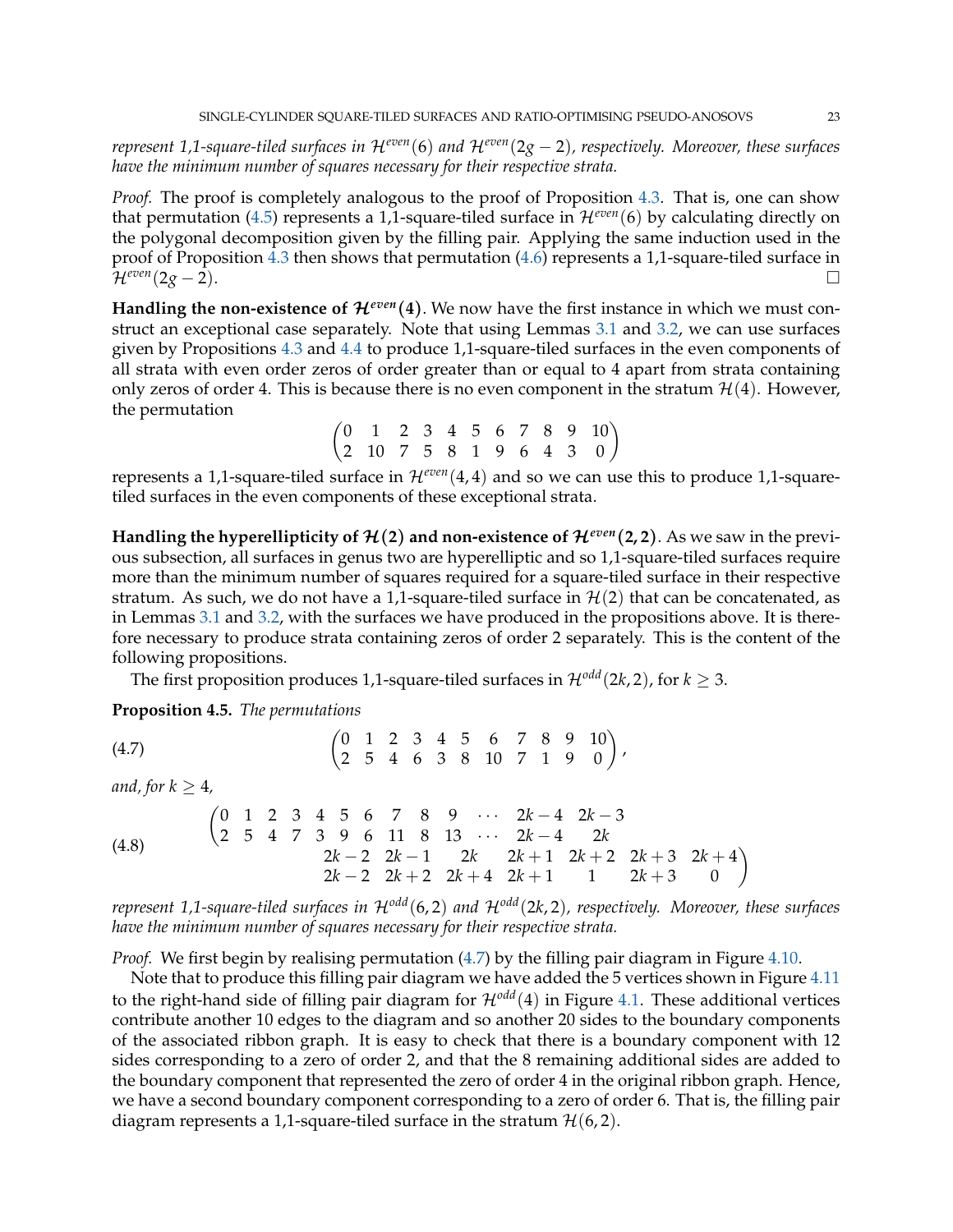The argument for permutation  $(4.8)$  is similar in that we add 5 vertices in the same way to the right-hand side of the filling pair diagram representing permutation [\(4.4\)](#page-16-2). These have a single zero of order 2, as above, and a second zero of order two more than the order of the zero represented by permutation [\(4.4\)](#page-16-2). It is easy to check that the resulting 1,1-square-tiled surface lies in the claimed stratum.

To check that the surfaces have the claimed spin parity, we investigate the effect that modifying the permutations of Proposition [4.3](#page-16-3) to achieve permutations [\(4.7\)](#page-22-0) and [\(4.8\)](#page-22-1) has on the associated polygonal decompositions. This effect is demonstrated in Figure [4.12.](#page-24-0) We see that the 8 sides added to the polygon of the original surface are added in one piece and so, as was the case in Proposition [4.3,](#page-16-3) the index of any curve crossing these sides is changed by 2 and so changes the calculation of the spin parity by 0 modulo 2. We also observe that the homology representatives,  $\alpha_{g+1}, \alpha_{g+2}, \beta_{g+1}$ , and  $\beta_{g+2}$ , around the two additional genus all have index 1 and so together contribute 0 modulo 2 to the calculation of the spin parity. Therefore, the spin parity of the resulting surface is the same as the spin parity of the surface we started with which in this case is odd. That is, permutations [\(4.7\)](#page-22-0) and [\(4.8\)](#page-22-1) do indeed represent the odd components of their respective strata.

Finally, observe that the minimum number of squares required for square-tiled surfaces in  $H(6, 2)$  and  $H(2k, 2)$  are 10 and  $2k + 4$ , respectively. As such, the 1,1-square-tiled surfaces we have produced have the minimum number of squares required for their respective strata. Hence the proposition is proved.

<span id="page-23-0"></span>

FIGURE 4.10. Filling pair diagram representing permutation [\(4.7\)](#page-22-0).

<span id="page-23-1"></span>

FIGURE 4.11. Filling pair diagram combinatorics for adding  $H(2)$ .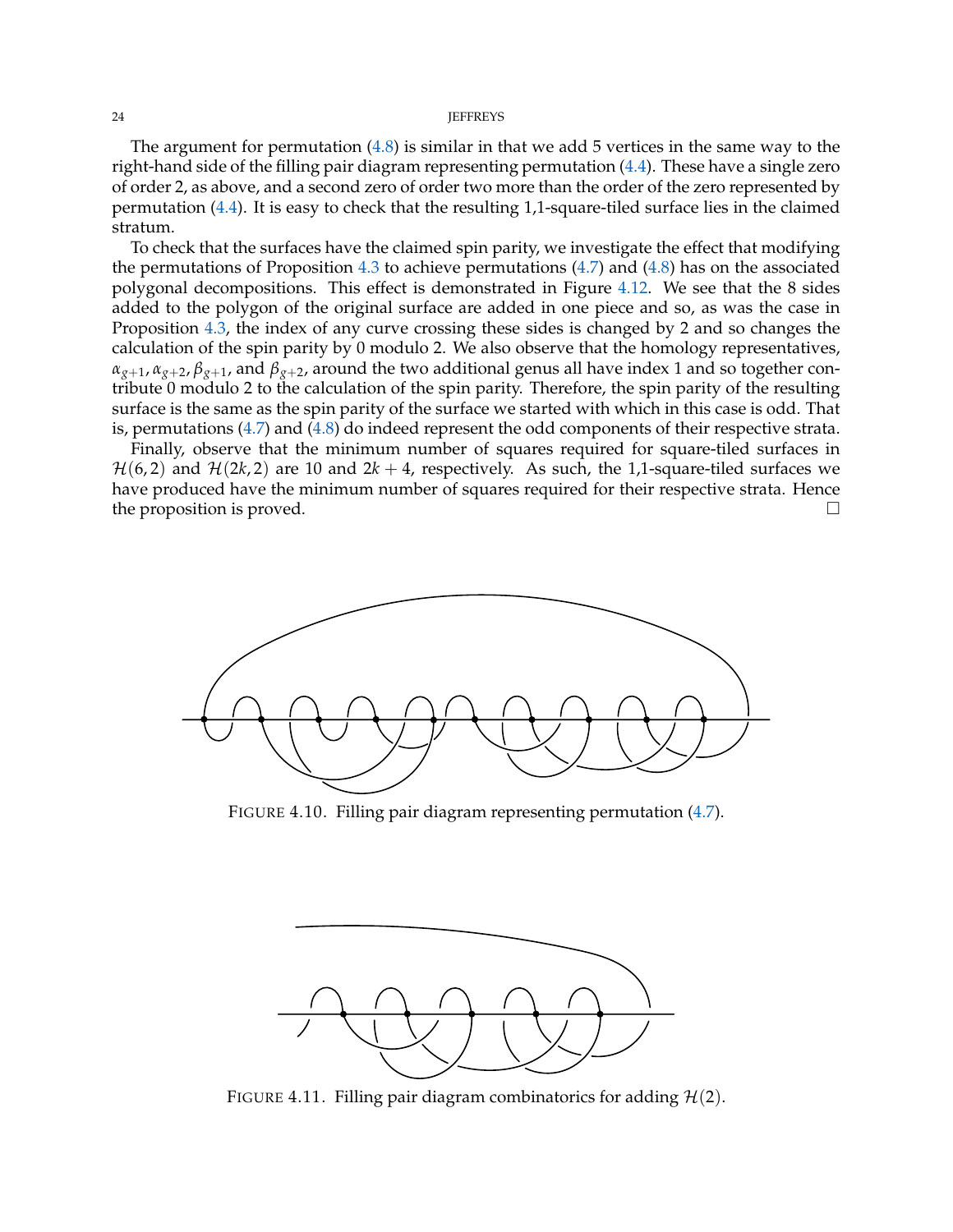<span id="page-24-0"></span>

FIGURE 4.12. The effect on the polygonal decomposition of changing permutation [\(4.4\)](#page-16-2) to permutation [\(4.8\)](#page-22-1), where the genus of the resulting surface is  $g + 2$ .

The following proposition produces 1,1-square-tiled surfaces in  $\mathcal{H}^{even}(2k, 2)$ , for  $k \geq 4$ .

<span id="page-24-1"></span>**Proposition 4.6.** *The permutations*

$$
(4.9) \qquad \qquad \begin{pmatrix} 0 & 1 & 2 & 3 & 4 & 5 & 6 & 7 & 8 & 9 & 10 & 11 & 12 \\ 2 & 7 & 6 & 5 & 3 & 8 & 4 & 10 & 12 & 9 & 1 & 11 & 0 \end{pmatrix},
$$

*and, for k* ≥ 5*,*

$$
\begin{array}{cccccccccccc}\n(4.10) & & \begin{pmatrix} 0 & 1 & 2 & 3 & 4 & 5 & 6 & 7 & 8 & 9 & 10 & 11 & \cdots & 2k-4 & 2k-3 \\ 2 & 7 & 6 & 5 & 3 & 9 & 4 & 11 & 8 & 13 & 10 & 15 & \cdots & 2k-4 & 2k \\ & & & 2k-2 & 2k-1 & 2k & 2k+1 & 2k+2 & 2k+3 & 2k+4 \\ & & & 2k-2 & 2k+2 & 2k+4 & 2k+1 & 1 & 2k+3 & 0 \end{pmatrix}\n\end{array}
$$

*represent 1,1-square-tiled surfaces in* H*even*(8, 2) *and* H*even*(2*k*, 2)*, respectively. Moreover, these surfaces have the minimum number of squares necessary for their respective strata.*

*Proof.* The proof is analogous to the proof of Proposition [4.5.](#page-22-2) That is, we add the filling pair diagram combinatorics shown in Figure [4.11](#page-23-1) in the same way as above to the filling pair diagrams representing the permutations of Proposition [4.4.](#page-21-4)

As above, we have a number of exceptional cases not covered by these propositions. These are resolved as follows. The permutation

$$
\begin{pmatrix}\n0 & 1 & 2 & 3 & 4 & 5 & 6 \\
2 & 4 & 6 & 3 & 1 & 5 & 0\n\end{pmatrix}
$$

represents  $\mathcal{H}^{odd}(2, 2)$ . The permutations

$$
\begin{pmatrix}\n0 & 1 & 2 & 3 & 4 & 5 & 6 & 7 & 8 & 9 \\
2 & 8 & 6 & 9 & 4 & 1 & 3 & 5 & 7 & 0\n\end{pmatrix}
$$
 and 
$$
\begin{pmatrix}\n0 & 1 & 2 & 3 & 4 & 5 & 6 & 7 & 8 & 9 \\
2 & 9 & 8 & 7 & 6 & 3 & 5 & 1 & 4 & 0\n\end{pmatrix}
$$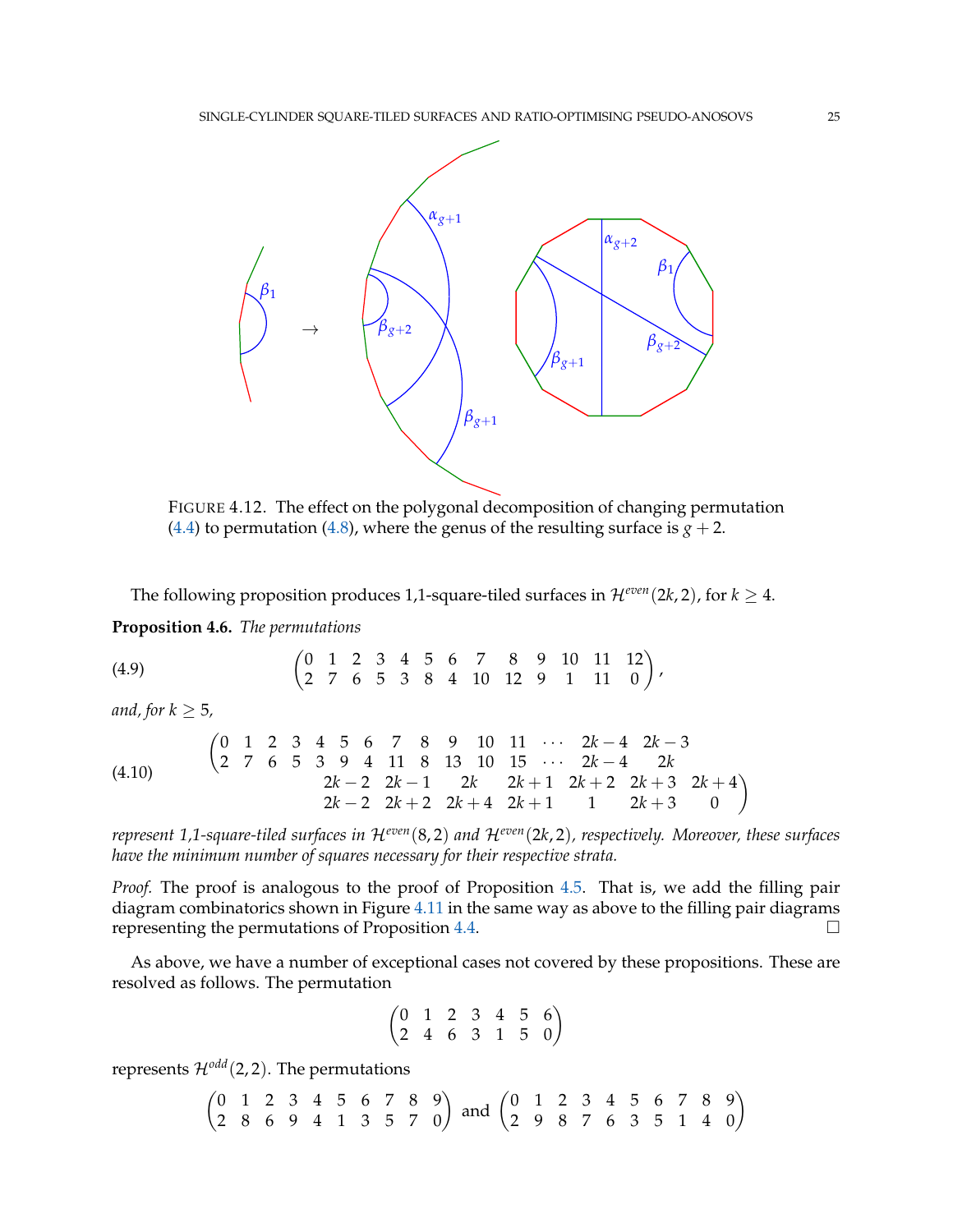represent  $\mathcal{H}^{odd}(2, 2, 2)$  and  $\mathcal{H}^{even}(2, 2, 2)$ , respectively. The permutation

$$
\begin{pmatrix}\n0 & 1 & 2 & 3 & 4 & 5 & 6 & 7 & 8 & 9 & 10 & 11 & 12 \\
2 & 5 & 4 & 1 & 12 & 3 & 10 & 7 & 11 & 9 & 6 & 8 & 0\n\end{pmatrix}
$$

represents  $\mathcal{H}^{even}(2,2,2,2)$ . The permutations

$$
\begin{pmatrix}\n0 & 1 & 2 & 3 & 4 & 5 & 6 & 7 & 8 \\
2 & 5 & 8 & 3 & 6 & 4 & 1 & 7 & 0\n\end{pmatrix}
$$
 and 
$$
\begin{pmatrix}\n0 & 1 & 2 & 3 & 4 & 5 & 6 & 7 & 8 \\
2 & 4 & 1 & 8 & 7 & 5 & 3 & 6 & 0\n\end{pmatrix}
$$

represent  $\mathcal{H}^{odd}(4, 2)$  and  $\mathcal{H}^{even}(4, 2)$ , respectively. The permutation

 $\begin{pmatrix} 0 & 1 & 2 & 3 & 4 & 5 & 6 & 7 & 8 & 9 & 10 & 11 \\ 2 & 8 & 5 & 3 & 1 & 10 & 9 & 6 & 4 & 11 & 7 & 0 \end{pmatrix}$ 

represents  $\mathcal{H}^{even}(4,2,2)$ . Finally, the permutation

 $\begin{pmatrix} 0 & 1 & 2 & 3 & 4 & 5 & 6 & 7 & 8 & 9 & 10 \\ 2 & 10 & 9 & 8 & 6 & 3 & 5 & 1 & 4 & 7 & 0 \end{pmatrix}$ 

represents  $\mathcal{H}^{even}(6, 2)$ . It is easily checked that these permutation representatives do indeed represent 1,1-square-tiled surfaces in the required strata. That they represent surfaces in the correct connected component can be computed using the algorithm described by Zorich discussed in Subsection [3.2](#page-8-2) or verified computationally. Using these surfaces and the those given by the propositions proved in this subsection, we can produce 1,1-square-tiled surfaces in the even and odd components of all strata of Abelian differentials that have even order zeros. This completes the work of this subsection.

<span id="page-25-0"></span>4.4. **Odd order zeros.** In this subsection, we will construct 1,1-square-tiled surfaces in all strata of Abelian differentials with odd order zeros. More specifically, if the stratum is not connected, we will construct them in the nonhyperelliptic component. To do this, we must construct the base cases  $\mathcal{H}(2j+1, 2k+1)$ . Similar to the difficulties caused by the hyperellipticity of  $\mathcal{H}(2)$ , we must in this subsection also deal with the hyperellipticity of  $\mathcal{H}(1, 1)$ .

We remark that any 1,1-square-tiled surface lying in  $\mathcal{H}(g-1,g-1)$  constructed in this subsection will be contained in  $\mathcal{H}^{nonhyp}(g-1,g-1)$  since it will be built from strictly fewer squares than that required by Proposition [4.2](#page-15-0) for a 1,1-square-tiled surface in  $\mathcal{H}^{hyp}(g-1,g-1)$ .

**Strata of the form**  $\mathcal{H}(2j + 1, 2k + 1)$ **. Before giving the proofs of the constructions in this subsec**tion, we give examples of the methods used in Propositions [4.7](#page-26-0) and [4.8](#page-28-0) below. We will see how we can use the 1,1-square-tiled surfaces representing  $\mathcal{H}^{odd}(4)$  and  $\mathcal{H}^{odd}(6)$  constructed in Proposi-tion [4.3](#page-16-3) to construct 1,1-square-tiled surfaces in  $\mathcal{H}(5,3)$ ,  $\mathcal{H}(5,5)$ ,  $\mathcal{H}(7,3)$  and  $\mathcal{H}(9,3)$ .

To construct a 1,1-square-tiled surface in  $H(5, 3)$ , we begin with two copies of the 1,1-squaretiled surface in  $\mathcal{H}^{odd}(4)$  given by Proposition [4.3](#page-16-3) as in the top of Figure [4.13.](#page-26-1) We then perform cylinder concatenation on these two surfaces to obtain the 1,1-square-tiled surface shown in the middle of Figure [4.13.](#page-26-1) Now consider in this surface the square (shaded grey) that lies to the right of the square that was the final square of the left-hand surface used in the cylinder concatenation. We swap this square with the one to its right while remembering the vertical identifications and obtain the surface shown at the bottom of Figure [4.13.](#page-26-1) The resulting surface is still a 1,1-square-tiled surface and it can be checked that this surface lies in  $\mathcal{H}(5,3)$ . If we instead perform this operation with the left-hand surface being the 1,1-square-tiled surface in  $\mathcal{H}^{odd}(6)$  given by Proposition [4.3](#page-16-3) then it can be checked that the resulting surface lies in  $\mathcal{H}(5,5)$ . We shall call such a procedure a *right-swap concatenation*. The investigation of the outcomes of this procedure in general is the content of Proposition [4.7.](#page-26-0)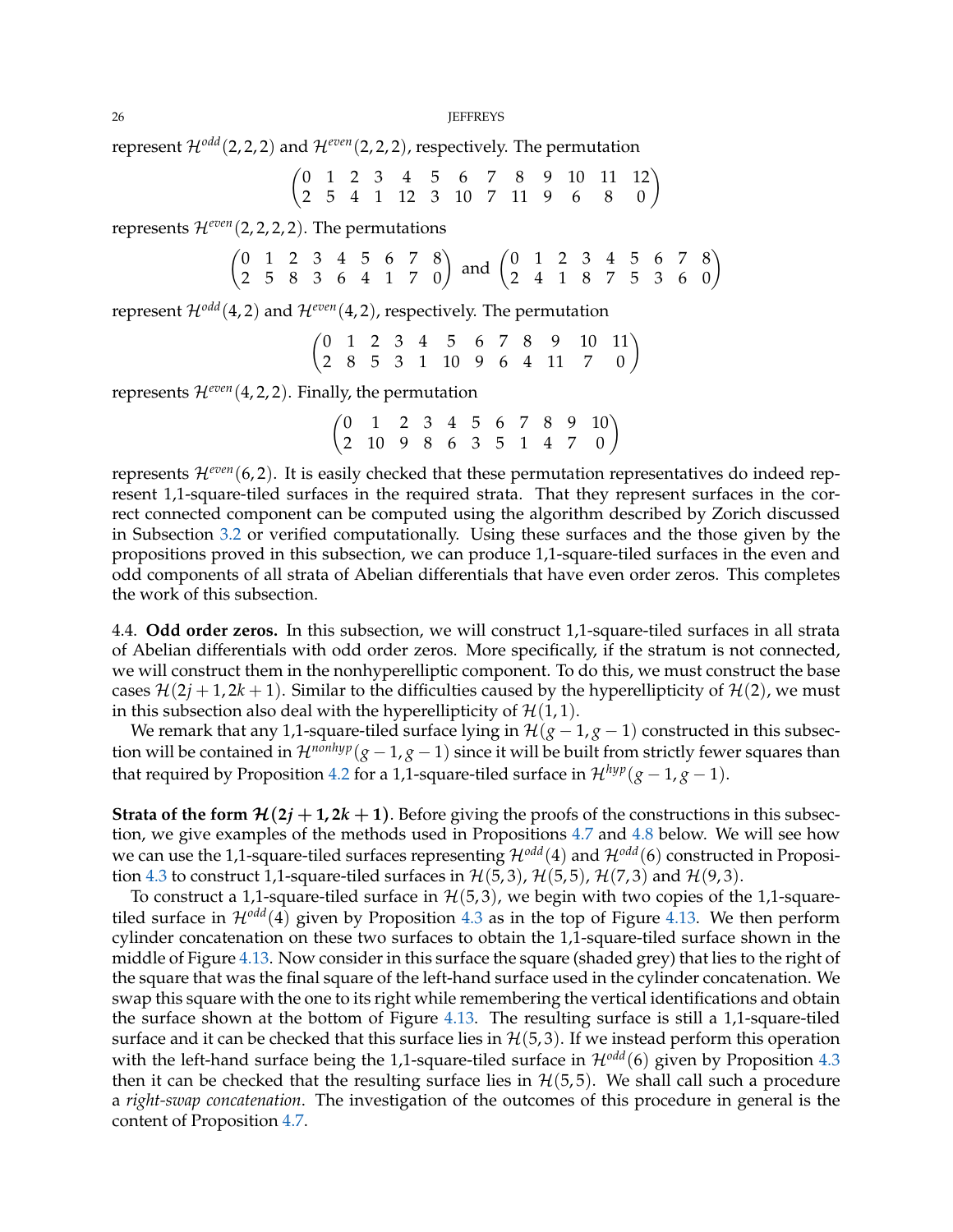<span id="page-26-1"></span>

FIGURE 4.13. Construction of a 1,1-square-tiled surface in  $\mathcal{H}(5,3)$ .

Alternatively, suppose that we start with the left-hand surface being the 1,1-square-tiled surface in  $\mathcal{H}^{odd}(6)$  and the right-hand surface being the 1,1-square-tiled surface in  $\mathcal{H}^{odd}(4)$  given by Proposition [4.3.](#page-16-3) Now, after performing the cylinder concatenation, we will instead swap the shaded square with the square to its left. It can be checked that we obtain a 1,1-square-tiled surface in  $\mathcal{H}(7,3)$ . Performing this operation with both surfaces being the 1,1-square-tiled surface in H*odd*(6) results in a 1,1-square-tiled surface in H(9, 3). We shall call such a procedure a *leftswap concatenation*. The investigation of the outcomes of this procedure in general is the content of Proposition [4.8.](#page-28-0)

<span id="page-26-0"></span>**Proposition 4.7.** For  $j, k \geq 1$ , let  $S_1 \in \mathcal{H}^{odd}(4j)$  and  $S_2 \in \mathcal{H}^{odd}(4k)$  be 1,1-square-tiled surfaces con*structed from the permutation representatives given by Proposition [4.3.](#page-16-3) Then the surface S obtained by performing right-swap concatenation on these surfaces is a 1,1-square-tiled surface in*  $\mathcal{H}(2(i + k) + 1, 2(i + k))$  $k$ )  $-1$ ). Recall that this stratum is nonempty and connected.

*If instead we choose*  $S_1$  *to be a 1,1-square-tiled surface in*  $\mathcal{H}^{odd}(4j + 2)$  *constructed from the permutation representative given by Proposition [4.3,](#page-16-3) then the surface S obtained by performing right-swap concatenation on these surfaces is a 1,1-square-tiled surface in*  $\mathcal{H}^{nonhyp}(2(j+k)+1,2(j+k)+1)$ .

*Moreover, the square-tiled surfaces produced have the minimum number of squares required for their respective strata.*

*Proof.* We will view the process of right-swap concatenation from the point of view of filling pair diagrams. The filling pair diagram of a surface produced as in Lemma [3.1](#page-12-0) is the end to end concatenation of the filling pair diagrams of the constituent surfaces where the edge that would have returned to the top of vertex 1 on the filling pair diagram of the first surface is connected to the top of what was vertex 1 on the second surface and vice versa. After this, the square swap corresponds to a vertex transposition of the vertices that were the first two vertices of the filling pair diagram of the second surface. We will keep track of the boundary components of the associated ribbon graph to determine the stratum of the resulting surface.

The boundary components of the ribbon graph associated to the filling pair diagram of the surface obtained by Lemma [3.1](#page-12-0) are shown in Figure [4.14.](#page-27-0) We read the diagram as follows. The two boundary components are represented by different line types. Following the orientation designated by the arrows, one counts the sides of the boundary components by starting at the outward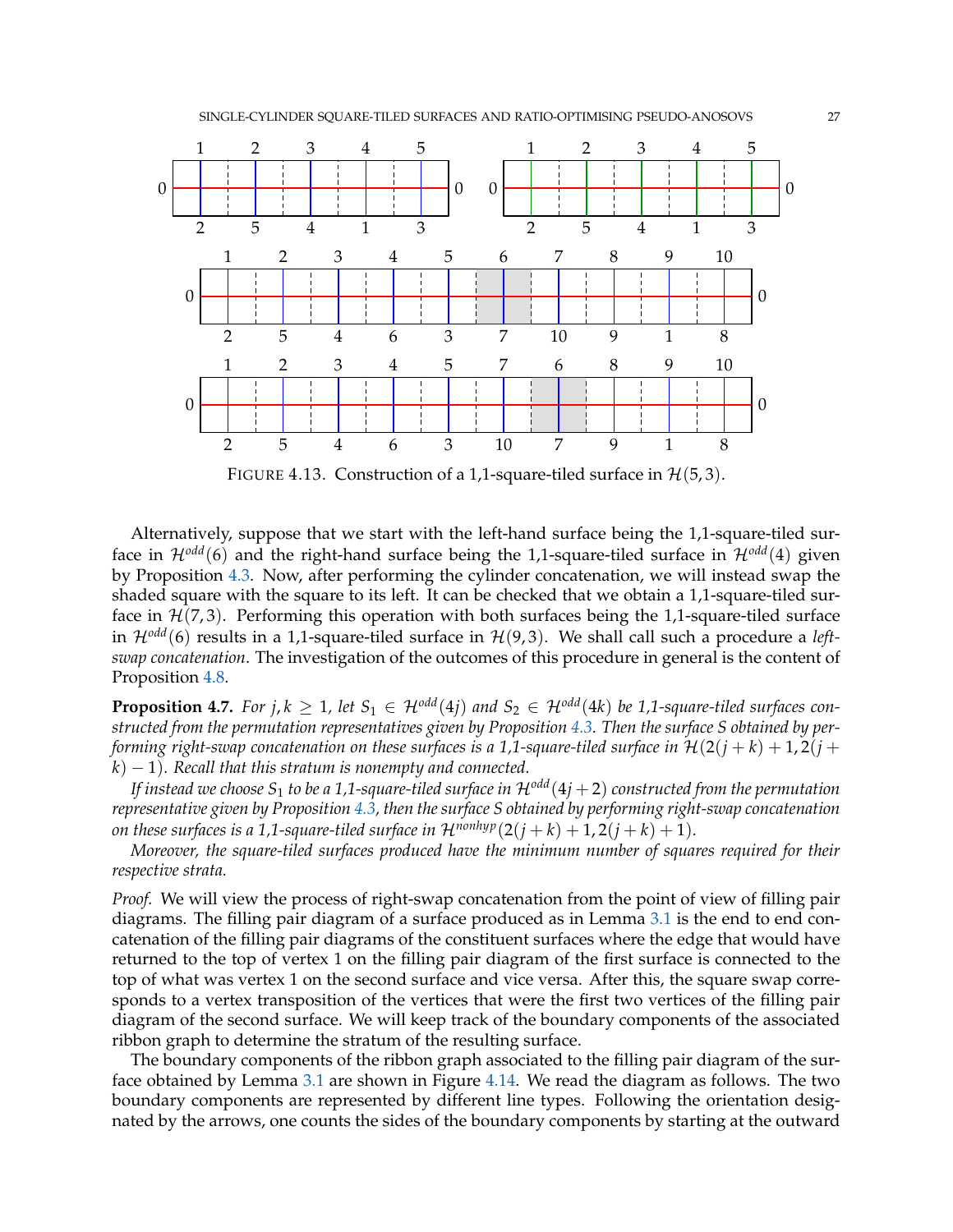arrow labelled by 1. We count this outgoing side. Then we continue to the next side labelled by 1 and of the same line type. If an incoming side has the same orientation (vertical or horizontal) as the outgoing side with the same label, then we do no count this incoming side, otherwise we do. We then add on the number of sides shown in brackets next to this incoming side. These numbers can be calculated by induction on the filling pair diagrams of Proposition [4.3.](#page-16-3) We continue to count sides until we reach the next outgoing side and repeat as above. This continues until we return to where we started, that is, the outgoing side labelled by 1.

<span id="page-27-0"></span>

FIGURE 4.14. Boundary components of the ribbon graph before vertex transposition.

<span id="page-27-1"></span>

FIGURE 4.15. Boundary components of the ribbon graph after vertex transposition.

Note that in the diagram we have

$$
x = \begin{cases} 8j - 6, & \text{for } \mathcal{H}^{odd}(4j), \\ 8j + 2, & \text{for } \mathcal{H}^{odd}(4j + 2). \end{cases}
$$

It is then easy to see that the boundary components do give rise to zeros of the correct orders.

The effect of the vertex transposition on the boundary components of the ribbon graph associated to the filling pair diagram is shown in Figure [4.15.](#page-27-1) We see that we have one boundary component with  $8(j + k) + 8$  sides corresponding to a zero of order  $2(j + k) + 1$ , and a second boundary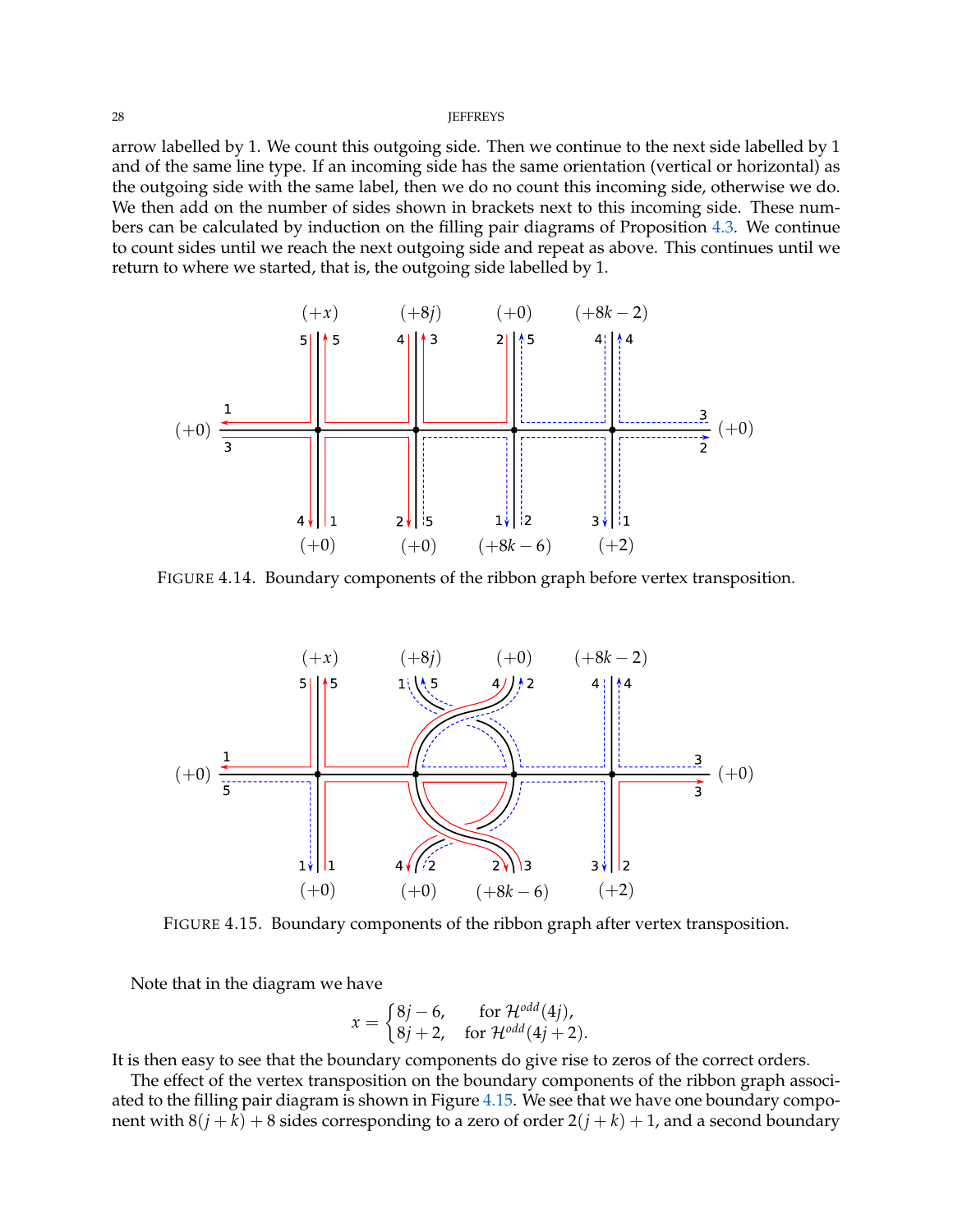component with  $8(j + k)$  sides corresponding to a zero of order  $2(j + k) - 1$ , if  $x = 8j - 6$ , or  $8(j+k) + 8$  sides corresponding to a zero of order  $2(j+k) + 1$ , if  $x = 8j + 2$ . As we have already shown that a 1,1-square-tiled surface in the hyperelliptic component of the stratum  $\mathcal{H}(g-1,g-1)$ requires strictly more than the minimum numbers of squares. It is clear that the 1,1-square-tiled surfaces we have produced representing  $\mathcal{H}(2(j + k) + 1, 2(j + k) + 1)$  are in the nonhyperelliptic component since these surfaces have the minimum number of squares required for their respective strata which completes the proof of the proposition.

Fixing  $k = 1$  in the above proposition, then choosing any  $j \ge 1$  and applying the above construction using  $\mathcal{H}^{odd}(4j)$  gives us 1,1-square-tiled surfaces in the strata  $\mathcal{H}(2j+3, 2j+1)$ , for  $j \ge 1$ . If instead we apply the above construction using  $\mathcal{H}^{odd}(4j + 2)$  then we produce 1,1-square-tiled surfaces in the nonhyperelliptic components of the strata  $\mathcal{H}(2j+3, 2j+3)$ , for  $j \geq 1$ . The following permutation, not produced by the above proposition, represents a 1,1-square-tiled surface in  $\mathcal{H}^{nonhyp}(3,3)$ 

$$
\begin{pmatrix}\n0 & 1 & 2 & 3 & 4 & 5 & 6 & 7 & 8 \\
2 & 8 & 6 & 5 & 7 & 4 & 1 & 3 & 0\n\end{pmatrix}.
$$

<span id="page-28-0"></span>**Proposition 4.8.** *For j, k*  $\geq$  1*, let*  $S_1 \in \mathcal{H}^{odd}(4j+2)$  *and*  $S_2 \in \mathcal{H}^{odd}(4k)$  *be* 1*,1-square-tiled surfaces constructed from the permutation representatives given by Proposition [4.3.](#page-16-3) Then the surface S obtained by performing left-swap concatenation on these surfaces is a 1,1-square-tiled surface in*  $\mathcal{H}(2(j + 2k) + 1, 2j + 1)$ 1)*. Recall that this stratum is nonempty and connected.*

*If instead we choose*  $S_2$  *to be a 1,1-square-tiled surface in*  $\mathcal{H}^{odd}(4k+2)$  *constructed from the permutation representative given by Proposition [4.3,](#page-16-3) then the surface S obtained by performing left-swap concatenation on these surfaces is a 1,1-square-tiled surface in*  $H(2(j + 2k) + 3, 2j + 1)$ *. This stratum is also nonempty and connected.*

*Moreover, the square-tiled surfaces produced have the minimum number of squares required for their respective strata.*

*Proof.* The proof is completely analogous to the proof of Proposition [4.7.](#page-26-0) The required filling pair diagram information is shown in Figures [4.16](#page-28-1) and [4.17.](#page-29-0) In this case

$$
x = \begin{cases} 8k - 2, & \text{for } \mathcal{H}^{odd}(4k), \\ 8k + 6, & \text{for } \mathcal{H}^{odd}(4k + 2). \end{cases}
$$

<span id="page-28-1"></span> $(+0)$   $(+8j+2)$   $(+0)$   $(+0)$  $\frac{2}{3}(+8k+2)$  $(+8j - 2)$ lз İЗ  $\mathbf{1}$ 15 6 i1  $(+0)$   $(+0)$  $(+0)$  $(+x)$ 

FIGURE 4.16. Boundary components of the ribbon graph before vertex transposition.

 $\Box$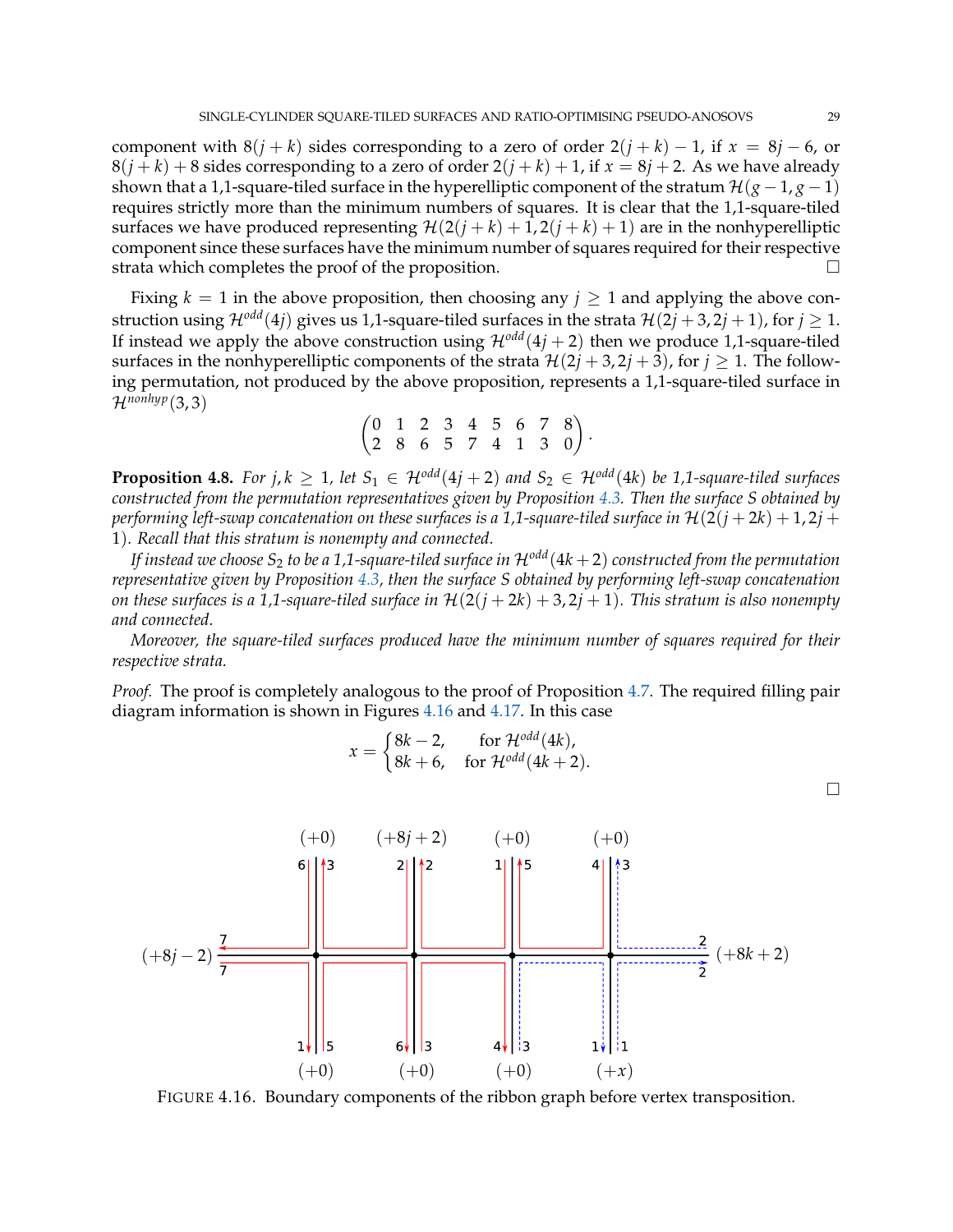<span id="page-29-0"></span>

FIGURE 4.17. Boundary components of the ribbon graph after vertex transposition.

Observe that we have

$$
2(j+2k) + 1 - (2j + 1) = 4k
$$
 and  $2(j+2k) + 3 - (2j + 1) = 4k + 2$ ,

and so, since we have  $j, k \geq 1$ , the above proposition allows us to construct 1,1-square-tiled surfaces in the strata  $\mathcal{H}(2j + 1 + 2n, 2j + 1)$ , for  $j \ge 1$  and  $n \ge 2$ .

We have yet to construct 1,1-square-tiled surfaces in strata with zeros of order 1. We first construct such surfaces in strata with a pair of odd order zeros, only one of which is a zero of order 1.

<span id="page-29-3"></span>**Proposition 4.9.** *The permutations*

<span id="page-29-1"></span>
$$
(4.11) \qquad \qquad \begin{pmatrix} 0 & 1 & 2 & 3 & 4 & 5 & 6 & 7 & 8 & 9 & 10 \\ 2 & 5 & 4 & 9 & 3 & 8 & 6 & 1 & 10 & 7 & 0 \end{pmatrix}
$$

*and, for*  $k \geq 4$ *,* 

<span id="page-29-2"></span>(4.12) 
$$
\begin{pmatrix} 0 & 1 & 2 & 3 & 4 & 5 & 6 & 7 & 8 & 9 & \cdots & 2k-4 & 2k-3 \\ 2 & 5 & 4 & 7 & 3 & 9 & 6 & 11 & 8 & 13 & \cdots & 2k-4 & 2k+3 \\ & & & & 2k-2 & 2k-1 & 2k & 2k+1 & 2k+2 & 2k+3 & 2k+4 \\ & & & & 2k-2 & 2k+2 & 2k & 1 & 2k+4 & 2k+1 & 0 \end{pmatrix}
$$

*represent 1,1-square-tiled surfaces in* H(7, 1) *and* H(2*k* + 1, 1)*, respectively. Moreover, these surfaces have the minimum number of squares necessary for their respective strata.*

*Proof.* The proof is similar to the proof of Proposition [4.5.](#page-22-2) Indeed, we construct permutations [\(4.11\)](#page-29-1) and [\(4.12\)](#page-29-2) by adding the 5 vertices in Figure [4.18](#page-30-0) to the right-hand sides of the filling pair diagrams representing permutations [\(4.3\)](#page-16-1) and [\(4.4\)](#page-16-2) of Proposition [4.3.](#page-16-3) Here, we increase the order of the associated zero by 3 and add a separate zero of order 1.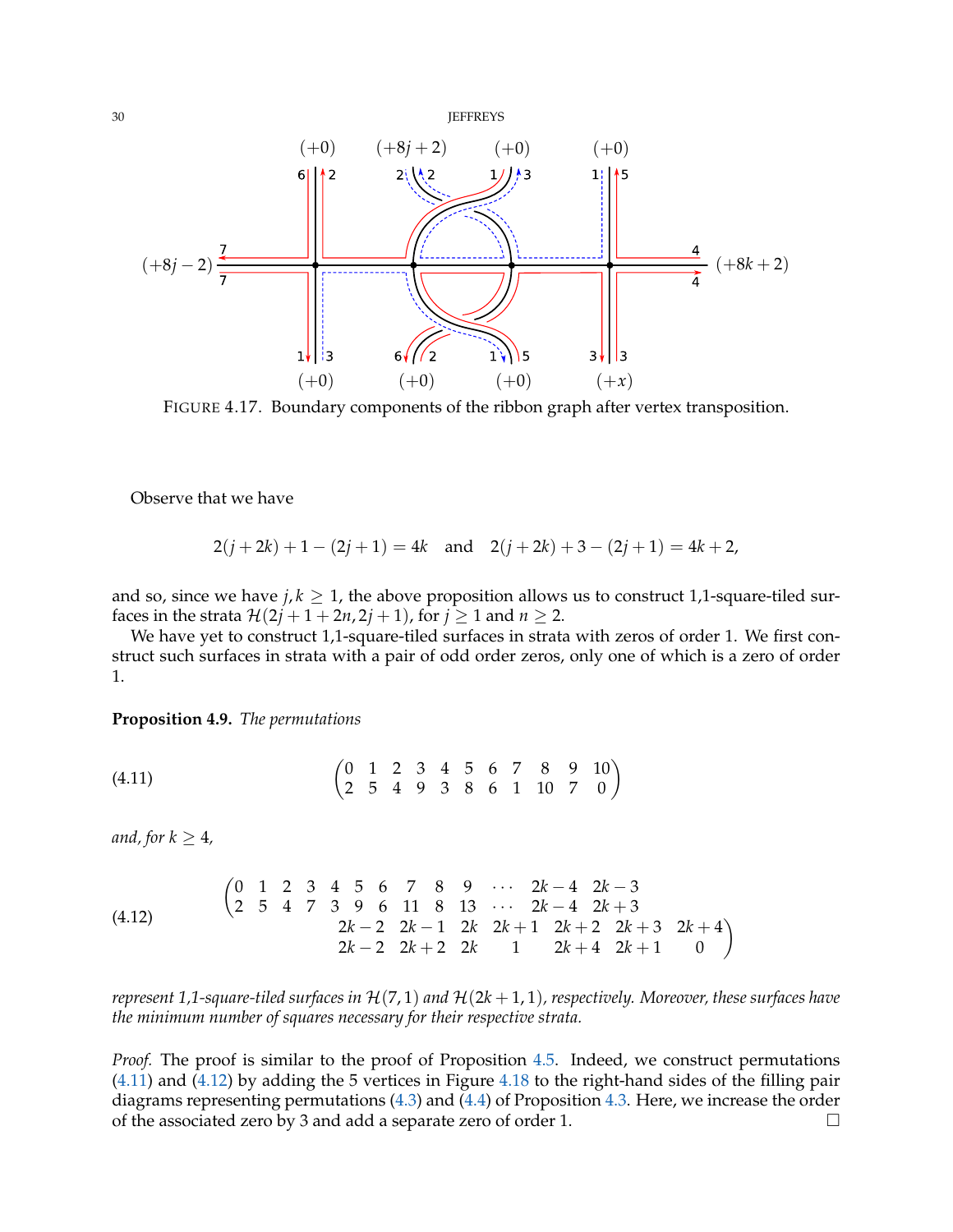<span id="page-30-0"></span>

FIGURE 4.18. Filling pair diagram combinatorics used in Proposition [4.9.](#page-29-3)

The strata  $\mathcal{H}(3,1)$  and  $\mathcal{H}(5,1)$  are not covered by this proposition however the permutations

 $\begin{pmatrix} 0 & 1 & 2 & 3 & 4 & 5 & 6 \\ 2 & 5 & 1 & 6 & 4 & 3 & 0 \end{pmatrix}$  and  $\begin{pmatrix} 0 & 1 & 2 & 3 & 4 & 5 & 6 & 7 & 8 \\ 2 & 4 & 7 & 3 & 1 & 8 & 6 & 5 & 0 \end{pmatrix}$ 

represent 1,1-square-tiled surfaces in  $\mathcal{H}(3,1)$  and  $\mathcal{H}(5,1)$ , respectively.

**Handling the hyperellipticity of**  $\mathcal{H}(1,1)$ **. As in the previous subsection, the hyperellipticity of** genus two again causes us difficulty. In this case, we have no 1,1-square-tiled surface in  $\mathcal{H}(1,1)$ that we can use to build 1,1-square-tiled surfaces with the minimum number of squares. Observe that 1,1-square-tiled surfaces in the strata  $\mathcal{H}(1,1,1,1)$  and  $\mathcal{H}(1,1,1,1,1,1)$  are represented by the permutations

 $\begin{pmatrix} 0 & 1 & 2 & 3 & 4 & 5 & 6 & 7 & 8 \\ 2 & 6 & 5 & 3 & 1 & 8 & 4 & 7 & 0 \end{pmatrix}$  and  $\begin{pmatrix} 0 & 1 & 2 & 3 & 4 & 5 & 6 & 7 & 8 & 9 & 10 & 11 & 12 \\ 2 & 8 & 1 & 5 & 11 & 7 & 3 & 10 & 6 & 12 & 9 & 4 & 0 \end{pmatrix}$ ,

respectively.

We see then that the only strata with odd order zeros in which we cannot construct 1,1-squaretiled surfaces from those we have already constructed above are  $\mathcal{H}(2g - 5, 1, 1, 1), g \geq 4$ . The permutation

 $\begin{pmatrix} 0 & 1 & 2 & 3 & 4 & 5 & 6 & 7 & 8 & 9 & 10 \\ 2 & 10 & 6 & 5 & 1 & 8 & 4 & 7 & 3 & 9 & 0 \end{pmatrix}$ 

represents a 1,1-square-tiled surface in  $\mathcal{H}(3,1,1,1)$ . The remaining cases can be constructed by using a method similar to that used to produce the 1,1-square-tiled surfaces in the proofs of Propositions [4.5,](#page-22-2) [4.6,](#page-24-1) and [4.9.](#page-29-3) Indeed, one can check that if we add the vertices shown in Figure [4.19](#page-31-2) to the right-hand side of the filling pair diagrams associated to the 1,1-square-tiled surfaces in  $\mathcal{H}(2k+1,1)$  constructed above, then we obtain 1,1-square-tiled surfaces in  $\mathcal{H}(2k+3,1,1,1)$ . This now completes the construction of 1,1-square-tiled surfaces in all strata with zeros of odd order and hence the work of this subsection is complete.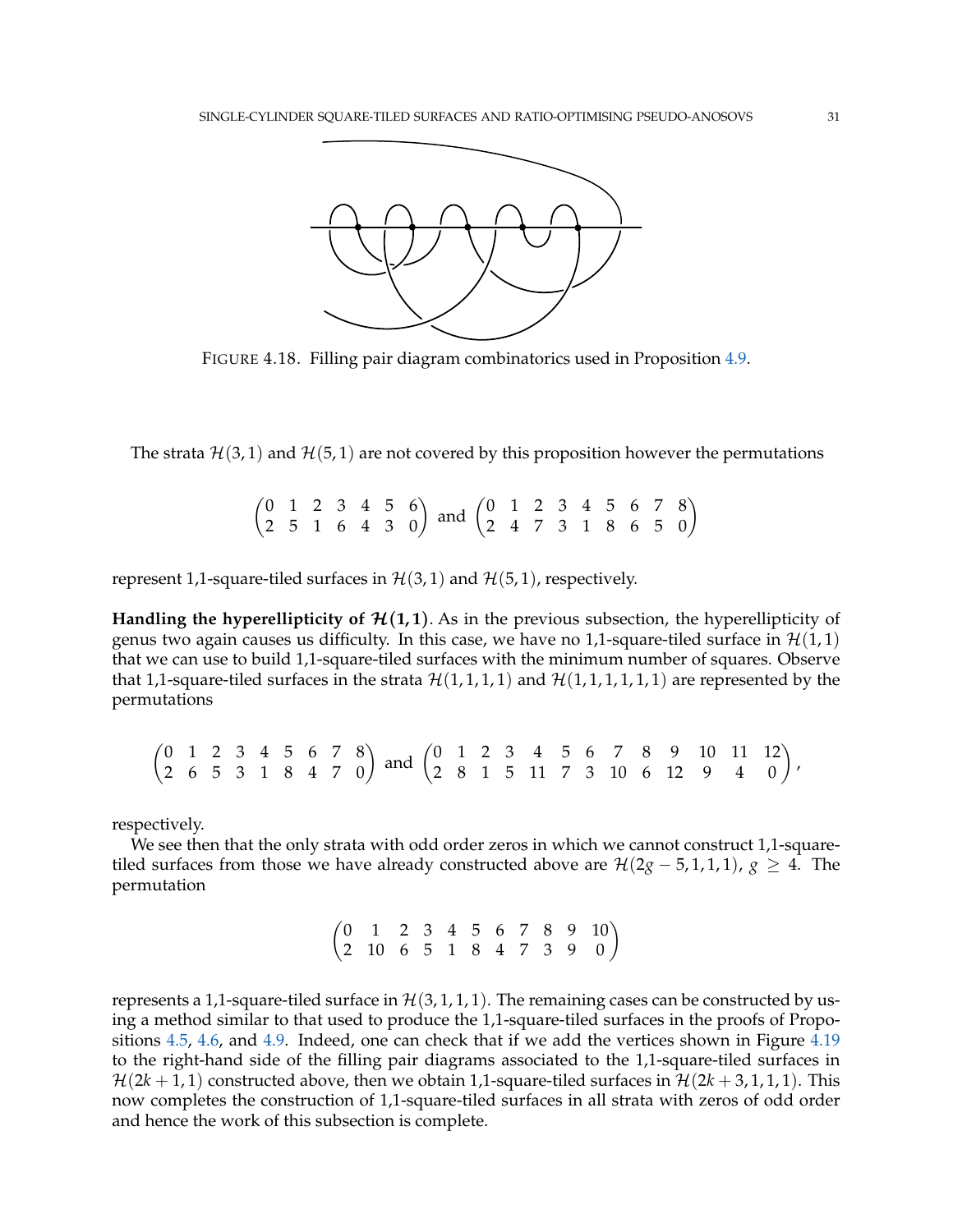<span id="page-31-2"></span>32 **JEFFREYS** 



FIGURE 4.19. Filling pair diagram combinatorics for adding  $H(1, 1)$ .

**Inefficiency of Rauzy diagram search.** As mentioned in the introduction, the permutation representatives given in Proposition [4.10](#page-31-0) below, the proof of which we omit, are examples demonstrating the complexity of finding 1,1-square-tiled surfaces by using a shortest sequence of Rauzy moves on the permutation representatives given by Zorich. Indeed, these general forms were discovered by such a method and the sequences of Rauzy moves required, and hence the resulting permutation representatives, differed depending on the residue of 2*g* − 5 modulo 4. As such, we would not expect to be able to find a general method giving a sequence of Rauzy moves for more complicated strata.

<span id="page-31-0"></span>**Proposition 4.10.** *For*  $k \geq 1$ *, the permutation* 

$$
\begin{pmatrix}\n0 & 1 & 2 & 3 & 4 & 5 & 6 & 7 & 8 & \cdots & 4k+3 \\
2 & 4k+10 & 4k+6 & 4k+5 & 1 & 4 & 3 & 6 & 5 & \cdots & 4k+2\n\end{pmatrix}
$$
\n
$$
\begin{pmatrix}\n0 & 1 & 2 & 3 & 4 & 5 & 6 & 7 & 8 & \cdots & 4k+3 \\
4k+1 & 4k+5 & 1 & 4k+6 & 4k+7 & 4k+8 & 4k+9 & 4k+10 \\
4k+1 & 4k+8 & 4k+4 & 4k+7 & 4k+3 & 4k+9 & 0\n\end{pmatrix}
$$

*represents a 1,1-square-tiled surface in the stratum*  $H(4k+3,1,1,1)$ *. For k*  $\geq 2$ *, the permutation* 

$$
\begin{pmatrix}\n0 & 1 & 2 & 3 & 4 & 5 & 6 & 7 & 8 & \cdots & 4k-1 & 4k \\
2 & 4k+8 & 4k+5 & 4k+4 & 1 & 4 & 3 & 6 & 5 & \cdots & 4k-2 & 4k-3\n\end{pmatrix}
$$
\n
$$
\begin{pmatrix}\n0 & 1 & 2 & 3 & 4 & 5 & 6 & 7 & 8 & \cdots & 4k-1 & 4k \\
4k+1 & 4k+2 & 4k+3 & 4k+4 & 4k+5 & 4k+6 & 4k+7 & 4k+8 \\
4k+3 & 4k-1 & 4k+2 & 4k+6 & 4k+1 & 4k & 4k+7 & 0\n\end{pmatrix}
$$

*represents a 1,1-square-tiled surface in* H(4*k* + 1, 1, 1, 1)*. All such surfaces achieve the minimal number of squares for their respective strata.*

<span id="page-31-1"></span>4.5. **General strata.** In this subsection, we complete the proof of Theorem [1.1](#page-1-0) by constructing 1,1 square-tiled surfaces in general strata; that is, we construct 1,1-square-tiled surfaces in strata with both even and odd order zeros. Recall that such strata are connected.

One can check that the only strata in which we are not already able to construct 1,1-square-tiled surfaces are those whose only even order zero is a zero of order 2, and those whose only odd order zeros are a pair of zeros of order 1.

In the former case, if we can construct 1,1-square-tiled surfaces in all strata with two odd order zeros and a zero of order 2 then we can use the surfaces we constructed in the previous subsection to complete this case. We have one exception, that being  $\mathcal{H}(2,1,1,1,1)$  however a 1,1-square-tiled surface in this stratum is represented by the permutation

 $\begin{pmatrix} 0 & 1 & 2 & 3 & 4 & 5 & 6 & 7 & 8 & 9 & 10 & 11 \\ 2 & 7 & 11 & 6 & 3 & 9 & 5 & 1 & 8 & 4 & 10 & 0 \end{pmatrix}$ .

We will revisit the technique we used in Propositions [4.5](#page-22-2) and [4.6.](#page-24-1) That is, the addition of the 5 vertices in Figure [4.11](#page-23-1) to the right-hand side of the filling pair diagram to produce the zero of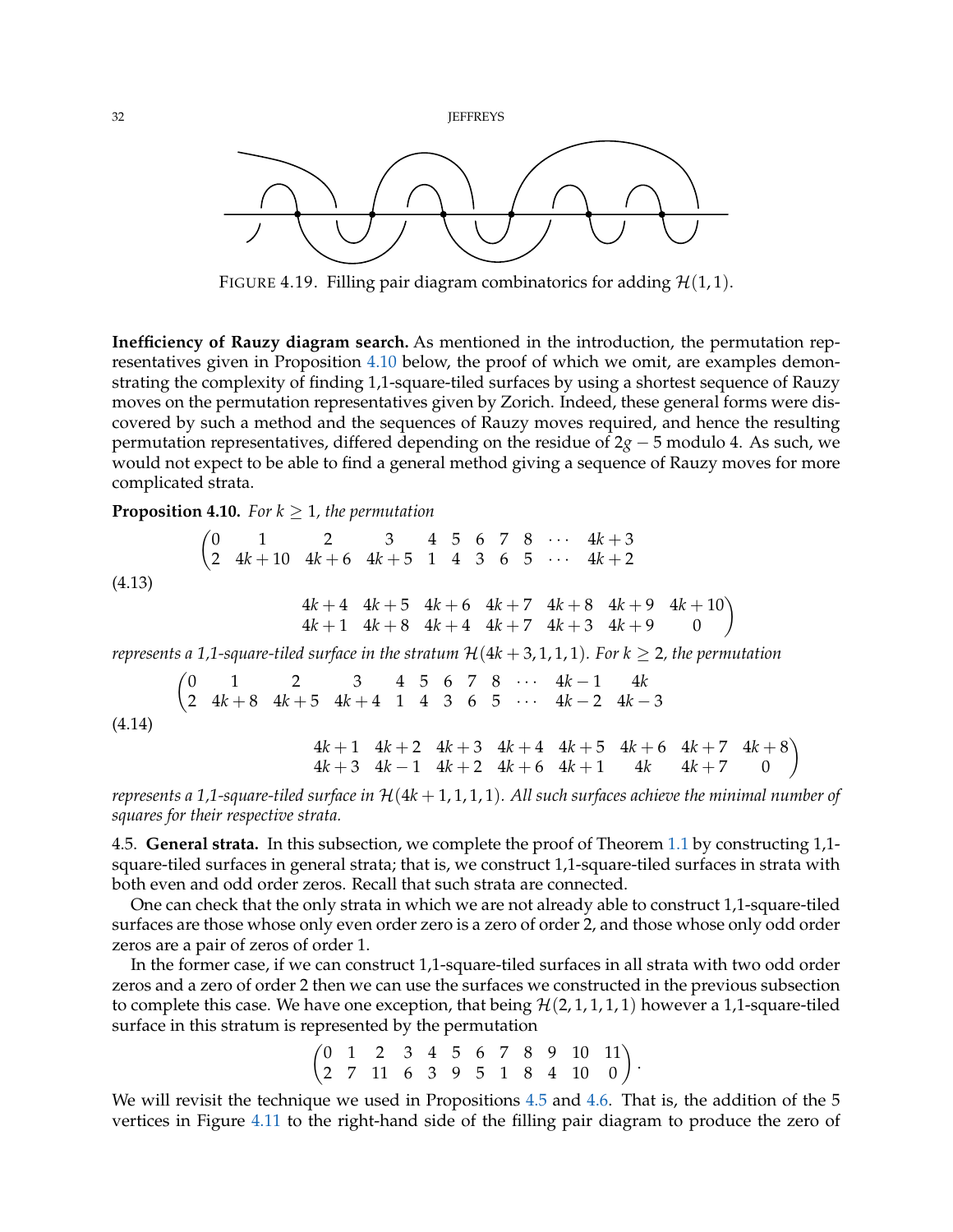<span id="page-32-0"></span>order 2. However, we must proceed with more care than we did in the proof of Proposition [4.5](#page-22-2) as one can check that when we add these vertices to the filling pair diagram of a surface with two zeros it is only the zero corresponding to the boundary component of the ribbon graph that 'leaves' the filling pair diagram on the right below the horizontal line (see Figure [4.20\)](#page-32-0) that has its order increased. This can easily be seen by observing the combinatorics of the filling pair diagrams.



FIGURE 4.20. The boundary component corresponding to the zero of order 3 leaves the filling pair diagram at the bottom.

With this in mind, we need only keep track of which zero is associated to the boundary component that leaves on the bottom for the surfaces that we constructed in the previous subsection. It is easy to check that for the 1,1-square-tiled surfaces in the strata  $\mathcal{H}(2k + 1, 2k + 1 + 2n)$ , for  $k \ge 1$ and  $n \geq 2$ , constructed in Proposition [4.8,](#page-28-0) that the boundary component that leaves on the bottom is the one associated to the zero of order  $2k + 1 + 2n$ . Hence, we can construct 1,1-square-tiled surfaces in the strata  $\mathcal{H}(2k+1, 2k+1+2n, 2)$ , for  $k \ge 1$  and  $n \ge 3$ . Using the 1,1-square-tiled surfaces in the strata  $\mathcal{H}(2k+1, 2k+1)$ ,  $k \geq 1$ , constructed in (and after for  $\mathcal{H}(3, 3)$ ) Proposition [4.7,](#page-26-0) we can construct 1,1-square-tiled surfaces in the strata  $\mathcal{H}(2k+3, 2k+1, 2)$ ,  $k \geq 1$ . Moreover, the 1,1-square-tiled surfaces in the strata  $\mathcal{H}(2k+1,1)$ ,  $k \geq 1$ , constructed in and after Proposition [4.9,](#page-29-3) have the boundary component that leaves on the bottom being the one associated to the zero of order  $2k + 1$ , and so we can construct 1,1-square-tiled surfaces in the strata  $\mathcal{H}(2k + 3, 1, 2)$ ,  $k \ge 1$ . Finally, we observe that for the 1,1-square-tiled surfaces in the strata  $\mathcal{H}(2k + 3, 2k + 1)$ ,  $k \geq 1$ , constructed in Proposition [4.7,](#page-26-0) the boundary component that leaves on the bottom is the one associated to the zero of order  $2k + 3$ . Hence, we can construct 1,1-square-tiled surfaces in the strata  $\mathcal{H}(2k+5, 2k+1, 2), k > 1.$ 

The only strata not covered thus far are  $\mathcal{H}(3, 1, 2)$  and  $\mathcal{H}(2k + 1, 2k + 1, 2)$ ,  $k \ge 1$ . The permutation

$$
\begin{pmatrix}\n0 & 1 & 2 & 3 & 4 & 5 & 6 & 7 & 8 & 9 \\
2 & 6 & 8 & 3 & 7 & 4 & 1 & 9 & 5 & 0\n\end{pmatrix}
$$

represents a 1,1-square-tiled surface in the stratum  $\mathcal{H}(3, 1, 2)$ . Hence, we see that to complete the proof of Theorem [1.1](#page-1-0) we must construct 1,1-square-tiled surfaces in the strata  $\mathcal{H}(2k + 3, 2k + 1)$ ,  $k \geq 0$ , with the boundary component that leaves on the bottom being the one associated to the zero of order 2*k* + 1. Indeed, we would then be able to construct 1,1-square-tiled surfaces in the strata  $H(2k+3, 2k+3, 2), k > 0$ . This is completed by the following proposition and the permutation representative that follows.

**Proposition 4.11.** *The permutations*

$$
(4.15) \qquad \qquad \begin{pmatrix} 0 & 1 & 2 & 3 & 4 & 5 & 6 & 7 & 8 & 9 & 10 \\ 2 & 6 & 4 & 10 & 8 & 3 & 1 & 9 & 7 & 5 & 0 \end{pmatrix},
$$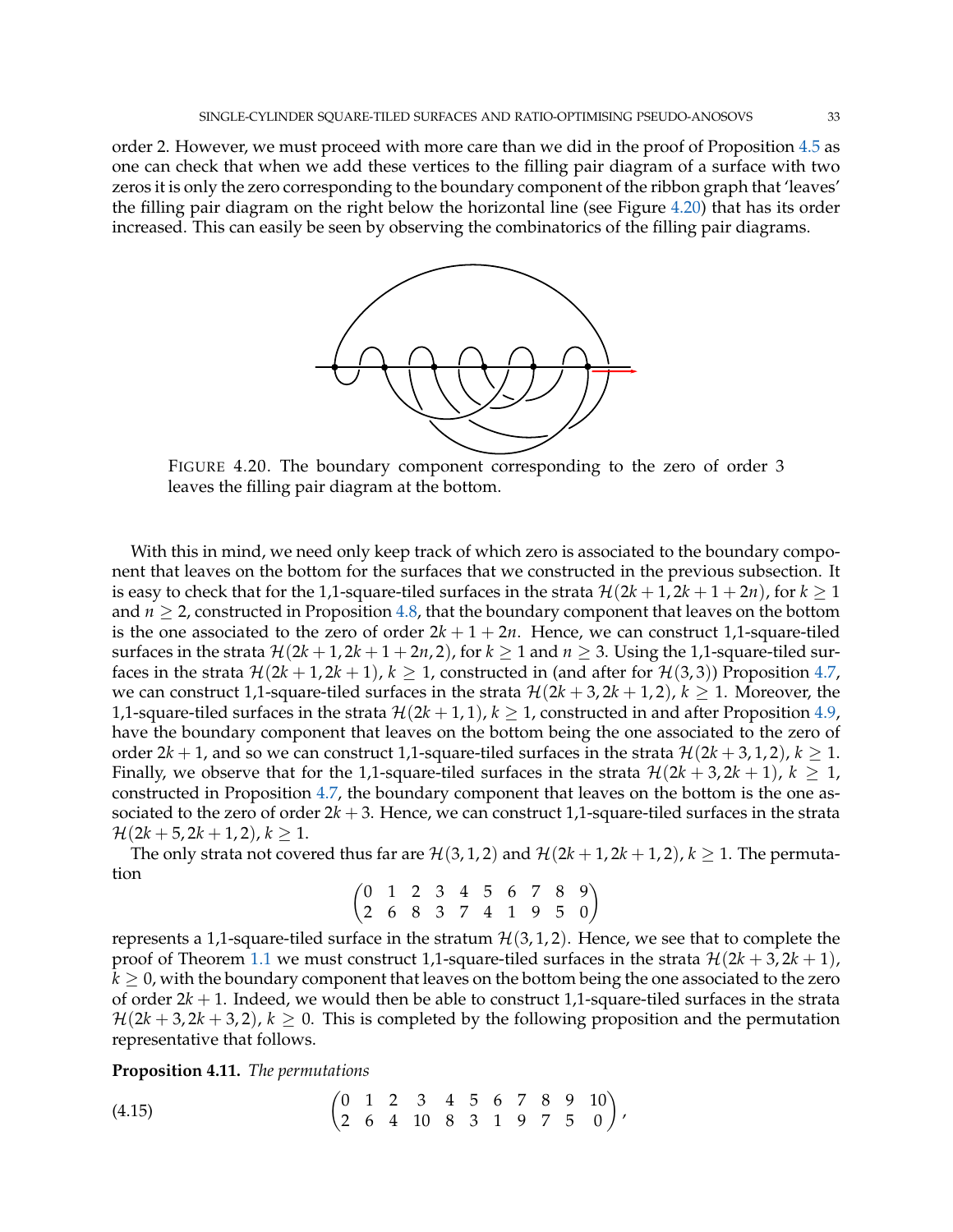*and, for*  $k \geq 2$ *,* 

$$
\begin{array}{cccccccccccc}\n(4.16) & & & \begin{pmatrix} 0 & 1 & 2 & 3 & 4 & 5 & 6 & 7 & 8 & 9 & 10 & 11 \\ 2 & 6 & 4 & 10 & 8 & 3 & 12 & 9 & 7 & 5 & 14 & 11 \\ & & & & & 12 & 13 & 14 & \cdots & 4k+3 & 4k+4 & 4k+5 & 4k+6 \\ & & & & 16 & 13 & 18 & \cdots & 4k+3 & 1 & 4k+5 & 0 \end{pmatrix}\n\end{array}
$$

*represent* 1,1-square-tiled surfaces in  $H(5,3)$  and  $H(2k+3,2k+1)$ , respectively, with the boundary com*ponent that leaves the filling pair diagram on the bottom being associated to the zeros of order 3 and* 2*k* + 1*, respectively. Moreover, these surfaces have the minimum number of squares necessary for their respective strata.*

*Proof.* It is easy to check that these permutation representatives do indeed represent 1,1-squaretiled surfaces in the claimed strata. Further, it is simple to check that the associated filling pair diagrams have the claimed combinatorics.  $\square$ 

A 1,1-square-tiled surface in the stratum  $\mathcal{H}(3,1)$  with the boundary component that leaves on the bottom being the one associated to the zero of order 1 is represented by the permutation

$$
\begin{pmatrix} 0 & 1 & 2 & 3 & 4 & 5 & 6 \\ 2 & 6 & 5 & 1 & 4 & 3 & 0 \end{pmatrix}.
$$

We now construct 1,1-square-tiled surfaces in the strata  $\mathcal{H}(2k, 1, 1)$ ,  $k \geq 1$ . We can then use surfaces we have already constructed to complete the remaining cases apart from the stratum  $H(2, 2, 1, 1)$  which is represented by the permutation

$$
\begin{pmatrix}\n0 & 1 & 2 & 3 & 4 & 5 & 6 & 7 & 8 & 9 & 10 \\
2 & 4 & 9 & 7 & 3 & 8 & 5 & 1 & 10 & 6 & 0\n\end{pmatrix}.
$$

We note that the permutations

|                                                                                                                |  |  |  | $\begin{pmatrix} 0 & 1 & 2 & 3 & 4 & 5 & 6 & 7 \\ 2 & 6 & 4 & 1 & 7 & 5 & 3 & 0 \end{pmatrix}$ , |  |
|----------------------------------------------------------------------------------------------------------------|--|--|--|--------------------------------------------------------------------------------------------------|--|
| $\begin{pmatrix} 0 & 1 & 2 & 3 & 4 & 5 & 6 & 7 & 8 & 9 \\ 2 & 7 & 4 & 1 & 9 & 5 & 8 & 6 & 3 & 0 \end{pmatrix}$ |  |  |  |                                                                                                  |  |

and

represent 1,1-square-tiled surfaces in  $\mathcal{H}(2,1,1)$  and  $\mathcal{H}(4,1,1)$ , respectively. We can then construct 1,1-square-tiled surfaces in  $\mathcal{H}(2k, 1, 1)$ , for  $k \geq 3$ , by adding the combinatorics of Figure [4.19](#page-31-2) to the filling pair diagrams associated to the 1,1-square-tiled surfaces in  $\mathcal{H}^{odd}(2k)$  that we produced in Proposition [4.3.](#page-16-3)

This completes the proof of Theorem [1.1.](#page-1-0)

**Inefficiency of Rauzy diagram search revisited.** Further to Proposition [4.10,](#page-31-0) the following proposition is a further example of the inefficiency of a Rauzy diagram search to find 1,1-square-tiled surfaces. In this case, which is less complicated than that considered in Proposition [4.10,](#page-31-0) we again find differing sequences of Rauzy moves, and hence differing permutation representatives, depending on the residue of the even order modulo 4. We again omit the proof.

**Proposition 4.12.** *For*  $k \geq 1$ *, the permutation* 

$$
\begin{pmatrix}\n0 & 1 & 2 & 3 & 4 & 5 & 6 & 7 & \cdots & 4k+2 \\
2 & 6 & 4 & 1 & 8 & 7 & 10 & 9 & \cdots & 4k+6\n\end{pmatrix}
$$
\n
$$
\begin{pmatrix}\n0 & 1 & 2 & 3 & 4 & 5 & 6 & 7 & \cdots & 4k+2 \\
2 & 6 & 4 & 1 & 8 & 7 & 10 & 9 & \cdots & 4k+6 \\
4k+3 & 4k+4 & 4k+5 & 4k+6 & 4k+7 \\
4k+5 & 4k+7 & 5 & 3 & 0\n\end{pmatrix}
$$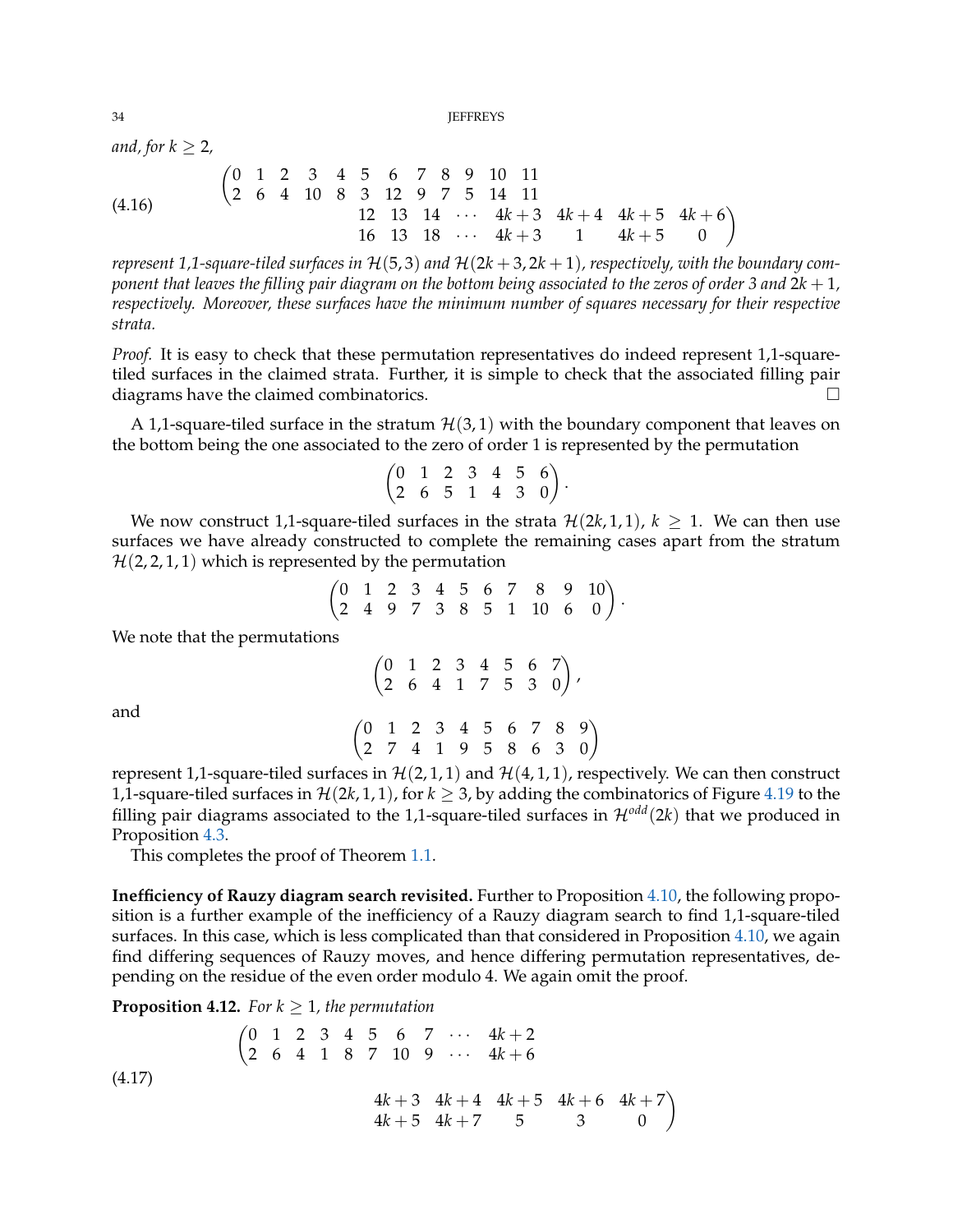*represents a 1,1-square-tiled surface in*  $H(4k + 2, 1, 1)$ *. For k*  $\geq 2$ *, the permutation* 

(4.18)  $(0 \t1 \t2 \t3 \t4 \t5 \t6 \t7 \t\cdots \t4k-2 \t4k-1)$  $\begin{array}{ccccccccc} \n\begin{array}{ccccccc} 2 & 7 & 4 & 1 & 9 & 8 & 11 & 10 & \cdots & 4k+3 & 4k+2 \n\end{array} \n\end{array}$ 

$$
\begin{array}{cccccc}\n4k & 4k+1 & 4k+2 & 4k+3 & 4k+4 & 4k+5 \\
4k+5 & 5 & 4k+4 & 6 & 3 & 0\n\end{array}
$$

*represents a 1,1-square-tiled surfaces in the stratum* H(4*k*, 1, 1)*. Moreover, these surfaces have the minimum number of squares necessary for their respective strata.*

## 5. RATIO-OPTIMISING PSEUDO-ANOSOVS

<span id="page-34-0"></span>This section contains the proof of Theorem [1.2.](#page-2-0)

5.1. **Teichmüller preliminaries.** Recall that the *Teichmüller space*,  $\mathcal{T}(S)$ , of a closed surface *S* of genus  $g \ge 2$  is the set of equivalence classes of pairs  $(X, f)$  where X is a Riemann surface of genus *g* and  $f : S \to X$ , called a marking, is a homeomorphism. Two such pairs  $(X, f)$  and  $(Y, g)$ are equivalent if there exists a conformal map  $h : X \rightarrow Y$  such that  $h \circ f$  is isotopic to *g*. We will abuse notation and denote  $[(X, f)]$  by *X*. By the uniformisation theorem, a point  $X \in \mathcal{T}(S)$ determines a hyperbolic metric on *S* up to isometries isotopic to the identity. As such, given an isotopy class [*α*] of an essential simple closed curve *α* on the surface *S* we can talk about its length in the hyperbolic metric determined by the point *X*. The Teichmüller space carries a metric  $d_{\tau}$ , called the *Teichmüller metric* and from now on we will denote by  $\mathcal{T}(S)$  the metric space  $(\mathcal{T}(S), d_{\mathcal{T}})$ . Given a pseudo-Anosov homeomorphism  $f$ , we define the *translation length* of  $f$  on  $\mathcal{T}(S)$  to be  $\ell_{\mathcal{T}}(f) := \log(\lambda_f)$ , where  $\lambda_f$  is the dilatation of  $f$ .

Given an Abelian differential on the surface *S*, the translation structure induces a complex structure on *S* which, taking the identity homeomorphism as the marking, determines a point in Teichmüller space. The group  $SL(2,\mathbb{R})$  acts on the space of Abelian differentials by its natural action on the polygons in **C** given by the translation structure on *S*. The action of SO(2, **R**) on an Abelian differential does not change the point in  $T(S)$  that it determines. As such, the orbit of an Abelian differential under the action of SO(2, **R**)\SL(2, **R**) gives an embedding of SO(2, **R**)\SL(2, **R**)  $\cong$  **H** into  $\mathcal{T}(S)$ . The image of this embedding is called the *Teichmüller disk* of the Abelian differential.

The *curve graph*,  $C(S)$ , of the surface *S* is the 1-skeleton of the curve complex introduced by Harvey [\[14\]](#page-38-15). The vertices are isotopy classes of essential simple closed curves on the surface *S*, with two vertices joined by an edge if and only if they can be realised disjointly on *S*. We will abuse notation and denote  $[\alpha] \in C(S)$  by  $\alpha$ . Assigning length 1 to each edge, we equip  $C(S)$ with the associated path metric  $d_{\mathcal{C}}$ . We will denote by  $\mathcal{C}(S)$  the metric space  $(\mathcal{C}(S), d_{\mathcal{C}})$ . Given a pseudo-Anosov homeomorphism  $f$ , we define the *asymptotic translation length* of  $f$  on  $C(S)$  to be

$$
\ell_{\mathcal{C}}(f) := \liminf_{n \to \infty} \frac{d_{\mathcal{C}}(f^n(\alpha), \alpha)}{n},
$$

for any  $\alpha \in \mathcal{C}(S)$ . We claim that this is well-defined. Indeed, by work of Bowditch [\[7\]](#page-37-11) and Masur-Minsky [\[19\]](#page-38-6), for a pseudo-Anosov homeomorphism this limit inferior is in fact a strictly positive limit. The independence of the choice of *α* then follows by taking the appropriate limits on the inequalities

$$
d_{\mathcal{C}}(f^{n}(\alpha), \alpha) - 2d_{\mathcal{C}}(\alpha, \beta) \leq d_{\mathcal{C}}(f^{n}(\beta), \beta) \leq d_{\mathcal{C}}(f^{n}(\alpha), \alpha) + 2d_{\mathcal{C}}(\alpha, \beta),
$$

which are obtained from the triangle inequality and the fact that the mapping class group acts by isometries on the curve graph.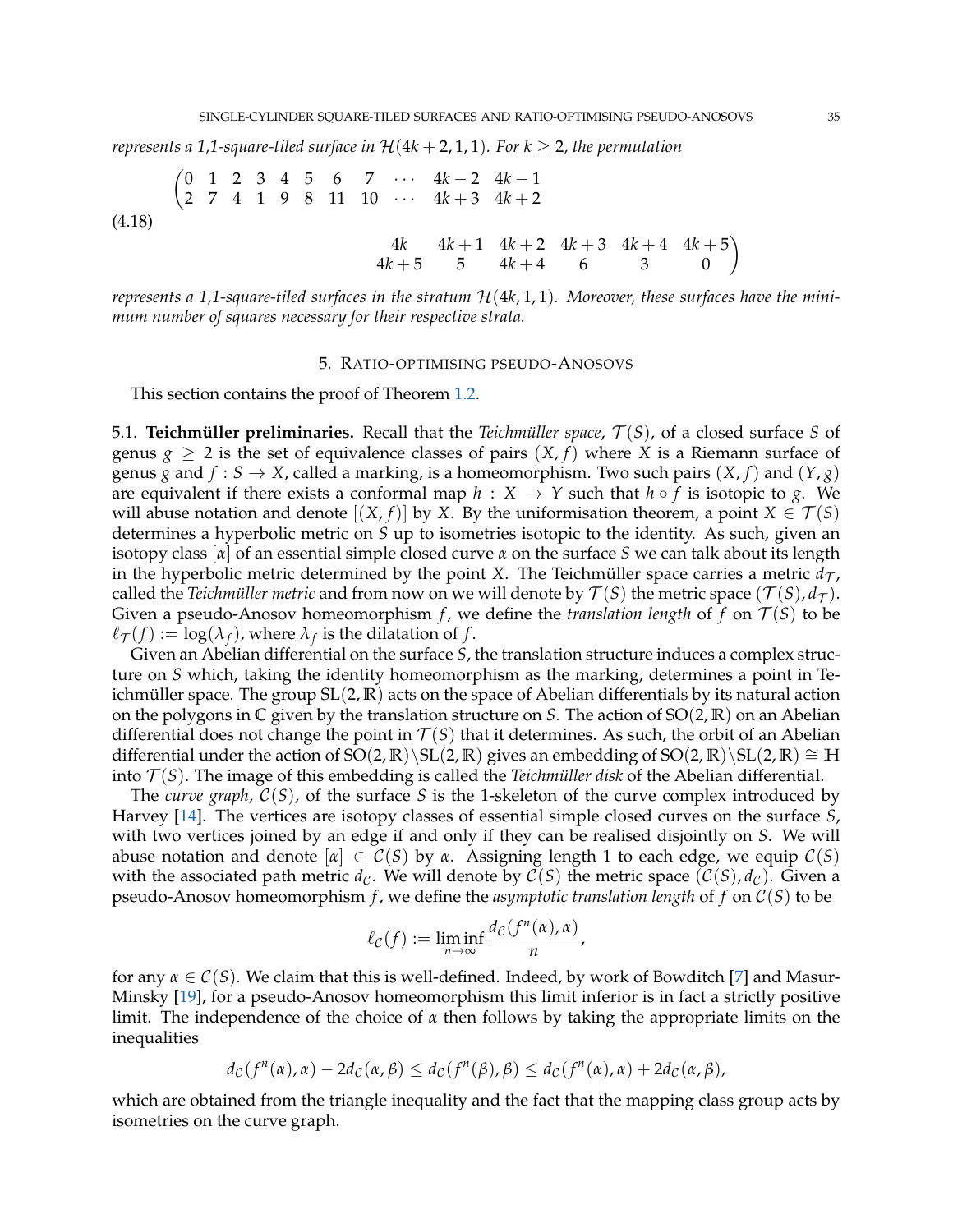5.2. **The systole map and Lipschitz constant.** We now define the *systole map*, sys :  $\mathcal{T}(S) \to \mathcal{C}(S)$ , to be the coarsely-defined map that sends a point  $X \in \mathcal{T}(S)$  to the isotopy class of the curve with shortest length in the hyperbolic metric determined by *X*, known as the systole. The map is only coarsely-defined as there can be multiple systoles on a surface, however the set of systoles on *X* is a set of diameter at most 2 in  $C(S)$ . Indeed, on a compact surface one has that  $i(\alpha, \beta) \leq 1$ for any two systoles *α* and *β*. So in particular the curves *α* and *β* cannot form a filling pair from which it follows that  $d_{\mathcal{C}}(\alpha, \beta) \leq 2$ . We will abuse notation and think of sys as a well-defined map. The study of this map played a key role in the work of Masur and Minsky in which they proved that the curve complex is  $\delta$ -hyperbolic [\[19\]](#page-38-6). They showed in particular that the map is coarsely *K*-Lipschitz. That is, there exists a  $C \geq 0$  such that

$$
d_{\mathcal{C}}(\mathsf{sys}(X), \mathsf{sys}(Y)) \leq K \cdot d_{\mathcal{T}}(X, Y) + C,
$$

for all  $X, Y \in \mathcal{T}(S)$ .

It is natural to ask what is the optimum Lipschitz constant, *κg*, defined by

 $\kappa_g := \inf\{K > 0 \mid \exists C \geq 0 \text{ such that sys is coarsely K-Lipschitz}\},\$ 

and Gadre-Hironaka-Kent-Leininger determined that the ratio of *κ<sup>g</sup>* to 1/ log(*g*) is bounded from above and below by two positive constants [\[13,](#page-38-7) Theorem 1.1]. In such a case, we use the notation  $\kappa_g \approx 1/\log(g)$ , and say that  $\kappa_g$  is comparable to  $1/\log(g)$ . To find an upper bound for  $\kappa_g$ , Gadre-Hironaka-Kent-Leininger gave a careful version of the proof of Masur-Minsky that sys is coarsely Lipschitz. They then constructed pseudo-Anosov homeomorphisms for which the ratio  $\ell_c(f)/\ell_{\mathcal{T}}(f) \approx 1/\log(g)$ , where  $\ell_c(f)$  and  $\ell_{\mathcal{T}}(f)$  are the asymptotic translation lengths of f in  $C(S)$  and  $\mathcal{T}(S)$ , respectively. They then obtained a lower bound for  $\kappa_g$  by noting that, for any pseudo-Anosov homeomorphism *f* , we have

$$
\kappa_g \geq \frac{\ell_{\mathcal{C}}(f)}{\ell_{\mathcal{T}}(f)}.
$$

5.3. **Constructing ratio-optimising pseudo-Anosov homeomorphisms.** Recall that a pair of essential simple closed curves which are in minimal position on a surface *S* are said to be a *filling pair* if the complement of their union is a disjoint collection of disks. Using a Thurston construction on filling pairs, Aougab-Taylor constructed a larger family of pseudo-Anosov homeomorphisms for which  $\tau(f) := \ell_{\mathcal{T}}(f)/\ell_{\mathcal{C}}(f)$  was bounded above by a function  $F(g) \approx \log(g)$  [\[4,](#page-37-3) Theorem 1.1]. Such homeomorphisms are said to be *ratio-optimising*. Moreover, they proved that there exists a Teichmüller disk  $\mathcal{D} \simeq \mathbb{H} \subset \mathcal{T}(S)$  such that there exist infinitely many conjugacy classes of primitive ratio-optimising pseudo-Anosovs *f* with the invariant axis of *f* being contained in D.

To construct these pseudo-Anosovs, Aougab-Taylor began with a pair of simple closed curves *α* and *β* that filled the surface *S*. They then took high powers, independent of the genus of the surface, of the Dehn twists about each curve and showed that the Bass-Serre tree of the free group generated by these elements quasi-isometrically embeds in  $C(S)$ . This then allowed them to bound the asymptotic translation length,  $\ell_C$ , of elements of this group in terms of their syllable length. They also bounded  $\ell_{\mathcal{T}}$  in terms of the syllable length of the element and the geometric intersection number,  $i(α, β)$ , of the filling pair. From this they were able to deduce that, for pseudo-Anosov elements of this free group,

$$
\tau(f) \leq \log(D \cdot i(\alpha, \beta)),
$$

where *D* is a constant independent of the genus of *S*. Ratio-optimising pseudo-Anosovs were then constructed by using filling pairs for which  $i(\alpha, \beta) \approx g$ .

Recall that a filling pair (*α*, *β*) on a surface *S*, with all intersections occurring with the same orientation, determines an Abelian differential on that surface. We will denote the Teichmüller disk of this Abelian differential by D(*α*, *β*). The ratio-optimising pseudo-Anosovs produced from this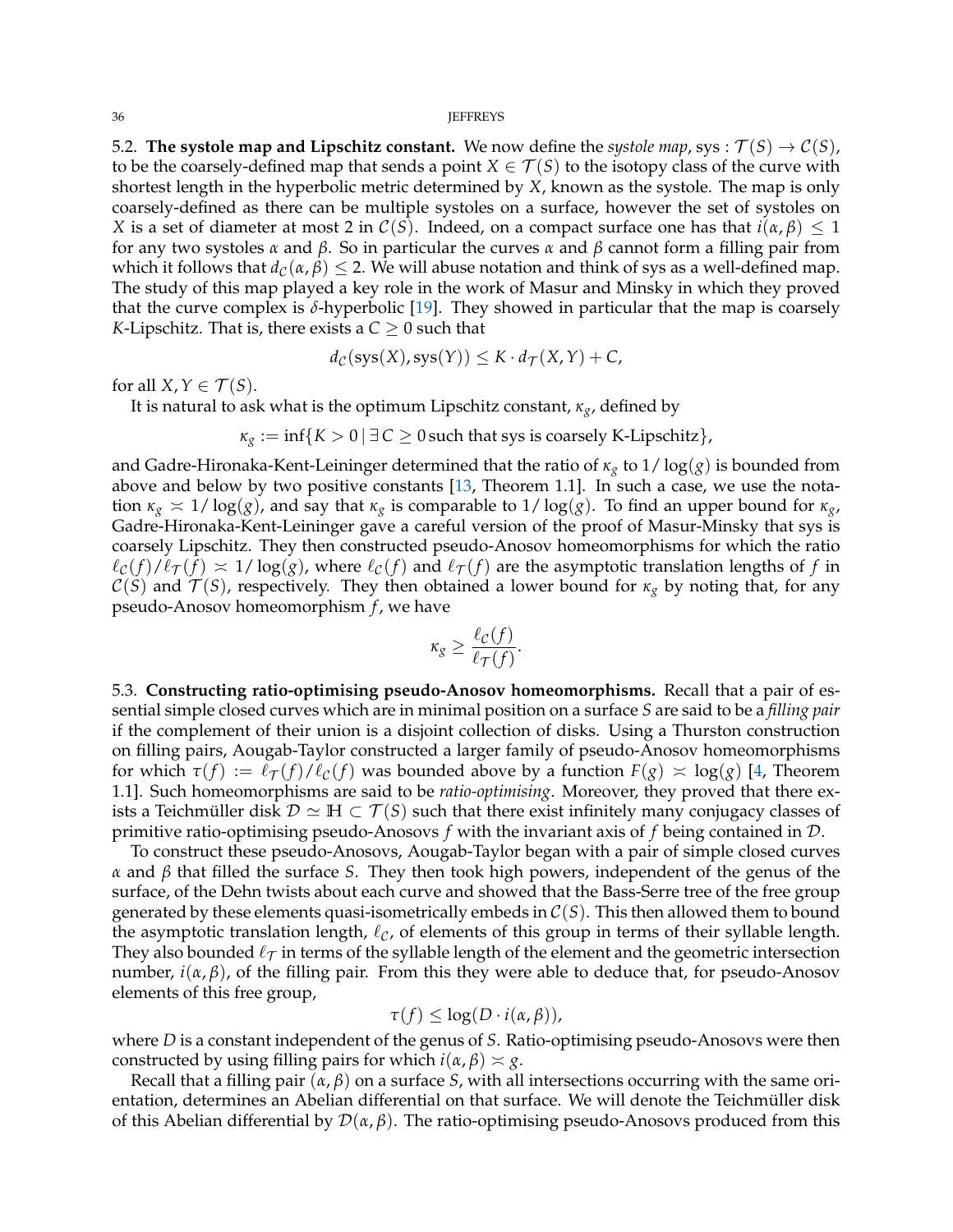filling pair will stabilise  $\mathcal{D}(\alpha, \beta)$  and, moreover, their invariant axis will be contained in  $\mathcal{D}(\alpha, \beta)$ . Aougab-Taylor used the hyperbolicity of C(*S*) and the acylindricity of the action of Mod(*S*) on  $C(S)$  to show that in fact there are infinitely many conjugacy classes of primitive ratio-optimising pseudo-Anosovs constructed from this filling pair that have this property. We remark that their theorem deals with the general case of filling pairs that determine quadratic differentials on a punctured surface *Sg*,*p*. We are specialising to the case of Abelian differentials on closed surfaces.

5.4. **Proof of Theorem [1.2.](#page-2-0)** Fix  $g$  and let  $\mathscr C$  be any connected component of any stratum of  $\mathcal H$ . By Theorem [1.1,](#page-1-0) we can find a 1,1-square-tiled surface in C . The core curves, *α* and *β*, of the vertical and horizontal cylinders of this surface form a filling pair and so we can construct pseudo-Anosovs from this filling pair using the above technique of Aougab-Taylor. For any such pseudo-Anosov, we have

$$
\tau(f) \leq \log(D \cdot i(\alpha, \beta)) \leq \log(D \cdot (4g - 2)) \approx \log(g),
$$

since the greatest number of squares required for a 1,1-square-tiled surface of genus *g*, and so the greatest intersection number of the associated filling pair, is given by the connected component  $\mathcal{H}^{hyp}(g-1,g-1)$  which requires  $4g-2$  squares. Hence we have that the pseudo-Anosovs are ratio-optimising. Moreover, as above, we have infinitely many conjugacy classes of primitive ratio-optimising pseudo-Anosovs having their invariant axis contained in the Teichmüller disk determined by this 1,1-square-tiled surface. As such, we have completed the proof of Theorem [1.2.](#page-2-0)

Note that this extends the abundance result of Aougab-Taylor. That is, not only are there infinitely many conjugacy classes of primitive ratio-optimising pseudo-Anosovs in a Teichmüller disk of  $\mathcal{T}(S)$  but this Teichmüller disk can be taken to be the Teichmüller disk of an Abelian differential from any connected component of any stratum of  $H$ .

## 6. FILLING PAIRS ON PUNCTURED SURFACES

<span id="page-36-0"></span>Here we will prove Theorem [1.3.](#page-3-0)

Let  $S_{g,p}$  denote the surface of genus  $g \ge 0$  with  $p \ge 0$  punctures. We define  $i_{g,p}$  to be the minimal geometric intersection number for a filling pair on *Sg*,*p*. The values of *ig*,*<sup>p</sup>* were determined in the works of Aougab-Huang [\[1\]](#page-37-4), Aougab-Taylor [\[3\]](#page-37-5), and the author [\[15\]](#page-38-8), and can be summarised as follows.

## **Theorem 6.1.** *The values of ig*,*<sup>p</sup> are the following:*

- (1) *If*  $g \neq 2$ , 0 *and*  $p = 0$ , *then*  $i_{g,p} = 2g 1$ ; (2) *If*  $g \neq 2$ , 0 *and*  $p \geq 1$ , *then*  $i_{g,p} = 2g + p - 2$ ; (3) If  $g = 0$  and  $p \ge 4$ , then  $i_{g,p} = p - 2$  if p is even, and  $i_{g,p} = p - 1$  if p is odd; (4) *If*  $g = 2$  *and*  $p \le 2$ *, then*  $i_{g,p} = 4$ *;*
- (5) *If*  $g = 2$  *and*  $p \ge 2$ *, then*  $i_{g,p} = 2g + p 2$ *.*

One can ask, for *g*  $\geq$  1, whether  $i_{g,p}$  can be realised as the algebraic intersection number,  $\hat{i}(\alpha, \beta)$ , of a filling pair (*α*, *β*). Aougab-Menasco-Nieland [\[2\]](#page-37-6) answered this question for the case of *ig*,0; that is, for minimally intersecting filling pairs on closed surfaces. Moreover, they were interested in counting the number of mapping class group orbits of such filling pairs. Their method involves algebraically constructing 1,1-square-tiled surfaces with the minimum number of squares in the stratum  $\mathcal{H}(2g - 2)$ , which they call square-tiled surfaces with connected leaves. The core curves of the cylinders of such surfaces give rise to filling pairs with algebraic intersection number equal to  $i_{g,0}$ .

For  $n \ge i_{g,p}$ , by a *compatible decomposition* of the surface  $S_{g,p}$  into  $n + 2 - 2g$  many 4*k*-gons, we mean a decomposition of the surface into 4*k*-gons *P*1, . . . , *Pn*+2−2*<sup>g</sup>* such that, if *P<sup>i</sup>* is a 4*k<sup>i</sup>* -gon, then  $\sum (k_i - 1) = 2g - 2.$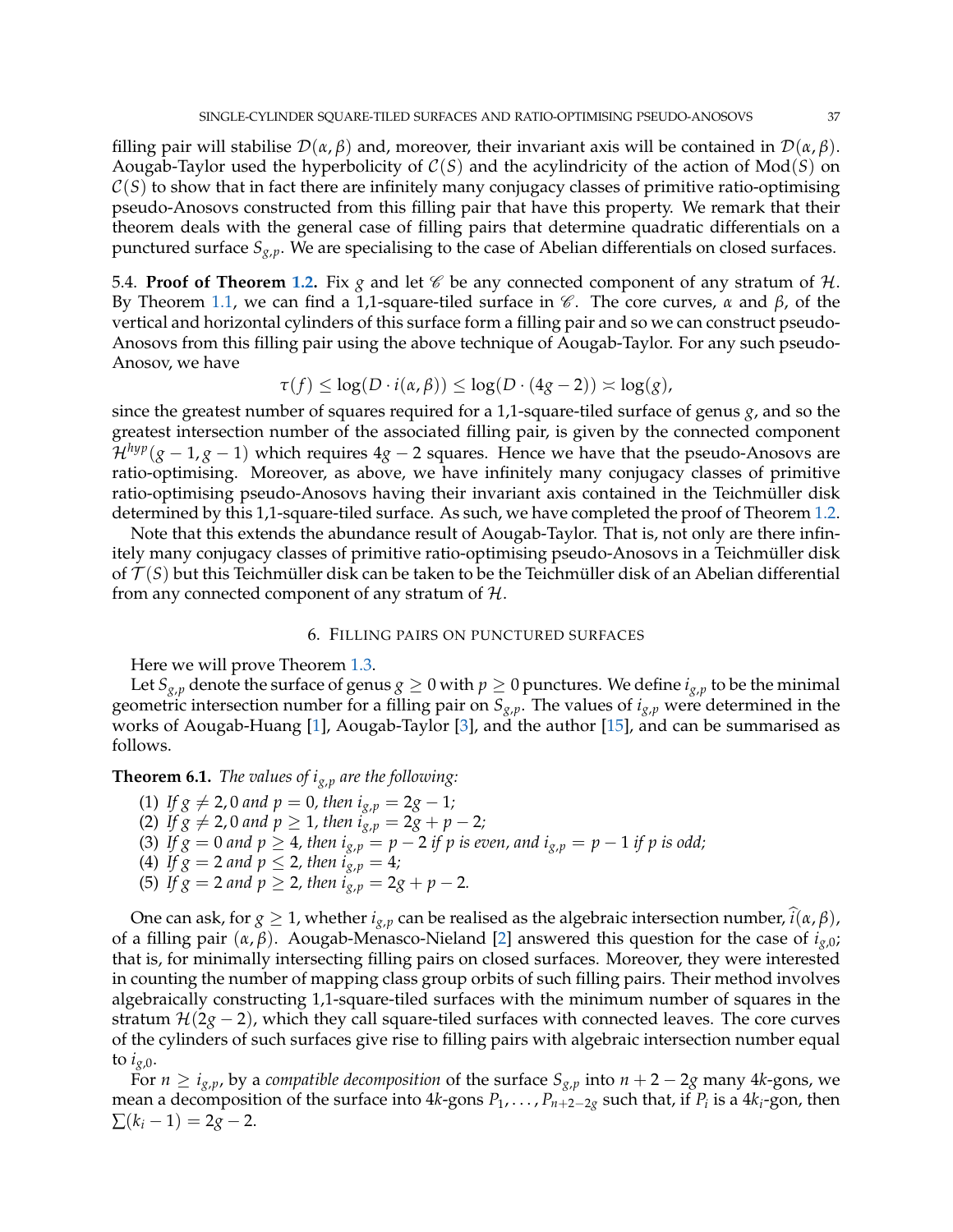#### 38 JEFFREYS

Observe that a filling pair on the surface  $S_{g,p}$  with  $\hat{i}(\alpha, \beta) = i(\alpha, \beta) = n \ge i_{g,p}$  divides the surface into a collection of  $n + 2 - 2g$  many 4*k*-gons forming a compatible decomposition. Conversely, given an appropriate choice of orientation, the core curves of a 1,1-square-tiled surface with *n* squares and  $n + 2 - 2g$  many zeros, of orders greater than or equal to zero, form a filling pair with  $\hat{i}(\alpha, \beta) = i(\alpha, \beta) = n$  dividing the surface into  $n + 2 - 2g$  many 4*k*-gons with a zero of order  $k - 1$ giving rise to a 4*k*-gon. These 4*k*-gons also form a compatible decomposition.

Note that the square torus can be represented by the permutation

$$
\begin{pmatrix} 0 & 1 \\ 1 & 0 \end{pmatrix}
$$

and that this permutation can be combined with a 1,1-square-tiled surface of genus *g*, by cylinder concatenation as in Lemma [3.1,](#page-12-0) to produce another 1,1-square-tiled surface of genus *g*. This process will add a zero of order 0 to the surface and one additional square.

For  $g \geq 3$  and  $p \geq 0$ , let  $n \geq i_{g,p}$  and choose a compatible decomposition of the surface  $S_{g,p}$ into *n* + 2 − 2*g* many 4*k*-gons, as described above. There will be a number, less than or equal to 2*g* − 2, of these 4*k*-gons having *k* ≥ 2. Let  $k_1$ , . . . ,  $k_m$  be the list of these *k* values. By Theorem [1.1,](#page-1-0) we can choose a 1,1-square-tiled surface in the stratum  $\mathcal{H}(k_1 - 1, \ldots, k_m - 1)$  with  $2g + m - 2$ squares. Adding  $(n + 2 - 2g - m)$  zeros of order 0 to this surface, using the method described in the previous paragraph, and choosing orientations appropriately, we will have a 1,1-square-tiled surface such that the core curves of the cylinders form a filling pair  $(\alpha, \beta)$  with  $\hat{i}(\alpha, \beta) = i(\alpha, \beta) = n$ which, after adding *p* punctures to distinct complementary regions of the filling pair, gives rise to the specified polygonal decomposition of  $S_{g,p}$ .

For  $g = 2$ , we cannot add zeros of order 0 as above since the permutation representatives for  $\mathcal{H}^{hyp}(2)$  and  $\mathcal{H}^{hyp}(1,1)$  do not have the correct form. However, we can split symbol 3 in the permutations for these components given by Proposition [4.1](#page-14-3) to add zeros of order 0, before adding punctures to the complementary regions. In the case  $g = 1$ , we need only combine, as in Lemma [3.1,](#page-12-0) the permutation for the square torus above with itself *n* times and then add *p* punctures to the surface in distinct complementary regions of the filling pair. This completes the proof of Theorem [1.3.](#page-3-0)

### **REFERENCES**

- <span id="page-37-4"></span>[1] Aougab, Tarik; Huang, Shinnyih. Minimally intersecting filling pairs on surfaces. *Algebr. Geom. Topol.* **15** (2015), no. 2, 903–932.
- <span id="page-37-6"></span>[2] Aougab, Tarik; Menasco, William W.; Nieland, Mark. Square-tiled surfaces with connected leaves in the minimal stratum. In preparation.
- <span id="page-37-5"></span>[3] Aougab, Tarik; Taylor, Samuel J. Small intersection numbers in the curve graph. *Bull. Lond. Math. Soc.* **46** (2014), no. 5, 989–1002.
- <span id="page-37-3"></span>[4] Aougab, Tarik; Taylor, Samuel J. Pseudo-Anosovs optimizing the ratio of Teichmüller to curve graph translation length. *In the tradition of Ahlfors-Bers. VII*, 17–28, Contemp. Math., 696, *Amer. Math. Soc., Providence, RI,* 2017.
- <span id="page-37-9"></span>[5] Arf, C. Untersuchungen über quadratischen Formen in Körpern der Charakteristik 2. *J. Reine Angew. Math.* 183 (1948), 148–167.
- <span id="page-37-8"></span>[6] Atiyah, Michael. F. Riemann surfaces and spin structures. *Ann. Sci. Ecole Norm Sup. (4) ´* **4** (1971), 47–62.
- <span id="page-37-11"></span>[7] Bowditch, B. H. Tight geodesics in the curve complex. *Invent. Math.* **171**(2) (2008), 281-300.
- <span id="page-37-10"></span>[8] Delecroix, Vincent; Cardinality of Rauzy classes. *Ann. Inst. Fourier (Grenoble)* **63** (2013), no. 5, 1651–1715.
- <span id="page-37-2"></span>[9] Delecroix, Vincent; et al. surface dynamics *SageMath package, version 0.3.2*, https://pypi.org/project/surface dynamics/
- <span id="page-37-1"></span>[10] Delecroix, Vincent; Goujard, Elise; Zograf, Peter; Zorich, Anton. Square-tiled surfaces of fixed combinatorial type: equidistribution, counting, volumes of ambient strata. Preprint, 2016. arXiv:1612.08374
- <span id="page-37-0"></span>[11] Eskin, Alex; Okounkov, Andrei. Asymptotics of numbers of branched coverings of a torus and volumes of moduli spaces of holomorphic differentials. *Invent. Math.* **145** (2001), no. 1, 59–103.
- <span id="page-37-7"></span>[12] Forni, Giovanni; Matheus, Carlos. Introduction to Teichmüller theory and its applications to dynamics of interval exchange transformations, flows on surfaces and billiards. *J. Mod. Dyn.* **8** (2014), no. 3–4, 271–436.